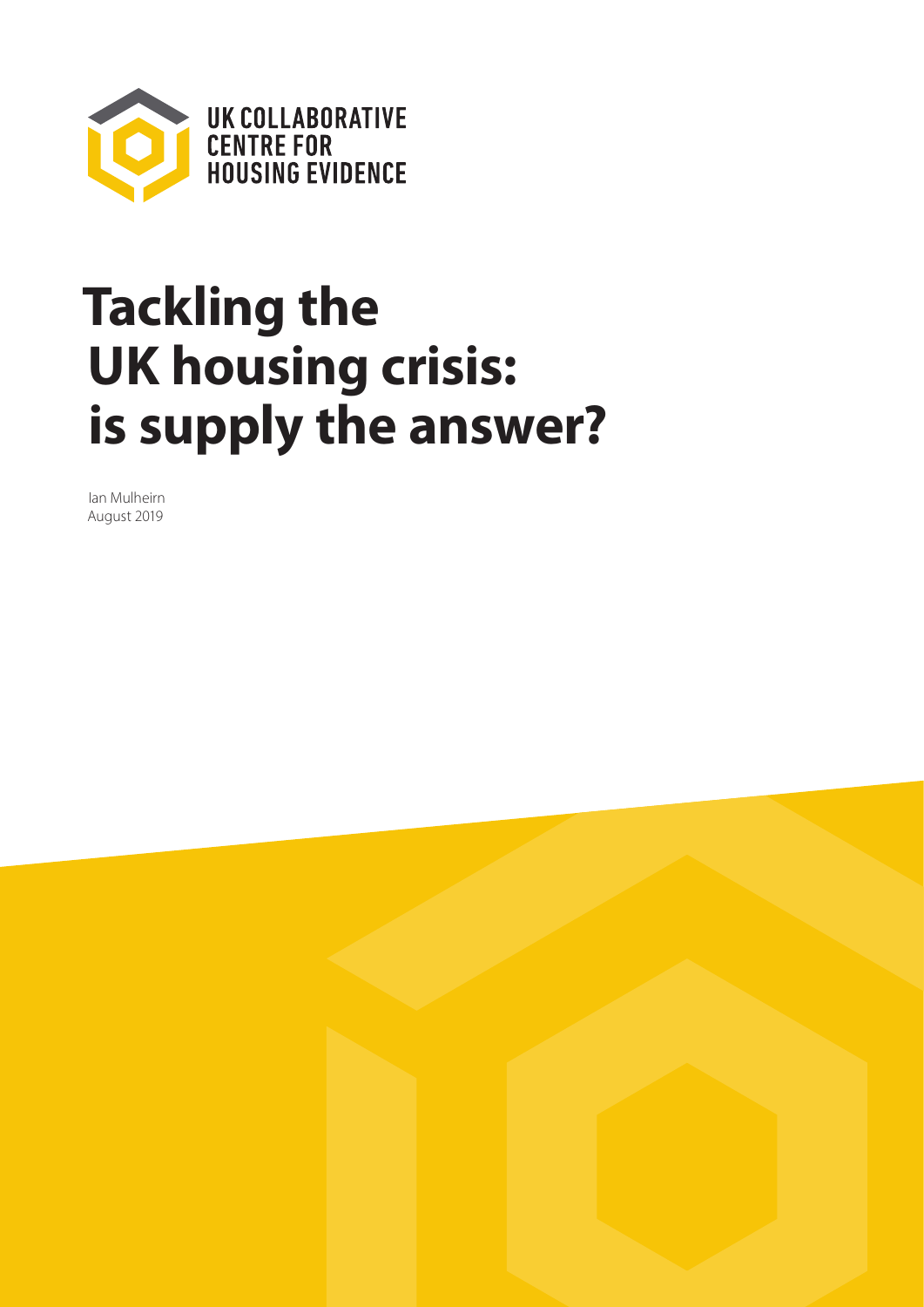

# **About the author**

Ian Mulheirn is the Executive Director and Chief Economist of *Renewing the Centre* at the Tony Blair Institute for Global Change. He was previously Director of Consulting at Oxford Economics, a global economic consulting company, and Director of the Social Market Foundation, a Westminster public policy think tank specialising in economic research and policy design. Prior to that Ian was an economist at HM Treasury.

# **Acknowledgements**

I am grateful to the reviewers, Professor Glen Bramley, Professor Geoff Meen and Professor Craig Watkins, as well as to others who have commented on earlier versions of this paper, including Eleni Arzoglou, Kate Barker, James Browne, Steve Coulter, Daniel Bentley, Colette Hooper, Neal Hudson, Lizzie Insall and Giles Wilkes. I would also like to thank Ken Gibb at CaCHE and Nishaal Gooroochurn at Oxford Economics, as well as the many people who have contributed to and challenged earlier analysis and thinking that led to this paper.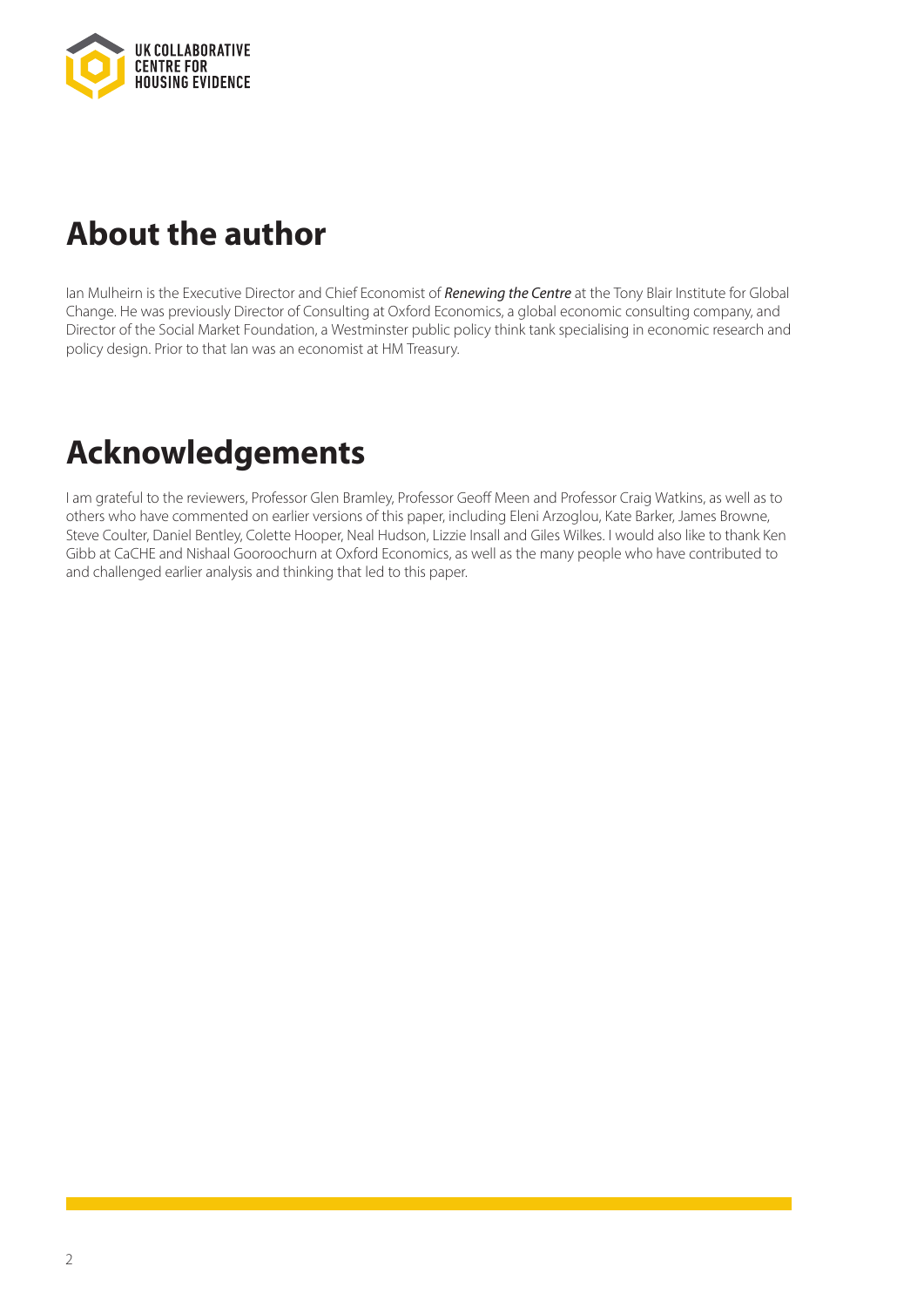# **Contents**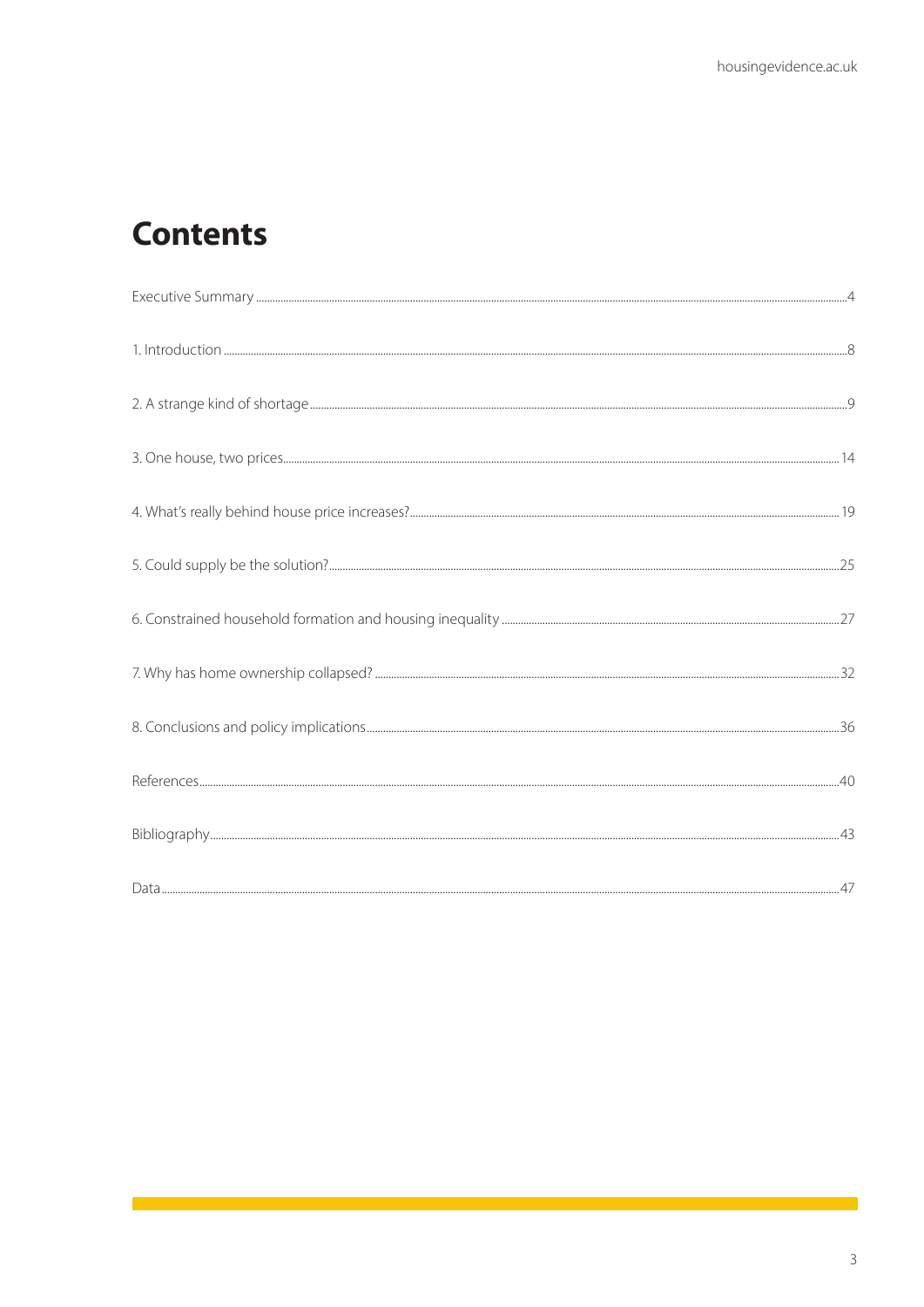<span id="page-3-0"></span>

# **Executive summary**

UK average house prices have risen by over 160% in real terms since the middle of 1996. Home ownership remains around its lowest level for a generation. Among political leaders, policymakers and commentators there is a broad consensus that these problems are largely down to one failing: decades of undersupply of housing.

But the housing shortage story is unconvincing. Official data on housing volumes and the day-to-day cost of putting a roof over one's head suggest that supply growth has been sufficient to restrain upward pressure on house prices. However, much more powerful countervailing forces have driven them to record multiples of income. This implies that the current policy focus on boosting supply does not offer a solution to the housing crisis and a fundamental rethink is badly needed.

### Housing supply has outstripped household formation for decades

It is commonly claimed that we have failed to build enough houses to meet the demand for places to live. But official data suggest this is not the case: since the 1996 nadir of house prices, the English housing stock has grown by 168,000 units per year on average, while growth in the number of households has averaged 147,000 per year. As a result, while there were 660,000 more dwellings than households in England in 1996, this surplus has since grown to over 1.1 million by 2018. Similar trends are apparent in Scotland and Wales. This story – based on the official count of dwelling stock and the Labour Force Survey – is also visible in the English Housing Survey and corroborated by alternative measures such as the growth in total residential floor space and bedrooms per head of population.

It's possible that the growing surplus of houses nationally could obscure tighter supply at regional level. But here too, the available data suggest that even in London and the South East, the number of houses has grown faster than the household count.

These figures are often obscured as commentators tend to compare house *building* numbers with *projections* of household formation. Both elements of this comparison have been misleading. First, 'net additions' to the housing stock tend to be about 30% higher than the number of new build completions each year, so reliance on the latter understates housing supply. Second, household projections have for many years significantly overestimated the rate of household formation due to questionable assumptions in the official methodology. The Office for National Statistics (ONS) has recently taken action to address these, resulting in household projections that are now much closer to past trends. Had the ONS's new methodology applied for the past decade we would be used to hearing housing need figures of around 160,000 per year, rather than the 250,000 number that appeared in the government's 2017 housing white paper.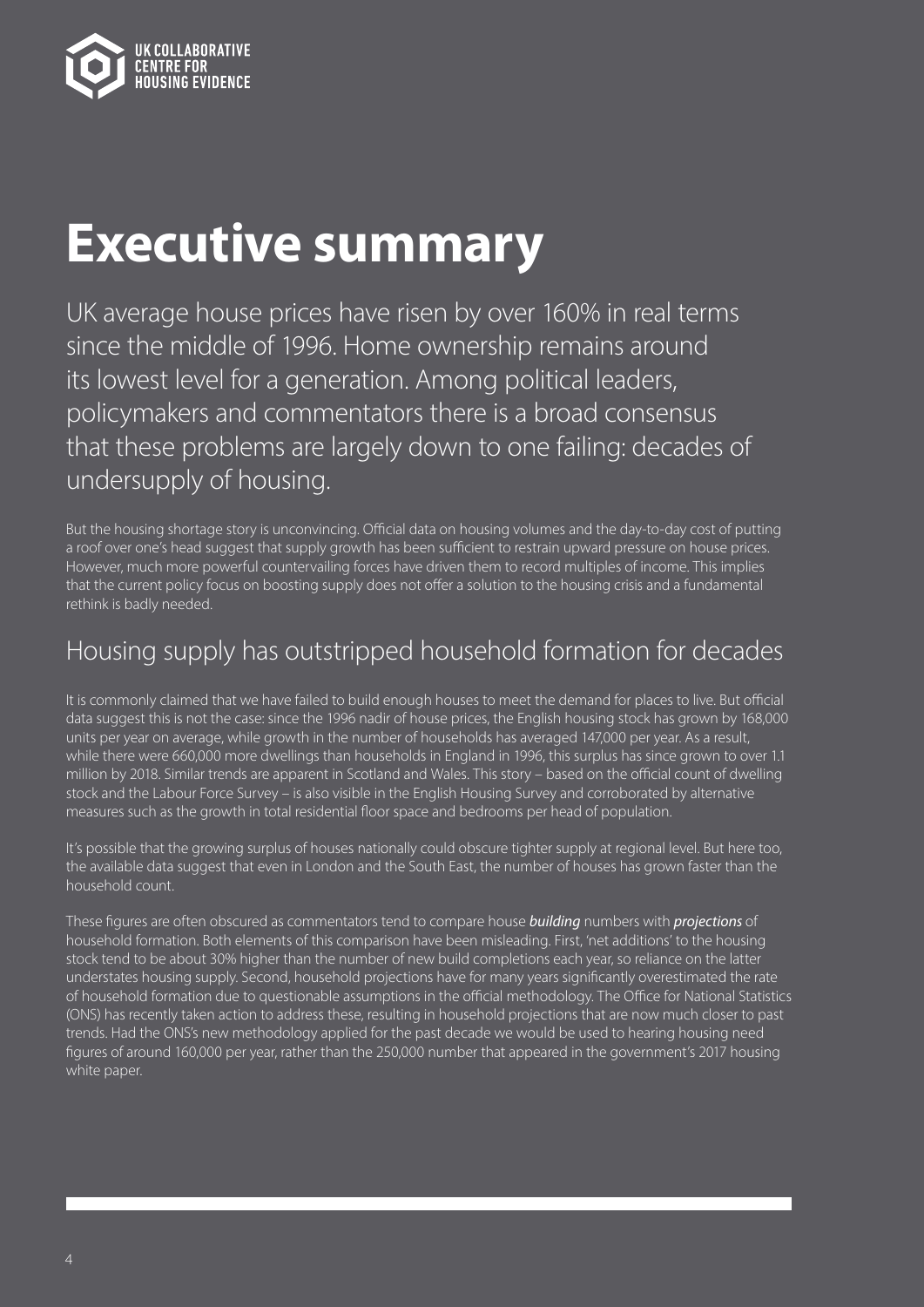### The affordability of day-to-day housing costs

Despite the benign picture on housing volumes, it's important to consider the cost of housing since that affects the rate at which people form new households. Here it is essential to distinguish between the cost of housing *services* and the price of housing *assets*. The day-to-day cost of housing services is measured by national statistical agencies around the world by the market rent on a rented house or the equivalent 'imputed rent' on an owner-occupied house. This cost can move independently of the purchase price of houses.

Any shortage of housing should therefore be reflected in rents and imputed rents rising faster than average household incomes. But ONS and Department for Work and Pensions (DWP) data show that rents have risen *slower* than median household incomes since 1996. Consequently, affordability constraints on households have also eased, on average. Breaking the data down to the regional level shows a similar picture since 2005 (when a reliable regional rent index became available). In London, affordability has not worsened for the average household since 2005, and in all other regions rents have lagged household income growth. This is the opposite of what we would expect to see if housing supply had been inadequate and chimes with the evidence of a growing surplus housing stock.

### What *has* caused prices to boom?

If not a shortage of housing, what lies behind the explosion in UK house prices from around 4.5 times median household income in 1996 to a multiple of around 8 today? The established theory of house price formation tells us that changes are determined by a combination of market rents and the cost of capital. So house prices can jump or crash in response to shifts in the main components of the cost of capital: mortgage interest rates, taxes, and expectations of future price growth. Such volatility can occur even when rents are stable.

Since the late 1990s, mortgage rates have tumbled, with inflation-adjusted interest rates on five-year fixed-rate mortgages, for example, falling from 8% to around 2% today. Since mortgage interest rates tend to be the dominant element of the cost of capital for home owners, this change can be expected to precipitate a substantial increase in house prices of a similar magnitude to the 160% increase seen since 1996.

Credit availability is also a potentially important contributor to house price movements and several authors have highlighted the role of laxer credit conditions in the past, notably in the US in the run up to the financial crisis. However, in the UK most moves to deregulate the mortgage market had run their course by 1996. It is not obvious that a deterioration in lending standards is responsible for the price boom since then. Indeed the average loan-tovalue (LTV) for first-time buyer (FTB) mortgages has fallen from 90% in 1996 to 83% on the eve of the financial crisis, and stood at a comparatively restrained 76% by the end of 2018. This suggests that changing economic fundamentals are the dominant part of the UK house price story since the late 1990s.

Below the national averages there has been a rapid divergence of prices among the nations and regions of the UK. London prices, in particular, have continued to grow strongly since the financial crisis and are almost 50% higher than their 2005 level in real terms. Meanwhile outside the Greater South East, prices are largely unchanged on 14 years ago. But the price boom in the Greater South East does not appear to be the result of an increase in the demand to live there: even London rents have grown by just 2% in real terms over the period, while those in the East and South East have slipped back. As a result, residential property yields have collapsed by a third in London over the past 14 years. The main driver of divergent prices around the country therefore appears to have been growing global demand for London (and potentially other major UK city) housing assets, but not growing demand from people to live there.

Nor is London's story unique. The divergence of house prices in major global cities from their hinterlands is currently playing out in many countries around the world. Various analysts, including the International Monetary Fund (IMF) have attributed this phenomenon to global investor demand that focuses on financially-integrated global cities.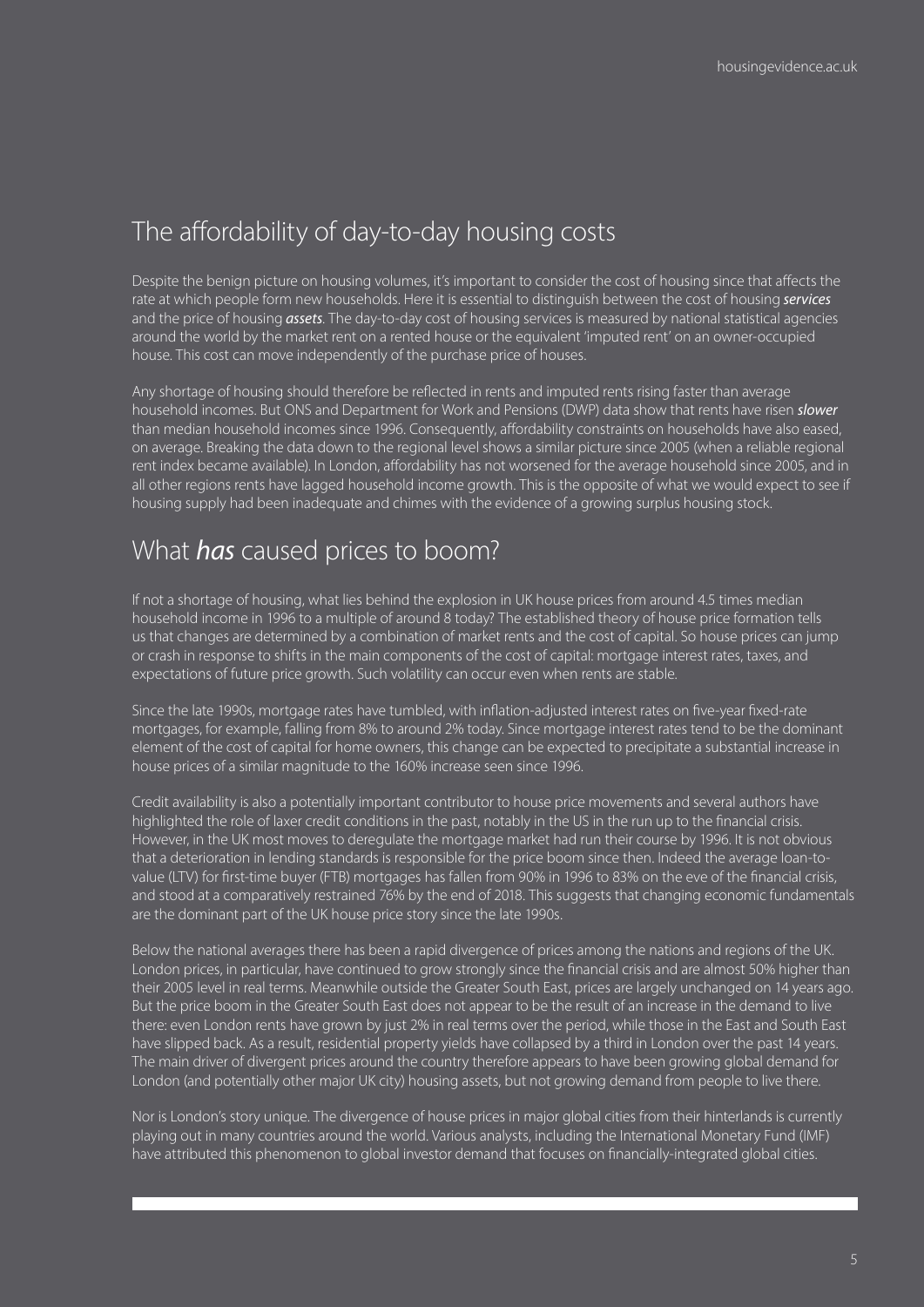

### How much would 300,000 net additions per year improve affordability?

The growth in house prices in the UK over the past 23 years does not appear to have been the result of inadequate supply, but could greater supply nonetheless be the solution? Hitting the government's target of 300,000 houses per year would certainly put more downward pressure on prices and rents. But the available academic evidence suggests that no plausible rate of supply would significantly reverse the price growth of the past two decades.

Multiple modelling exercises, for the UK and elsewhere, find that a 1% increase in the stock of houses tends to lead to a decline in rents and prices of between 1.5% and 2%, all else equal. This implies that even building 300,000 houses per year in England would only cut house prices by something in the order of 10% over the course of 20 years. This is an order of magnitude smaller than the price rises of recent decades. If we are to create more affordable houses to buy and rent, the solutions lie elsewhere.

### Explaining the growth in 'hidden households'

Despite the encouraging data on volumes and the affordability of market housing costs on average, other trends are less benign. First, the average household size across the UK has risen slightly in recent years, despite an ageing population leading us to anticipate continued decline. Second, survey data suggest that there are now 400,000 more families or individuals sharing a house with other families or individuals – so-called 'hidden households' - than there would have been had the proportions stayed constant since the late 1990s. These developments are sometimes thought of as evidence of constrained household formation. However, both trends appear to be explained by the higher rate of migration to the UK over recent years: among UK-born households, average household size has continued to fall, and there has been no rise in the proportion of UK-born hidden households. The uptick in both trends nationally therefore appears to be driven by a bigger proportion of young, often single, migrants who survey data suggest have always had a greater tendency to share housing.

An accompanying development is that there are almost one million more 20-to-34-year olds now living with their parents than there were in 2002. This stark change seems likely to be the result of reduced affordability of housing for young people – but for reasons unrelated to general housing supply. Weak wage growth, particularly since the financial crisis, and housing benefit cuts have disproportionately affected young people, reducing rent affordability for many of them even as it improves on average. A further factor is the erosion of social housing as an option for young people, with almost 700,000 more of them now having to choose between paying market rents or living with their parents, compared to 1996. Tackling these distributional problems directly is likely to be a far more effective strategy to help young people than additional market supply.

### The collapse of home ownership

High house prices are often seen as the cause of the collapse in home ownership across the UK. However a closer look at the data suggests that the mortgage market is a more important factor.

In England, home ownership peaked at 70.5% in 2003 but collapsed quickly from 69.1% in 2007 to 63.1% by 2016 – a period that saw quite sharp price falls across much of the country. The dominant cause of the collapse was the abrupt slowdown in mortgage lending to FTBs, which almost halved between 2007 and 2008, and did not recover until around 2014. This was reflected in a sudden drop in the median LTV for new FTB loans, from 90% in 2007 to 75% in 2009. Had new FTB mortgage issuance persisted at its pre-crisis rate, home ownership would not have fallen in the subsequent years.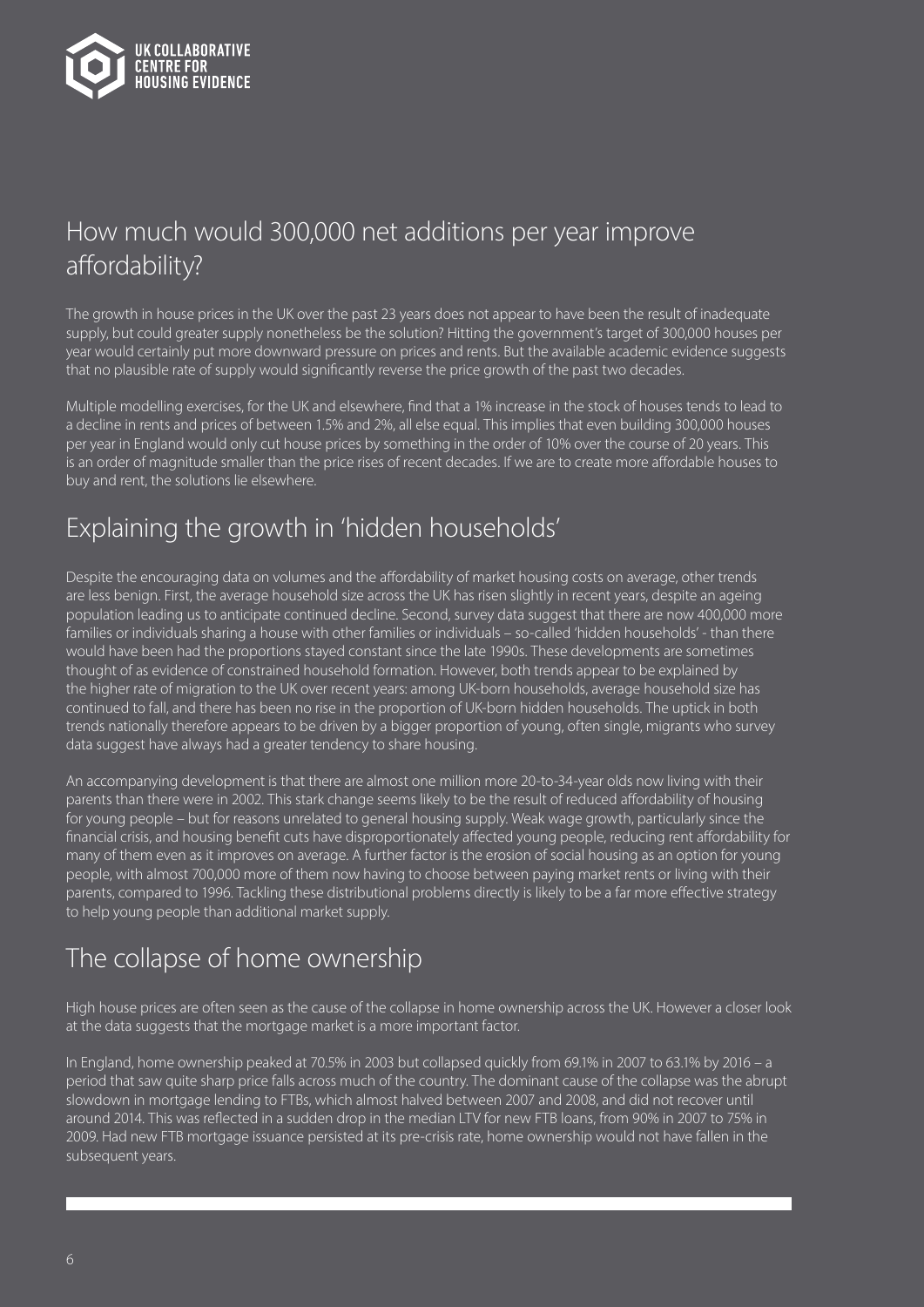Consequently, there is little reason to believe that supplying an additional 300,000 houses per year would raise home ownership. This is both because its impact on prices would be limited, and because ownership rates are much less sensitive to prices than they are to mortgage availability.

### Policy implications

This analysis carries several important implications for the direction of housing policy in the 2020s.

- **n** Plans to boost housing supply above their current rates will not solve problems of high house prices or low home ownership. Instead, greater supply is likely to result in further growth in the number of unoccupied houses, which may not be an efficient use of scarce investment capital.
- <sup>n</sup> Growing housing affordability problems in the rented sector appears to be due to a combination of slow wage growth for young people, erosion of the social housing stock, and housing benefit cuts. Tackling these problems directly would be a far more potent (and less economically costly) way to improve affordability than boosting market supply.
- House prices are vulnerable to an end to the era of low interest rates and a reversal of overseas investment flows, with potentially serious political consequences. This should raise questions for policymakers about whether and how to insulate households from asset price volatility in future.
- **n** If financial stability in the mortgage market is to remain a policy priority, a return to higher rates of home ownership will require more fiscal intervention either to subsidise FTBs or reduce financial incentives for landlords. Either way, recent rapid growth in the number of families in the private rented sector suggests that policy should urgently address the security it offers, and the quality of the service renters receive.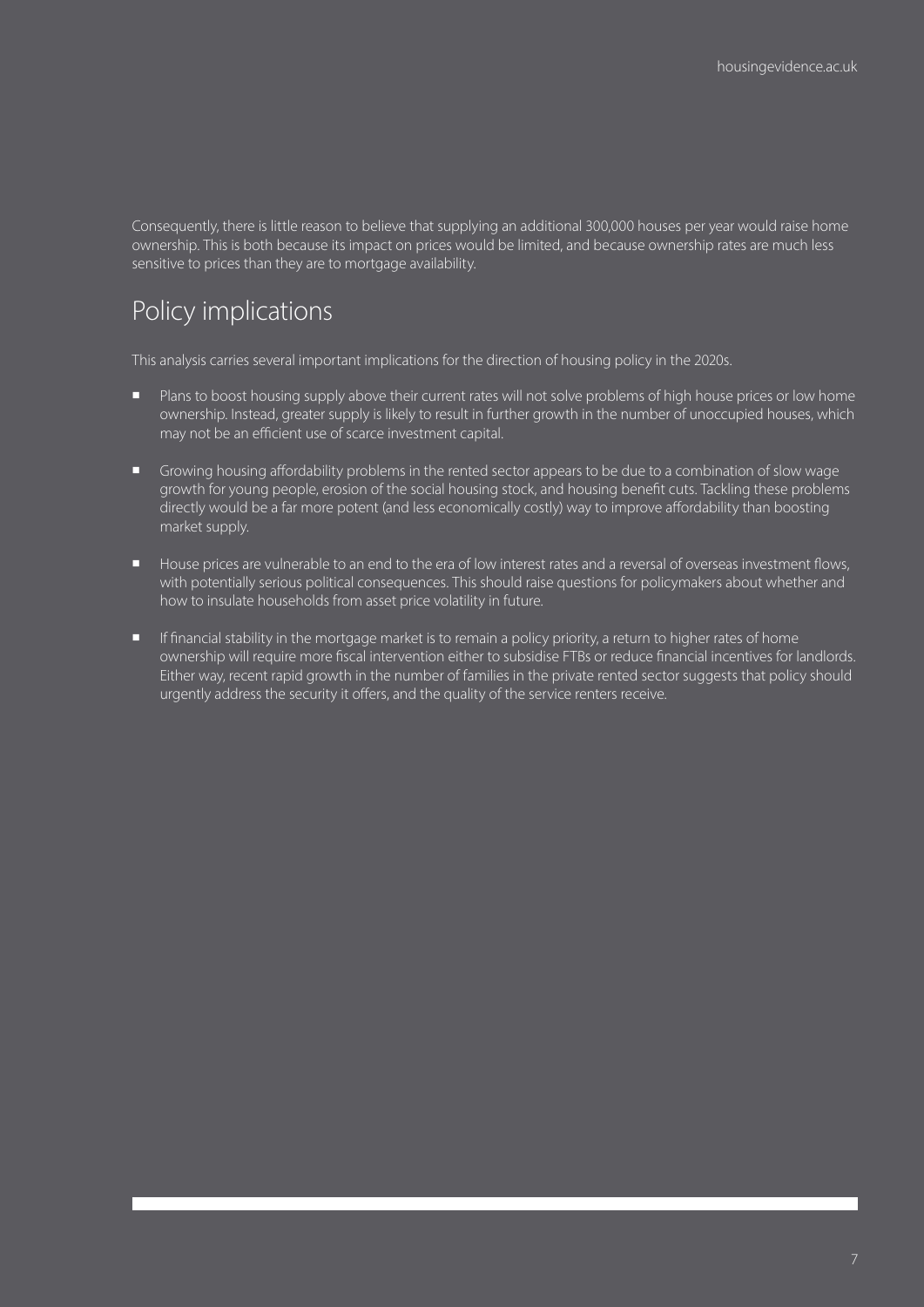<span id="page-7-0"></span>

# **1. Introduction**

There is widespread consensus among politicians, commentators, academics and public opinion that the UK has a housing crisis. There are several important aspects to our housing problems, including rising homelessness and an unusually insecure private rented sector. But the collapse in home ownership and historically high house prices are perhaps the most salient aspects of what commentators and policymakers refer to as the housing crisis.

UK average house prices rose by 161% in real terms between the middle of 1996, the nadir of the last house price cycle, and the end of 2018.<sup>1</sup> Over the same period they rose by a staggering 292% in London. Such high prices are, in turn, blamed for the collapse in home ownership, which fell from its peak of 70.5% in 2003 to 63.1% in 2016.<sup>2</sup>

When it comes to causes there is broad agreement, from the former Prime Minister, Theresa May, down, that one factor above all is to blame: decades of inadequate housing supply.<sup>3, 4</sup> Numerous major public reports have made the case that supply has been insufficient to meet the country's housing needs.<sup>5</sup>

In 2004, before the collapse in home ownership, and only part way through the huge rise in house prices seen over the past 20 years, the Barker Review concluded that there was "growing evidence of a persistent inadequate supply."<sup>6</sup>

More recently the attribution of blame for the housing crisis has become increasingly definitive. "For decades we have failed to build enough homes to meet demand" opens the 2014 Lyons Review, "The consequences of this are widely felt. House prices and rents are going up faster than earnings because demand massively outstrips supply."<sup>7</sup>

In 2016 the House of Lords Select Committee on Economic Affairs report *Building more homes* argued that "[Too] few homes have been built over [recent decades]. House prices and rents in some parts of England have risen sharply."<sup>8</sup> The government's 2017 housing white paper was even more stark: "The housing market in this country is broken, and the cause is very simple: for too long, we haven't built enough homes."9 Then Communities Secretary, Sajid Javid, hammered the message home: "Soaring prices and rising rents caused by a shortage of the right homes in the right places has slammed the door of the housing market in the face of a whole generation."<sup>10</sup>

Almost without equivocation, the strong consensus, echoed among commentators and think tanks, is that the housing crisis is at root a supply crisis. On this view the policy solution is clear: a massive increase in housing supply holds the key to reducing prices and increasing home ownership.

This paper makes the case that the housing shortage hypothesis is misplaced. Drawing on empirical evidence and theory, this paper argues that a shortage of housing did not contribute to the growth in prices since 1996, and that even much higher rates of housebuilding sustained for a generation would not reduce prices to anything close to the levels prevailing 20 years ago in real terms.

This paper argues that the housing crisis is in fact several different crises, with: high prices caused by global macroeconomic conditions; low home ownership driven by the withdrawal of mortgage finance to first-time buyers (FTB) in the years after the financial crisis; and rent affordability problems for some groups caused by slow wage growth, benefit cuts and the erosion of the social housing stock. Increased supply of housing does not offer a solution to any of these crises. It is time we looked to other policies to do so.

The paper is organised as follows. Section 2 sets out the data from various sources on housing supply volumes, household numbers and their evolution over the past 23 years. Section 3 turns to housing costs and affordability as more reliable indicators of the adequacy of housing supply. Section 4 then explores what has driven house prices to their current levels, while Section 5 examines whether supply could be a solution to the housing crisis even if a lack of it was not the cause. Section 6 looks at some important challenges to the story told by the aggregate data, before Section 7 explores the drivers behind the collapse in home ownership. Section 8 concludes and draws out some policy implications.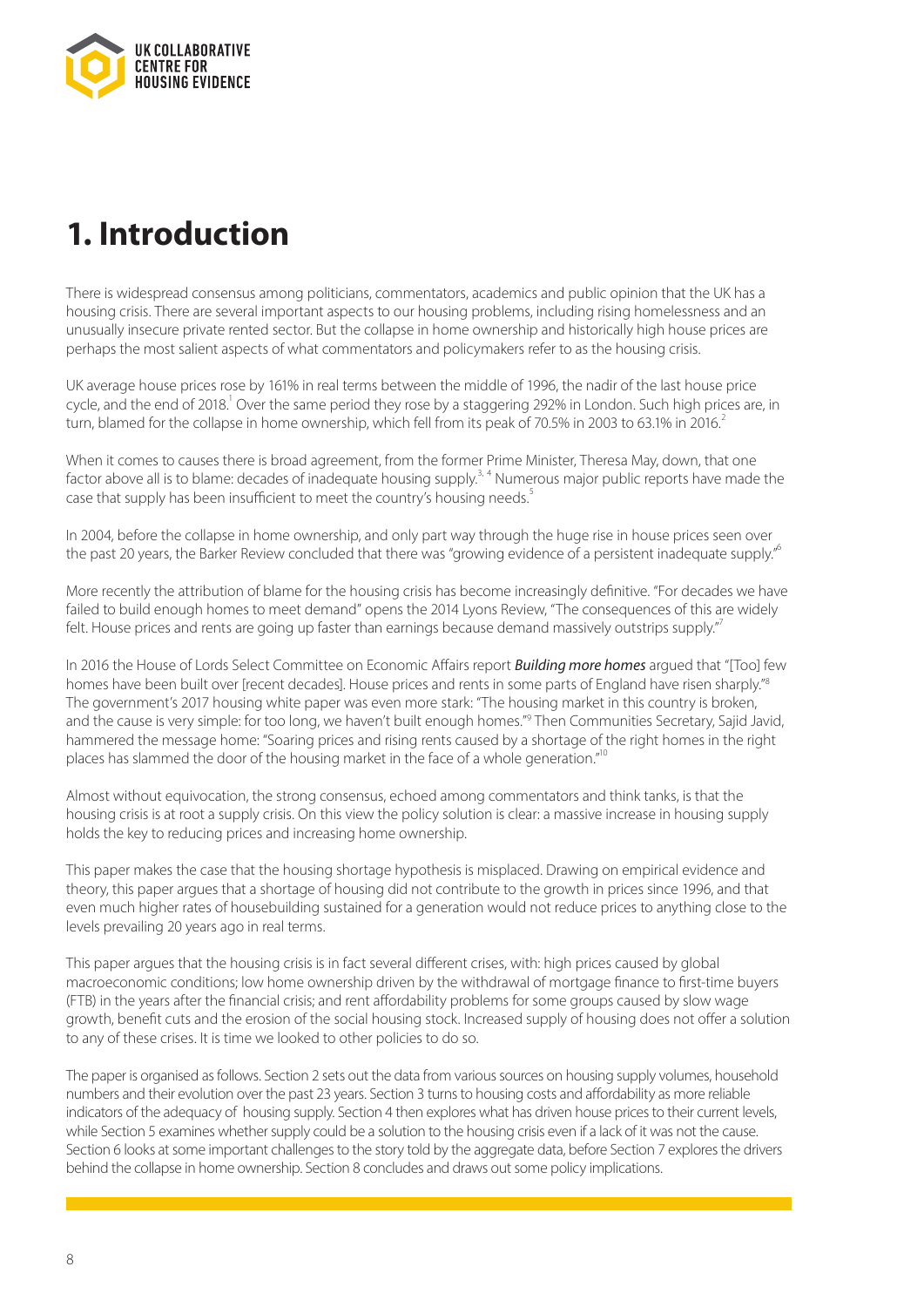## <span id="page-8-0"></span>**2. A strange kind of shortage**

The most obvious place to start in testing the housing shortage hypothesis is to explore what has happened to the numbers of households and houses in recent decades. If housing supply has been inadequate we might expect to see household formation outstripping the rate of additions to the housing stock. This section first looks at the growth of the housing stock, before turning to the change in household numbers. For reasons of data availability and consistency, most of the data presented below relates to England, but the insights apply to the whole of Great Britain since trends in Wales and Scotland are comparable.

### A growing surplus stock of housing

How many housing units have we added since the mid-1990s?<sup>11</sup> Data provided by the Ministry for Housing Communities and Local Government (MHCLG) show that, between 1996 and 2018, a net 3.7 million houses were added to the English housing stock. This represents an average of 168,000 net additions each year. It is commonly thought that our performance when it comes to new housing supply compares unfavourably with the past, but this view is often exaggerated by a focus on the rate of newly-built houses rather than the rate of net additions, which determines housing supply.<sup>12</sup> While house building in England averaged 265,000 per year between 1950 and 1980, since many of these dwellings were replacing bomb-damaged or otherwise poor-quality housing, the overall housing stock did not in fact grow nearly as fast, averaging about 211,000 per year. In fact, net additions between 1971 and 1981 averaged 190,000 per year – a similar rate to that achieved over the past 15 years (182,000). In recent years around 4% of net additions has been contributed by conversions – sometimes entailing a large house being split into smaller ones. However, this is matched by the decline in household size (see Section 6).



### **Fig. 1: New build completions versus net additions, England, 1971-2019**<sup>13</sup>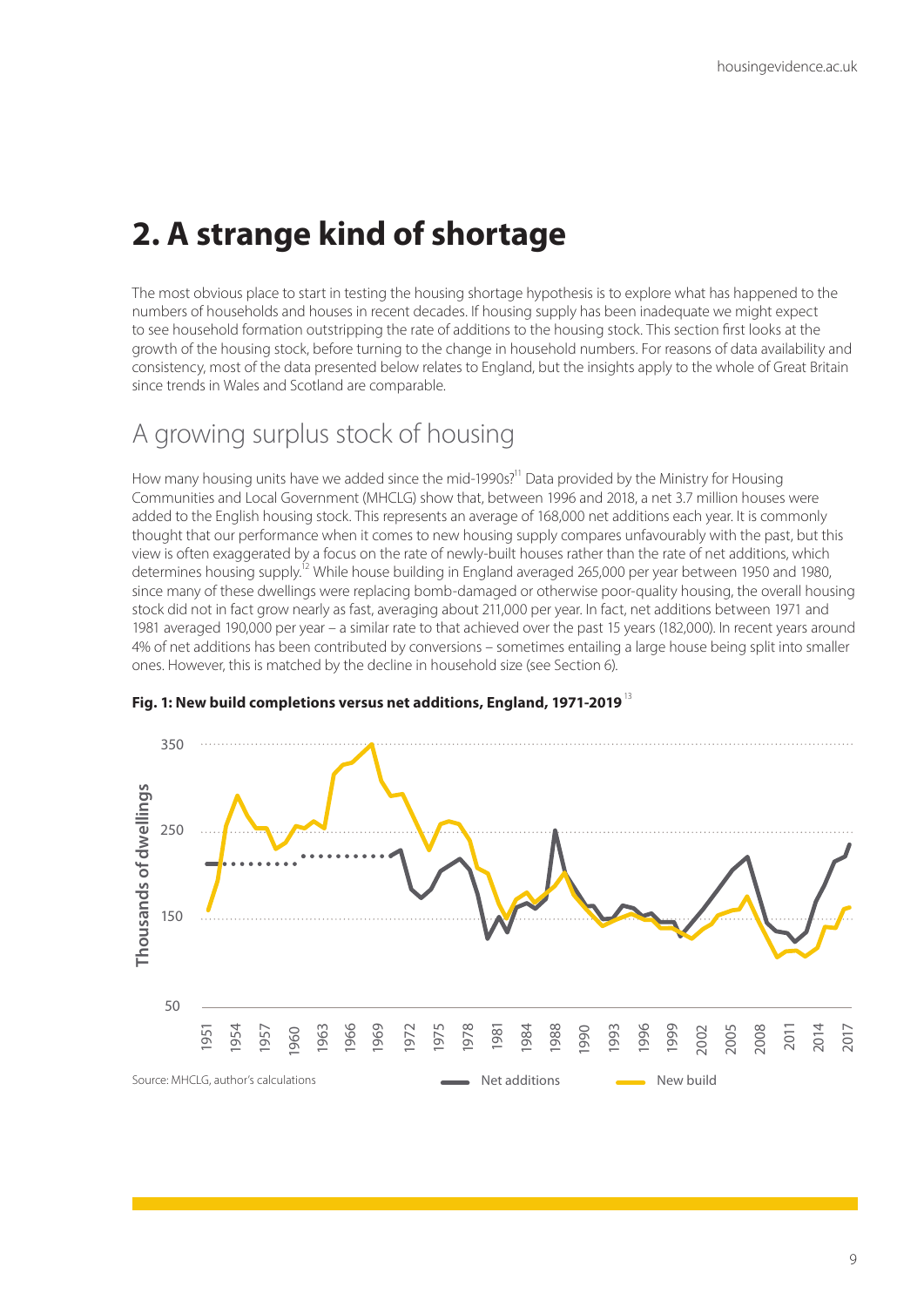

We can compare the performance of supply against the rate of household formation. The census provides the only definitive count of the number of households in the country. However, in between censuses, the Labour Force Survey (LFS), which is calibrated to census data, provides the best available readout and is used by the Office for National Statistics to produce its household estimates. Being based on a survey, these estimates are subject to sampling error, and the ONS notes that the 95% confidence interval for the 2017 household estimate (for example) is plus or minus 97,000 households.<sup>14</sup> The LFS shows that by Q2 2018 there were 3.24 million more households in England than at the same point in 1996, a growth rate averaging 147,000 net additional households per year.

The housing stock in England has therefore grown about 14% faster than the number of households over the period of interest. As a result, the 'surplus' housing stock grew by around 70%, from 660,000 in 1996 to 1.12 million by March 2018. Similar trends are apparent in Scotland, where a surplus of 74,000 in 1996 had more than doubled to 169,000 by 2017, and in Wales, where the surplus increased from 56,000 to 92,000.<sup>15</sup> Box 1 explains some of the reasons why, despite these figures, the perception of persistent undersupply has taken hold.



### **Fig. 2: Dwellings in excess of households, England, 1996-2018**

Source: MHCLG, ONS, author's calculations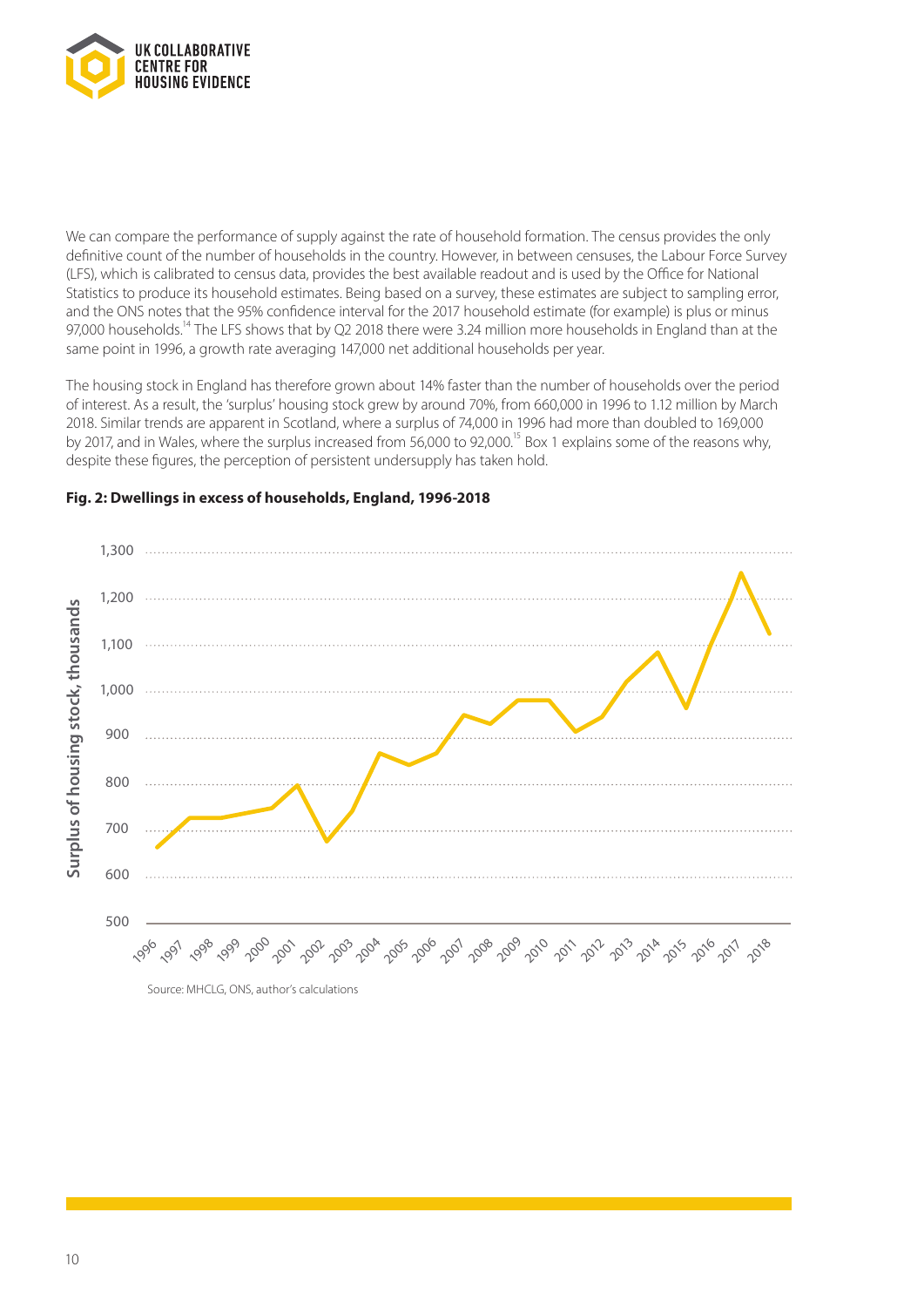### Box 1 - The origins of the shortage story

How has the idea of a shortage of housing come about? Most of the evidence adduced in support of the idea tends to point to figures comparing the rate of new homes supplied to some assessment of changing housing need. But in most cases the figures used are flawed and the appropriate data show something different.

In measuring the **housing supply** side of the story, some commentators have pointed to MHCLG's *House Building: new build dwellings* statistics.16 As a guide to how many houses are being added to the stock each year, however, this data source is highly misleading. Not only does the series understate the true rate of new build - missing the output of SME builders, for example – but it also excludes other sources of change in supply such as conversions, changes of use and demolitions.<sup>17</sup> These limitations are acknowledged in the relevant MHCLG release, which states that the *Housing Supply: net additional dwellings* publication is, instead, the "most comprehensive measure of housing supply". Using net additions data instead gives the full picture on housing supply. The difference between the two series is substantial. Over the past decade, for example, the new build statistics averaged 128,000 in England, but net additional dwellings were 30% higher, averaging 166,000 per year.

When it comes to **housing need**, it's common to hear growth of housing need in England quoted at 250,000 or 300,000 per year. The most salient estimate appears in the 2017 Department for Communities and Local Government (DCLG) white paper *Fixing our Broken Housing Market*, which suggests that 250,000 net addition per year are required.<sup>18</sup> This estimate – and almost all others referenced above – ultimately draws on past DCLG household formation projections.



#### **Fig. 3: Successive household projections versus outturn, England**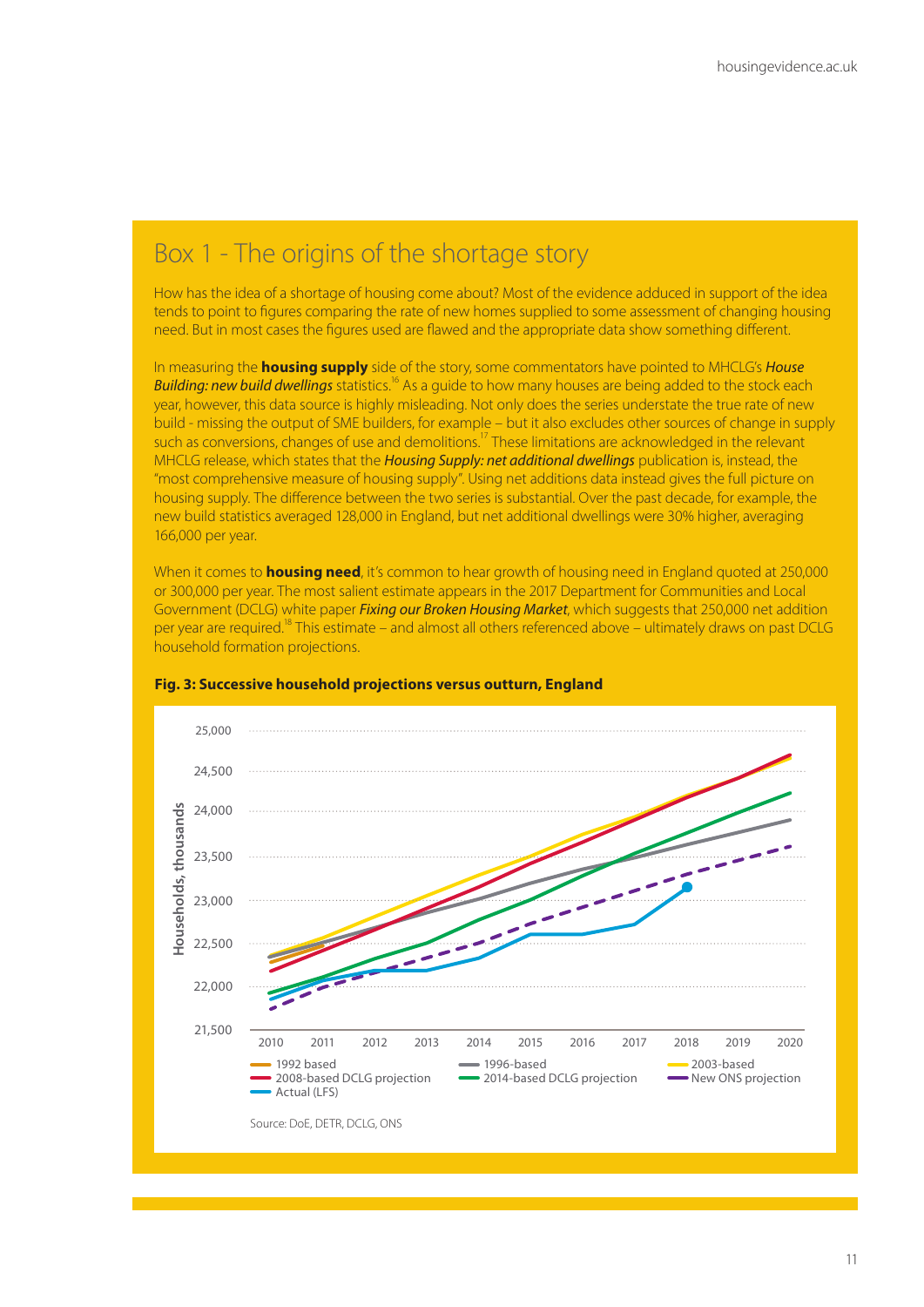

Yet those projections have proven consistently to be far too high. Fig. 3 shows a selection of successive household formation projections since the 1992-based numbers of the Department of the Environment, up to DCLG's 2014-based estimates, released in 2016. It shows that all of these projections anticipated there would be somewhere between 500,000 and 1.1 million more households in England by 2018 than the LFS suggests have actually appeared.

The source of these repeated overestimates lies in the way projections have been based on the trend towards shrinking average household size that prevailed between the 1971 (2.84 people per household) and 2001 censuses (2.38 people per household). Clearly, the smaller the average household size for any given population, the more houses are required. This trend stopped around the turn of the century, with average household size stabilizing. But subsequent projections continued to assume further shrinkage. The result has been that government projections made over the past 15 years foresaw a rate of annual household formation of around 220,000 per year, some 70-80,000 more each year than have actually formed.<sup>1</sup>

In the wake of these technical problems, the ONS consulted on and implemented a new methodology, drawing on trends from only the more recent census data.<sup>20</sup> The new approach, together with updated population projections that were revised down, resulted in a significantly reduced household formation projection of 159,000 per year (see the purple dashed line in Fig. 3). This is 24% less than the 2014-based projection of 210,000 per year, yet still comfortably above the household formation rate since 1996, of just 147,000 (see the blue line).

A combination of partial supply data with substantial overestimates of need has therefore fuelled the perception that housing supply has been inadequate. On the appropriate data, however, the opposite appears to be the case.

These figures represent totals for England as a whole, so could it be that that we've been building houses in all the wrong places, and this surplus has built up in places where people don't want to live? Drilling down to the regional level, that doesn't appear to be the case. Regional housing stock data for the period show that the growing surplus stock has been reasonably evenly spread. Fig. 4, below, shows the surplus count of dwellings by region for the years 1996-98 and 2016-18. A three-year average is taken owing to the volatility of LFS-based regional household estimates.

In the East Midlands, the East, and Yorkshire and the Humber, housing supply has kept pace with household formation, maintaining a surplus of dwellings over households of 3-3.5%. But in all other regions it appears to have outstripped household growth. This includes London and the South East, the regions commonly cited as suffering from the most severe shortage. Both seem to have significantly out-built household formation rates over the past 20 years and now have a surplus stock higher (6.5% and 5.9%, respectively) than the average for England (5.1%).

Using MHCLG administrative statistics, based on dwelling counts by local authorities, and the census-based LFS to capture household numbers should provide the most accurate picture of what's been happening to the surplus housing stock. But we can also use an entirely separate source, in the English Housing Survey (EHS), to get another angle on the vacancy rate in the English housing stock. The EHS attempts directly to identify vacant properties rather than comparing aggregate dwelling and household numbers. It suggests that there were 780,000 vacant properties in England in 1996, and that number had grown to 1.1 million by 2016-17, a similar story to the main data source above.

Households and dwellings can of course vary in size, and the number of households is influenced by the cost of housing (i.e. it is endogenous to housing supply), a point that we return to below. Consequently, it's helpful to look at a measure that is independent of these dynamics: changes in the total residential floor area and bedroom numbers compared to the population. The English population grew by 14.6% between 1996 and 2017. Meanwhile the total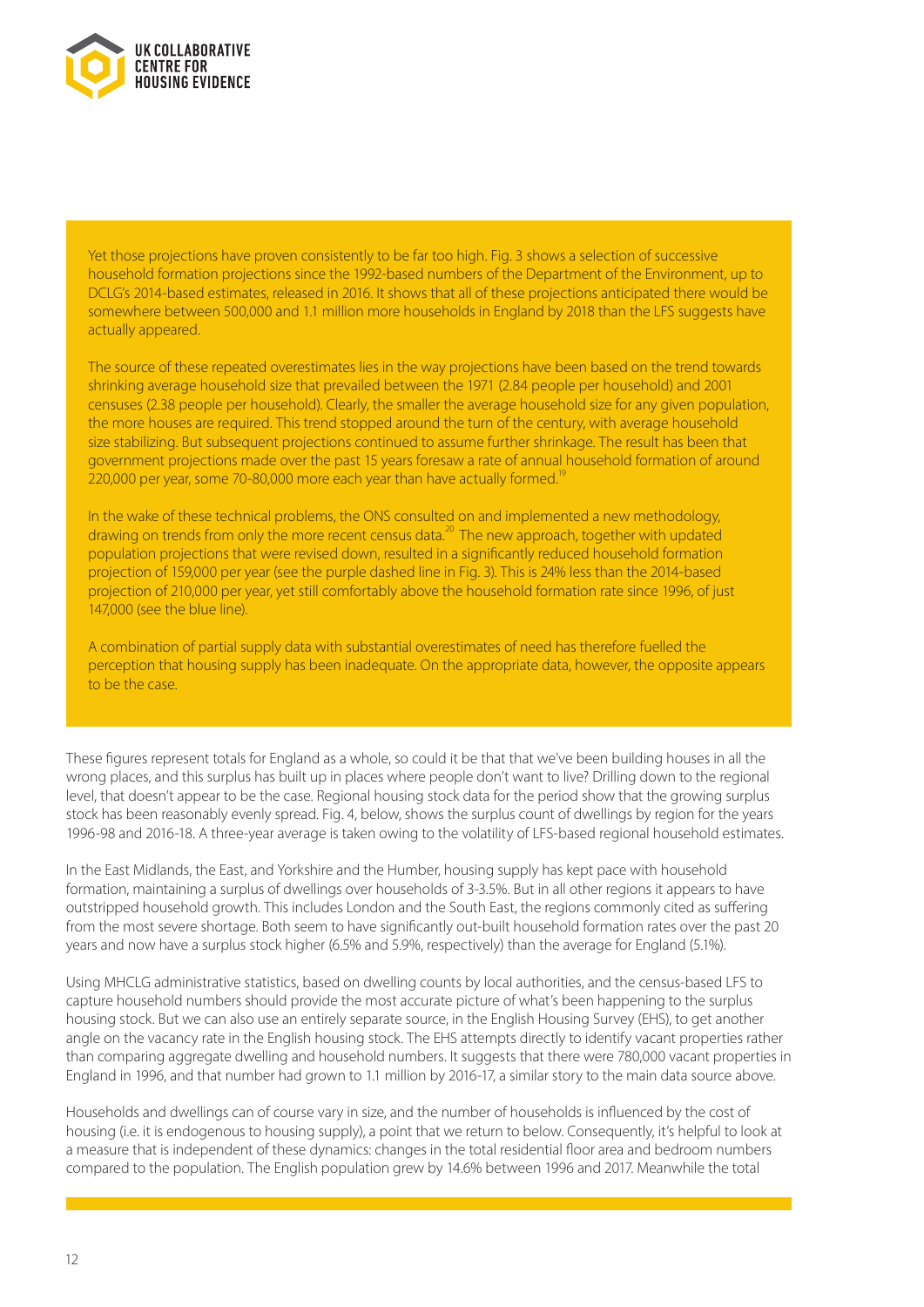

#### **Fig. 4: Regional distribution of surplus housing, England, 1996-98 and 2016-18 20**

residential floor area – calculated as the dwelling stock multiplied by average floor area from the EHS - increased by 25.7%, with most of that growth happening in the years up to 2008. Similarly, the average number of bedrooms per dwelling from the EHS suggests that their total number across the English housing stock grew by 19.5% over the period, well ahead of population growth. While survey-based measures of residential floor space and bedroom numbers are not perfect – there is likely to be a degree of sampling error, and we can make no adjustment for quality - nothing here suggests that the supply of housing services per head is less than it was when house prices hit the bottom in 1996.

All of these data sources therefore suggest that the quantity of housing supplied over the past 23 years has outstripped both household formation and population growth. But since housing costs are a factor that influences the rate of household formation, we need to go beyond quantities and consider what we can learn from how they have evolved in recent years. This is the task of section three.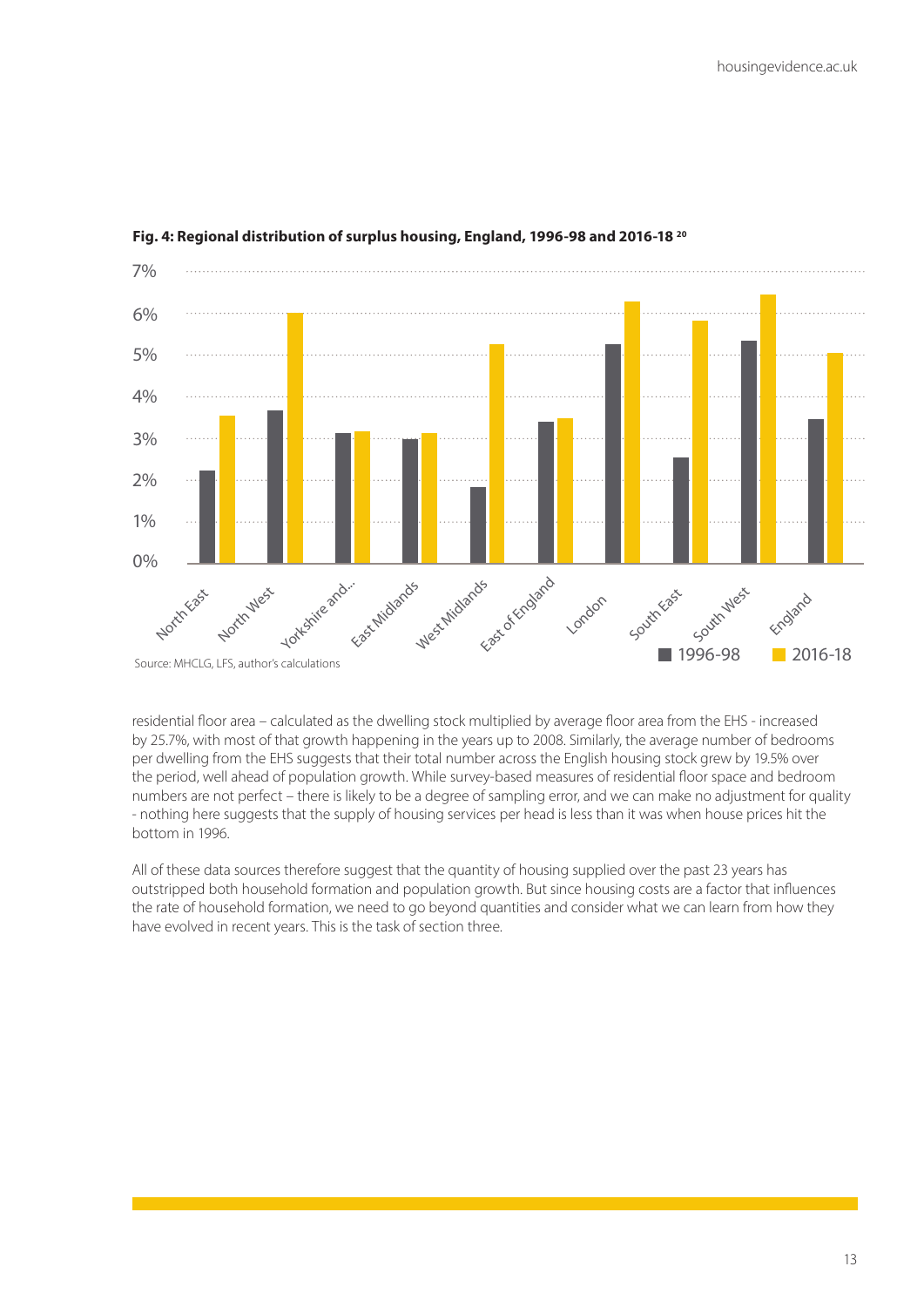<span id="page-13-0"></span>

# **3. One house, two prices**

Changes in house prices are commonly seen as an indicator of the changing balance of supply and demand for housing. Hence rising prices must, by definition, mean that demand is outstripping supply. However, the 'demand for housing' is an ambiguous concept because housing has two distinct attributes: houses (and the land they sit on) represent valuable assets, but they also provide a flow of services to the occupier on a day-to-day basis.

These two attributes give rise to two separate but linked markets: one for housing assets where the supply of and demand for them is equilibrated by the price of houses; and a second for housing services, where supply and demand is equilibrated by rents or the rental equivalent – or imputed rent - in the case of owner-occupied houses. Thinking of housing as a flow of services from the structures and land that comprise a property is a useful analytical construct that helps to separate out different influences on the price of housing units.<sup>22</sup>

These two markets are connected but distinct. It is entirely possible for the supply of housing to outstrip the demand for *places to live*, causing the unit cost of housing (rents) to fall relative to incomes, at the same time as rapidlygrowing demand for housing *assets* causes the price of houses to balloon.

Consequently day-to-day housing *costs*, not house prices, are the market signal that tells us about the adequacy of supply in meeting the demand for places to live.

The housing stock generates a flow of housing services, which households consume until the marginal value of the services equals their cost. That cost is represented by the rent paid by households in the private rented sector, or the 'rental equivalent' for owner occupiers.

Imputed rent is a measure of the consumption of housing services by owner occupiers and can be thought of as the rent that owner occupiers pay to themselves for the housing services they produce. Imputed rents are established by estimating the market rent that would be payable on a house if it were owned by someone other than the occupier. The market rent is therefore also the stream of rent that the owner occupier is forgoing by living in the house rather than renting it out – the opportunity cost of the owner's investment in their own house. This is why the ONS and other statistical agencies around the world use rent indices to capture the changing cost of all housing for the purposes of measuring consumer price inflation.<sup>23</sup> In the past, concerns have been raised about the reliability of rent data for the UK, citing the poor quality of available rent data and the small size of the private rented sector.<sup>24</sup> However, the recent development of the ONS's Index of Private Housing Rental Prices (IPHRP) has substantially improved the quality of the rent index that underlies the production of CPIH inflation, both because of the large sample of administrative data it is based on – some 500,000 records each year - and due to the stratification that is used to ensure imputed rents for different types of housing are determined by appropriate proxies.<sup>25</sup> Meanwhile substantial growth in the size of the private rented sector since 2003 has meant that any concerns about its size are reduced.

If we have been building insufficient housing to meet the needs of households over the past 20 years, this should be reflected in deteriorating affordability, in the form of an increase in the cost of housing relative to average incomes. Fig. 5 draws on the ONS IPHRP, an index that tracks the rents charged on private rented properties on a like-for-like basis back to 2005 for England.26 Based on the same underlying data, the ONS produces an equivalent series for owner-occupied housing (OOH(RE)). These two indices are represented by the dashed grey lines in Fig. 5 and can be weighted together using ONS CPIH inflation weights to derive a 'housing cost index' for the market sector housing stock, shown by the grey line in the chart. Comparing this to the change in median equivalised disposable household income shows that housing costs grew in line with incomes until the financial crisis and have since grown significantly more slowly, by around 16% up to the start of 2017 compared to 31% for household incomes.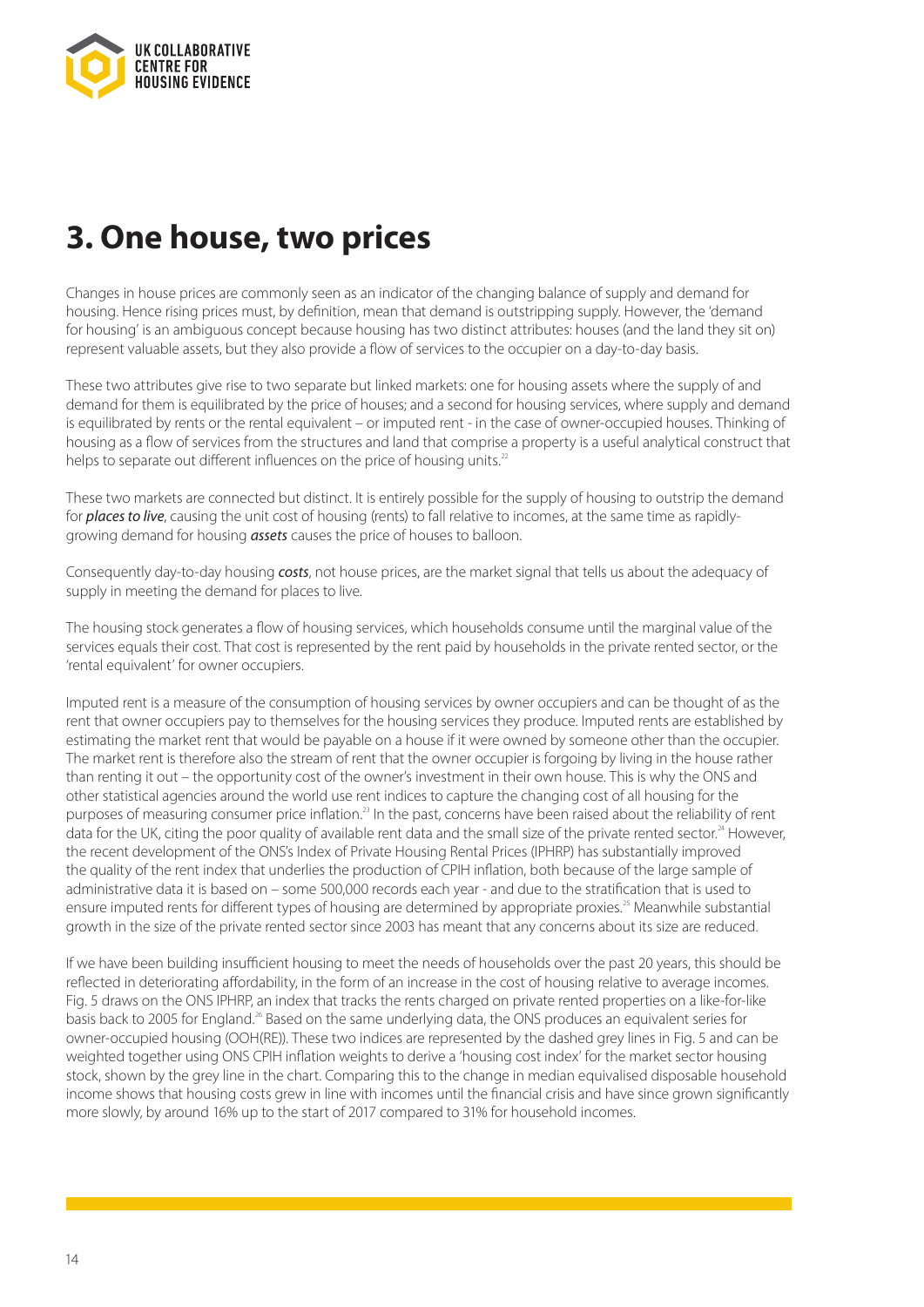

#### **Fig. 5: Housing costs and household incomes, current prices, 2005-18 (2005Q1=100)**

Unfortunately, since the IPHRP series only begins in 2005, it does not cover the period of the most rapid house price increases. Is there any evidence to support the idea that explosive growth in house prices relative to incomes between 2000 and 2007 was supported by similarly rapid growth in rental prices?

One possible source of evidence is the Family Resources Survey (FRS), a survey of around 20,000 UK households that asks renters what they pay. Using FRS data in the years after 2004 is problematic because the private rented sector almost doubled in size over the subsequent twelve years. During this period the types of properties making up the private rented sector changed significantly, making average reported rents an unreliable guide to rental price changes on a like-for-like basis.<sup>27</sup> Box 2 contains more detail on the different data sources used to track rents and the complications introduced by compositional changes. However, in the years from 1996 up to 2004 the size of the private rented sector was small but relatively stable (growing from 10.1% to 11.9% of the stock). This suggests that FRS rent data was less affected by compositional change over this period and may at least be indicative of what was happening to rents on a mix-adjusted basis over that period. Fig. 6 shows that rents in the FRS grew relatively quickly in the early 2000s, albeit slightly slower than the acceleration of household incomes. Affordability for the median household then continued to improve despite the financial crisis and recession.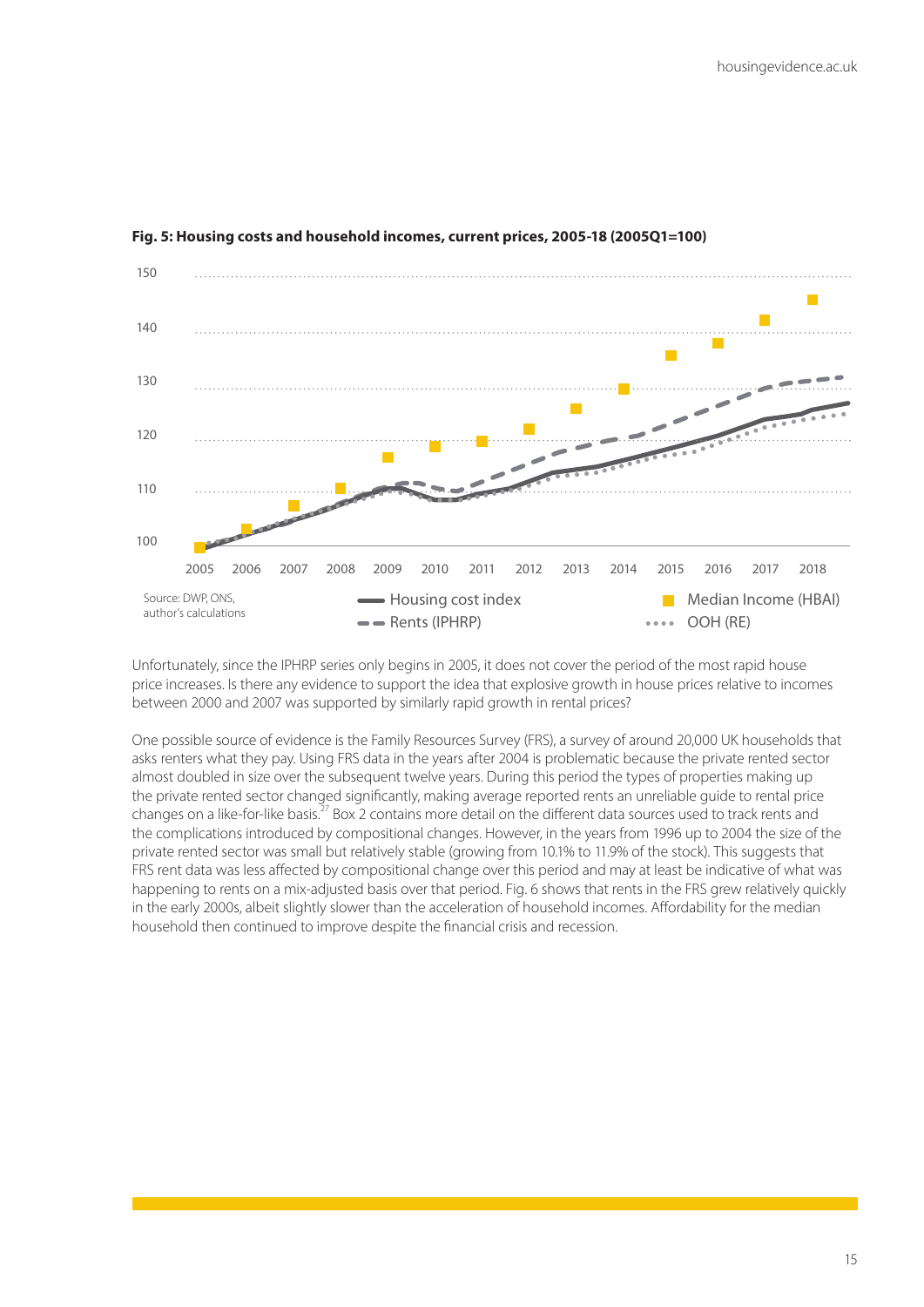



### **Fig. 6: Housing costs and household incomes, current prices, 1996-2018 (1996=100)**

### Box 2 - Rent data

Trends in rental prices are a critical barometer of the housing market since, unlike house prices, their changing affordability indicates whether the housing stock is keeping pace with need. So it's important to track changing rents accurately. There are several data sources that can be used to do this of which the three key ones are: the FRS, the Valuation Office Agency (VOA) rent statistics, and the ONS rent index, IPHRP.

The FRS is a household survey that asks a sample of around 20,000 households a range of questions, including about the rent paid by renting families. The VOA's Rent Officers collect data on around 500,000 rented properties each year from landlords and letting agents. Both the FRS and VOA data therefore allow us to track the raw average of rent paid in the private rented sector.

The ONS, by contrast, produces IPHRP by adjusting the VOA data for the changing composition of the private rented sector, in order to create a measure that tracks what is happening to the rent on any given type of house.

Adjusting for compositional change in this way is essential to get a clear picture of what is happening to rents in any meaningful sense. In recent years, for example, average rent in London has risen rapidly, but this has largely been caused by the introduction of more expensive houses into the growing private rented sector.<sup>29</sup> Meanwhile the rent on any given London house has increased much more slowly.

For the purposes of monitoring the supply and demand of housing services, then, both the FRS and VOA data are of limited use and can give rise to worries about rapidly rising rents that do not reflect the average experience of renters. The differences can be substantial and raw averages highly misleading. The FRS, which has smaller sample sizes, shows that average rents grew by 7.4% in real terms between 2005 and 2016, while IPHRP shows that, on a like-for-like basis, rents actually fell 3.5% over the same period.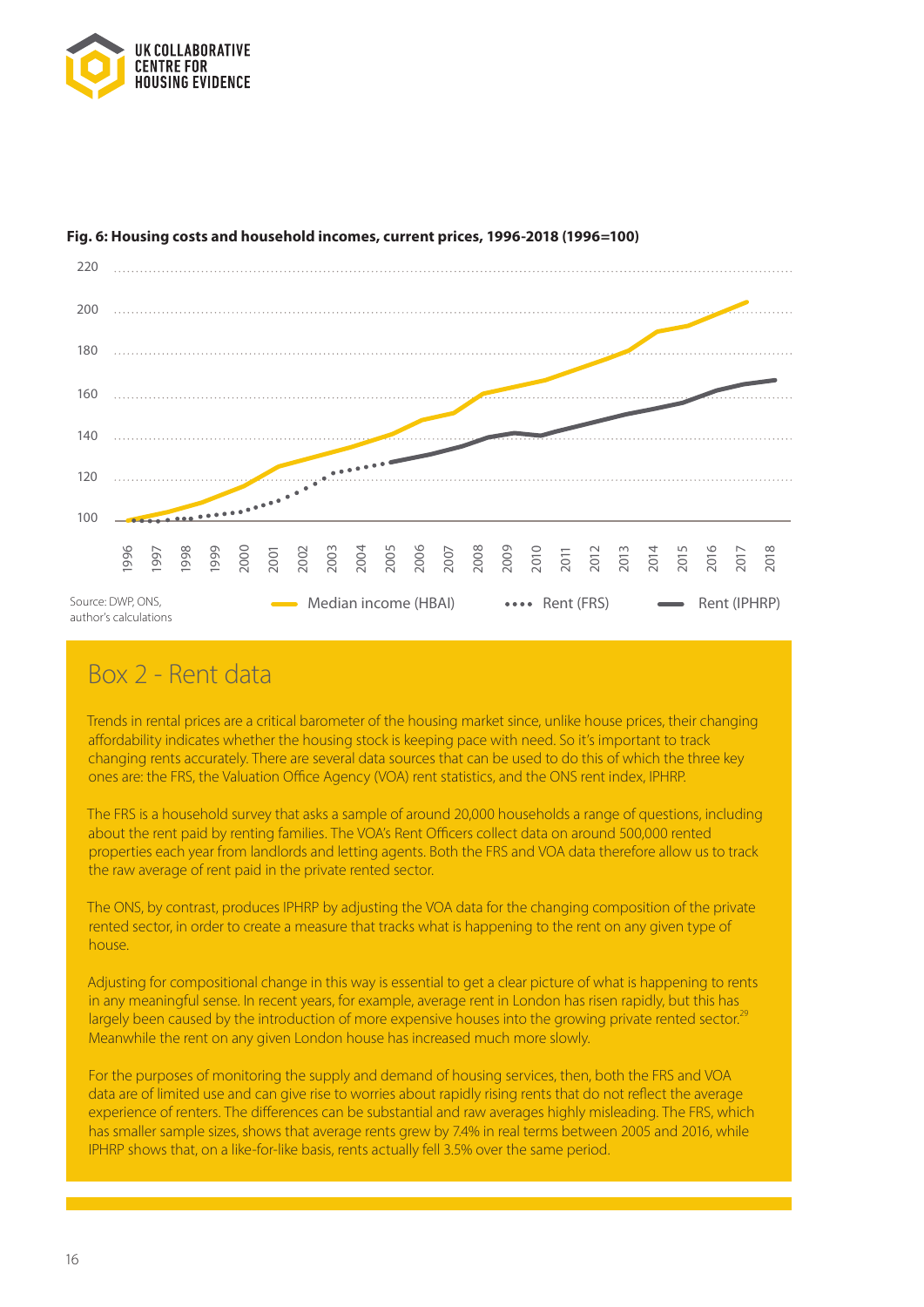### Sub-national price growth: is London an exception to the national picture?

At the national level, then, it appears that day-to-day housing costs have if anything lagged household incomes since at least the mid-1990s. But at regional level we have seen sharply divergent trends in house prices in recent years. Could it be that the national average is obscuring similarly divergent trends in costs, indicating a shortage of housing in some parts of the country?

The regional rent index from IPHRP offers some insight back to 2005. This was a period of sharply divergent house price growth across the country, with London prices up by almost 50% in real terms between January 2005 and the end of 2018, and those in the South East and East by over 20%, while prices in other regions stagnated. If a housing shortage is to blame in the high price-growth regions, we would expect to see comparable changes in their rents. In practice London rents were just 3% higher by the end of 2018 than they were in January 2005, after inflation, with rents in other regions down by between 5% and 14%.

Comparing the evolution of regional rent to local household incomes measured by regional Households Below Average Incomes (HBAI) tells us how average housing affordability has changed over the period. Fig. 7 plots the cumulative change (in nominal terms) in rent and incomes since 2005. Any regions lying in the yellow shaded zone, above the 45-degree line, would have seen deteriorating average affordability, as rents outpace incomes. Those below the line have experienced incomes growing faster than rents. The data show that in most regions median household incomes have grown a fair amount faster than rents. London is an exception, but here rent and incomes appear to have moved together. There is no apparent deterioration in the average affordability of day-to-day housing costs in any region.



### **Fig. 7: Changing housing affordability by English region, nominal, 2005-17** <sup>28</sup>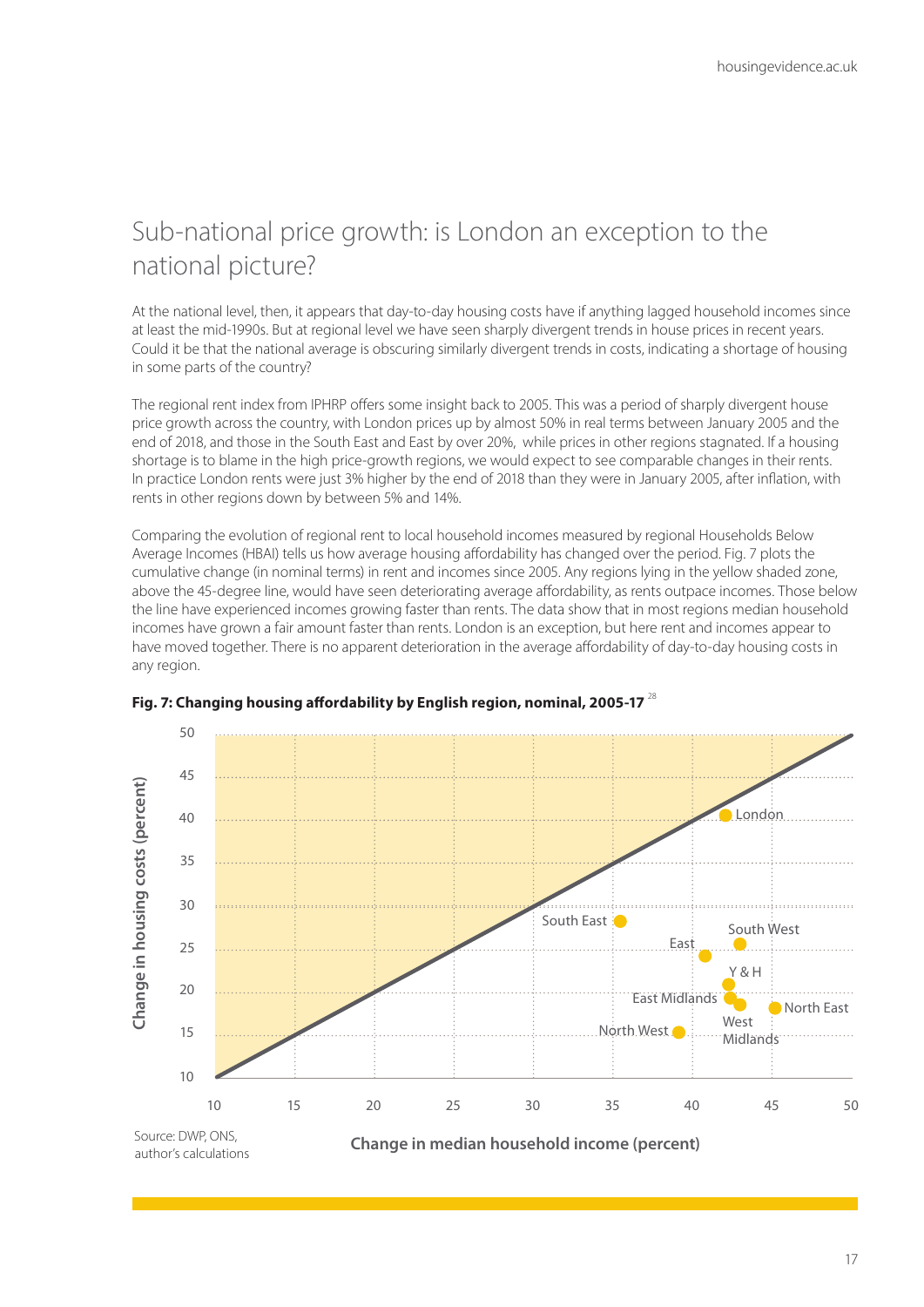

The fact that housing costs appear to have lagged household incomes over the past 23 years is consistent with the growth in the housing surplus over the period. Both trends are the opposite of what we would expect to see if the supply of housing was not keeping up with the demand for places to live. Neither changes in the price or quantity of housing services suggest that housing supply has put any upward pressure on the house price-to-income ratio.

If we have been building more than enough housing to meet the population's needs at stable rents, how can it be that house prices have exploded? This is the question we turn to in the next section.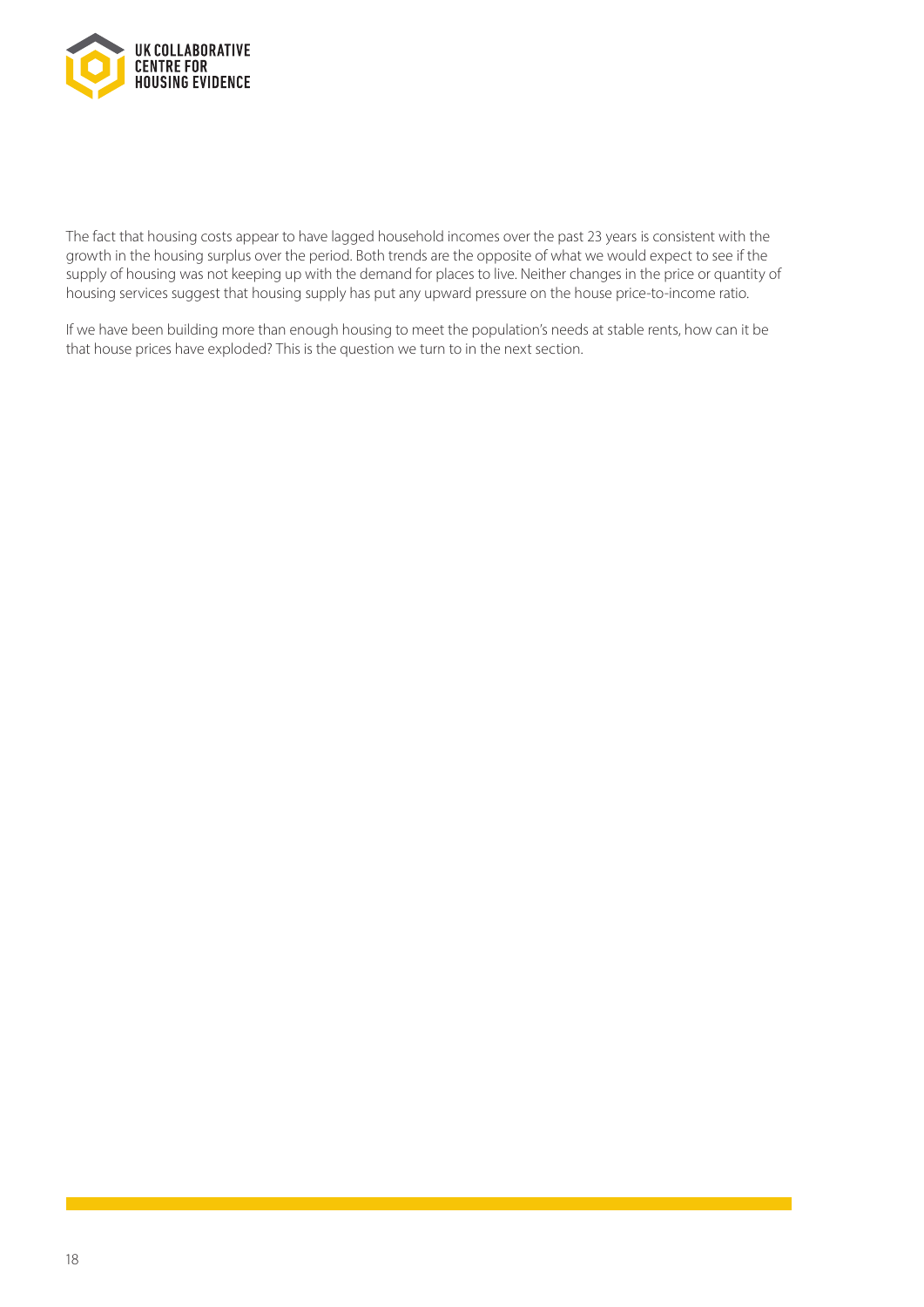# <span id="page-18-0"></span>**4. What's really behind house price increases?**

Since 1996 the housing stock has grown by 3.7 million while the number of households has increased, on the above estimates, by 3.2 million. Over the same period average household incomes have outstripped the day-to-day cost of housing. Both metrics suggest that supply has been sufficient to *reduce* prices relative to incomes, all else equal. Yet in practice house prices exploded after 1996, their ratio to median household income doubling from around 4.4 to hit a multiple of nine in 2007 (see Fig. 8). Even on the most recent data the ratio remains around eight – far above the level recorded at any time before 2004. If not a lack of supply, what can explain the jump we have seen?



**Fig. 8: Ratio of UK house prices to equivalised household disposable income 1977-2016**

The basic theory of house price determination has been set out in a number of papers that build on the standard capital theory of Hall and Jorgenson (1967).<sup>30</sup> That paper established how the relationship between the price of a capital asset (in this case the house price) and the value of services that flow from it over time (the rent) is intermediated by the 'user cost of capital' – the annual cost of using a unit of capital assets. This approach was subsequently applied to housing by others such as Dougherty and Van Order (1982) and Poterba (1984), and the insights from that work underpin the measurement of the housing component of consumer price inflation by national statistical agencies in the UK, US and elsewhere. $31,32$ 

Under this framework, the housing stock provides a stream of services that households consume up to the point where the marginal value equals the marginal cost. In the private rented sector, this establishes the equilibrium level of rent. The 'user cost' approach is inevitably a simplification of how prices are set, and several other factors can also influence prices, most importantly the availability of credit via the mortgage market (see below).<sup>33</sup> Nevertheless, it illustrates the dominant influences on UK house prices over the period.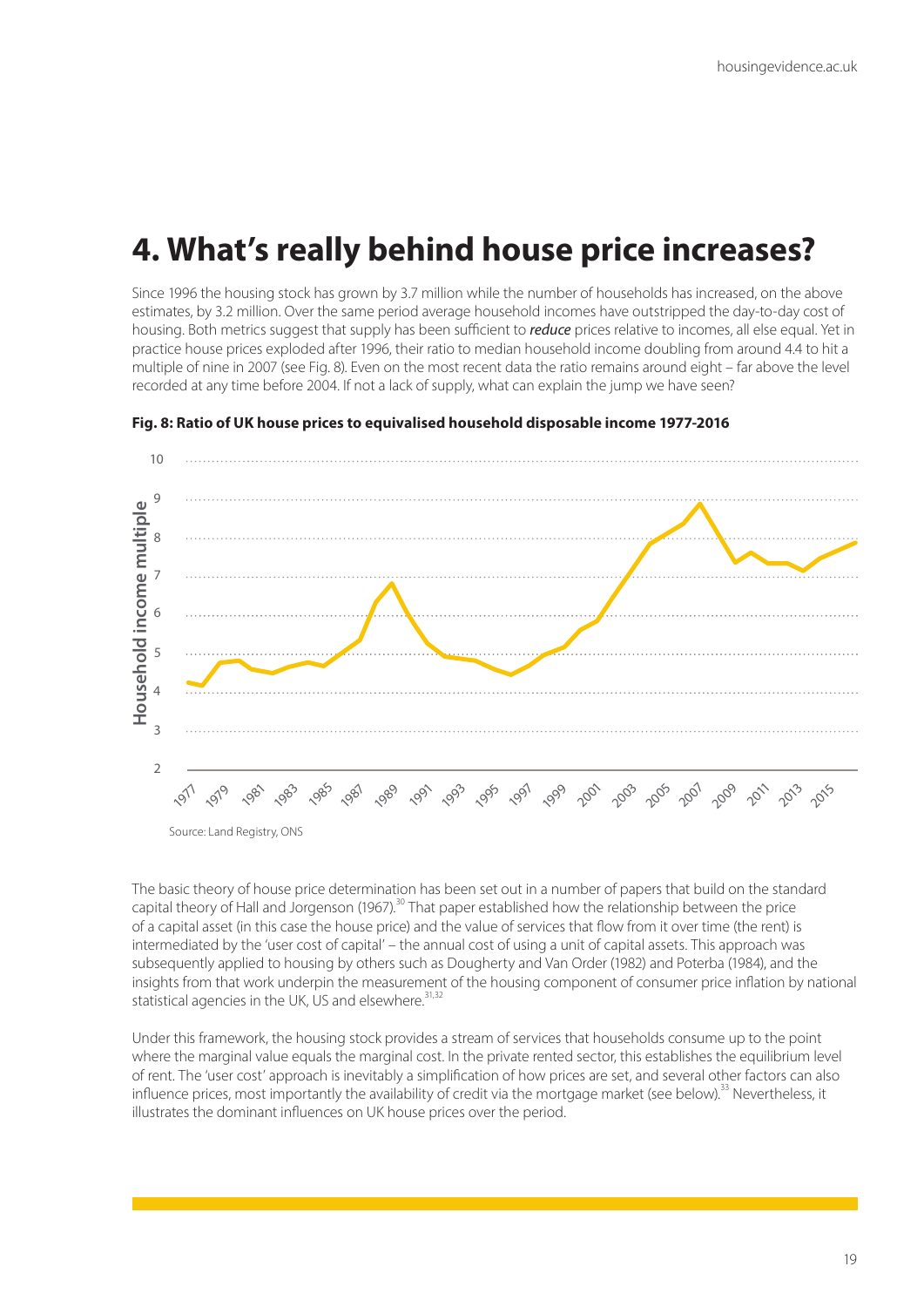

In the owner-occupied sector, the cost of a house of price P can be represented by Pw where:<sup>34</sup>

### (1)  $ω = ∂ + i + μ - ΔP<sup>e</sup> / P$

With *∂* as the depreciation rate associated with the property and a risk premium, *i* as the real mortgage interest rate, **µ** representing taxes associated with the property, and ΔP<sup>e</sup>/P representing the expected real capital gain as a proportion of the current price. In quantifying the annual cost of the house, the interest rate applies to its whole value, not just the mortgage-financed proportion, capturing the opportunity cost of the equity tied up in the house – the forgone income on a risk-equivalent asset.

If it was cheaper to own than to rent, the returns on investment in housing would exceed those on equivalent investments, making would-be owner occupiers or would-be landlords willing to pay more for a property. Hence house prices will be bid up to the point that the cost of owning a given house, *Pω*, is equal to the annual rent. Rearranging the equation tells us that the rent, *R*, divided by the user cost of capital, *ω*, should equal the house price, *P*.

$$
(2) \qquad P = \frac{R}{\omega}
$$

As already discussed, any shortage of housing services will be reflected in rents rising relative to income, which will feed through directly to house prices via the numerator of the relationship expressed by (2). But as we have seen, rent growth has been benign, only increasing by around 20% in real terms over the past 23 years, while median household incomes rose by 42% between 1995-96 and 2017-18 after inflation. If anything, changes in the numerator appear to have put *downward* pressure on the price-to-income ratio.

That leaves the denominator. The user cost of capital, expressed in equation (1), is largely independent of the adequacy of the housing stock and most of its components tend to be stable over time, with the greatest volatility in recent years seen in the real interest rate. Taking each element in turn gives a sense of their importance in the determination of house prices and volatility in recent years.

**∂ -** The depreciation rate of the dwelling stock represents a cost borne by the owner of the property in the form of maintenance outlays. While it is not easy to measure, the ONS estimates of dwelling capital stock consumption imply that depreciation runs at around  $1\%$ .<sup>35</sup>

**μ -** Property taxes and subsidies in the UK have not changed radically as a proportion of the value of the housing stock in recent years. On the one hand, the withering of Mortgage Interest Relief at Source (MIRAS) and the rise in stamp duty receipts over the past two decades have raised the effective tax rate. On the other hand, council tax receipts have fallen as a proportion of the value of the housing stock.<sup>36</sup> As an indication, combined stamp duty and council tax revenues stood at around £45bn in 2017-18, approximately 0.7% of the value of the housing stock. This is slightly down on 0.8% in 1999-2000. Consequently, there has been no radical shift that would appear to justify a big change in house prices.

**∆P e / P –** The rate of expected real capital gain is underpinned by the expected growth in real rents, which is in turn determined by the adequacy of the supply of housing services. In the short run, other factors can and do drive house price expectations which may sometimes cause prices to rise above, or fall below, a level justified by these fundamentals, as was the case in 2006-07. Past house price movements can affect households' expectations of future trends regardless of fundamentals. Numerous studies have sought to establish empirical estimates of this effect, several of which conclude that a four-year 'memory' of past house price growth can cause prices to overshoot (or undershoot) fundamentals $3<sup>3</sup>$ 

However, price growth expectations that are not justified by expected changes in stock, demographics or other components of the user cost are unlikely to be sustained for long since they would create ever larger arbitrage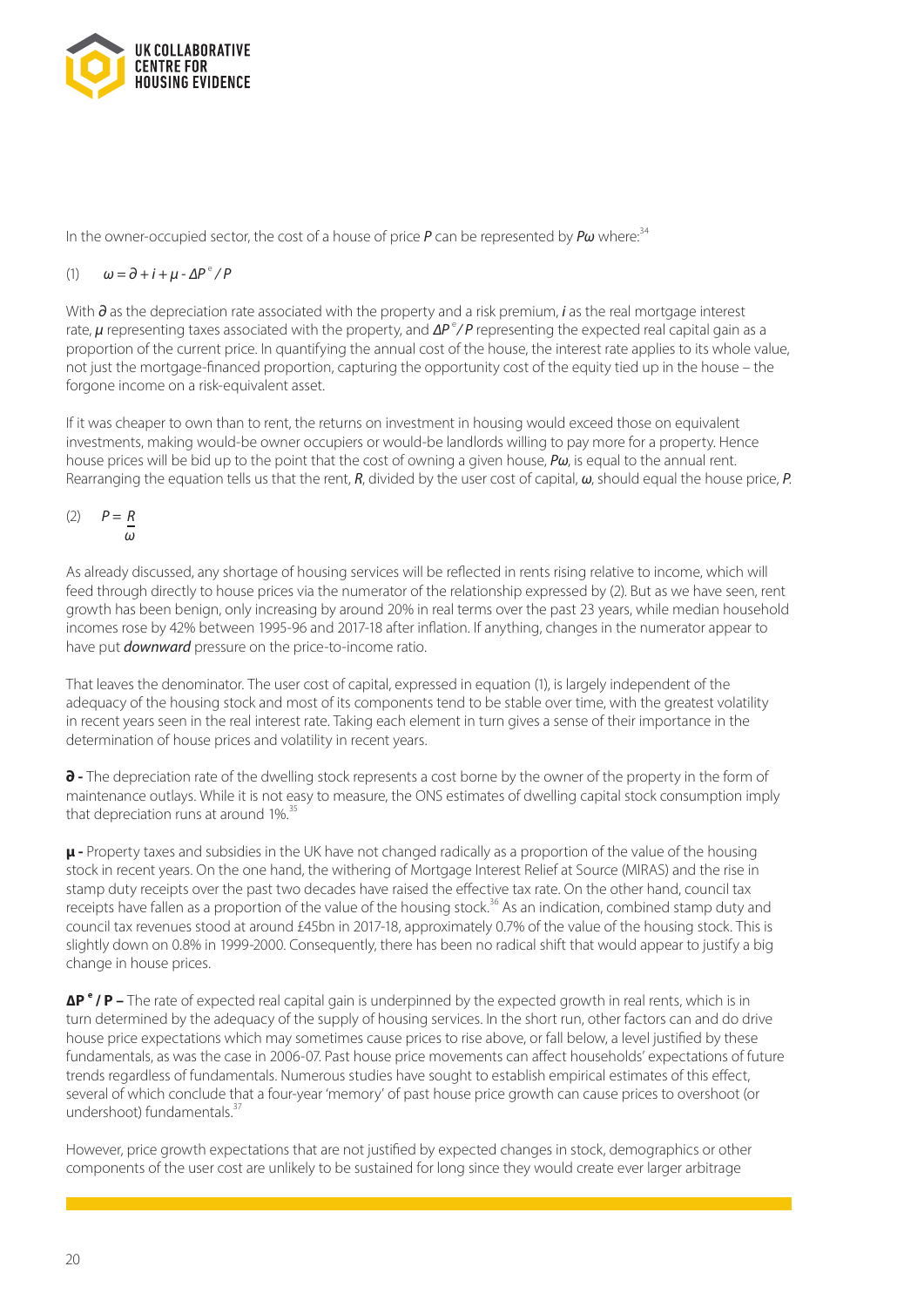opportunities. As Muellbauer and Murphy (2008) explain *"[A] series of positive shocks to fundamentals can lead to rising prices and the expectation of further appreciation leading to greater and greater overvaluation. In due course, the increasing negative pull from fundamentals reduces the rate of appreciation."* Consequently, the likelihood of overor undershooting owing to extrapolative expectations at any short-term time horizon is high, but this is of much more limited concern when considering the 20-year appreciation in house prices that is the focus of this paper.

Overshooting aside, therefore, if rents are a stable proportion of earnings and additional supply is keeping pace with household formation, rational agents should expect real capital gain equal to the rate of growth of GDP per head – something around two percent a year in normal times.<sup>38</sup> Given the evidence on rents and supply over the past 23 years, we would expect this term to have been broadly constant over time.

**i –** Finally, we have the mortgage interest rate. This has plummeted over the past 20 years. Fig. 9 shows quoted bank and building society interest rates on 75 percent loan-to-value (LTV) mortgages since 1996, adjusted for consumer price inflation. Real interest rates on two-year fixed-rate products have fallen from around 5% in the late 1990s to zero today, while the rate on five-year fixed-rate products has gone from around 8% to 2%. These changes in the cost of borrowing are much larger than changes in the other elements of the user cost. Their impact has been substantially to lower the user cost, and hence the denominator in equation (2).



### **Fig. 9: Inflation-adjusted mortgage rates, 1996-2018**

The implications for house prices of the large fall in the user cost are clear from equation (2). If the user cost has fallen as significantly over the past 20 years as mortgage rates suggest, it would have been surprising *not* to have seen the large and sustained increase in the house price-to-income ratio shown in Fig. 8.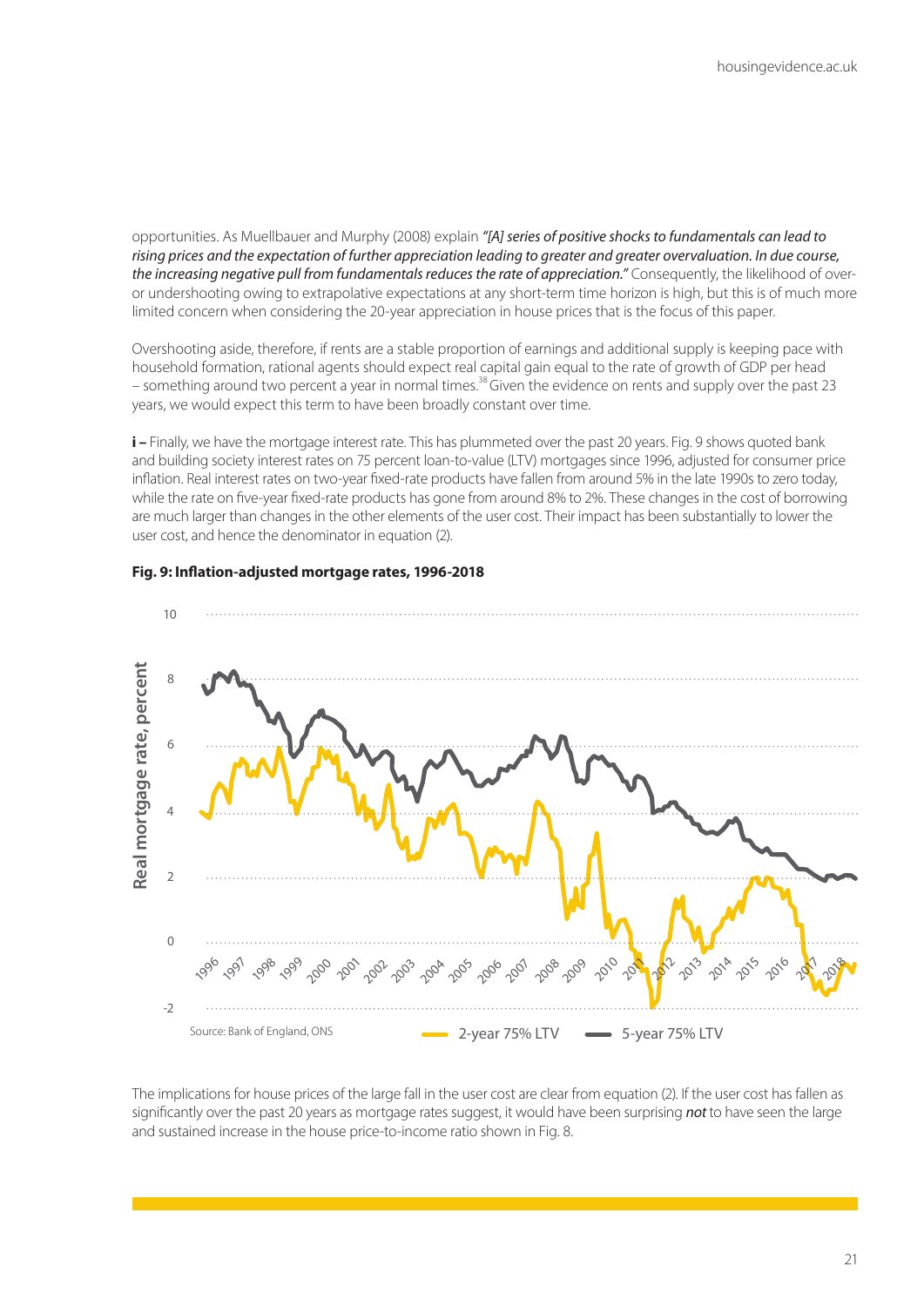

### What role for credit constraints?

This trend in the user cost over the past 20 years is consistent with a large increase in prices. But such a simple model ignores the role of credit constraints in their determination. Both theoretically<sup>39</sup> and empirically,<sup>40</sup> we would expect credit constraints to be an additional factor affecting prices and rental yields. Looking at the US experience in the years up to the financial crisis, Duca et al. (2011) document a precipitous deterioration in lending standards from around 2002, defined by a rise in the LTV ratio for first-time buyers (FTB) from around 88% to approximately 93% by 2007. The authors conclude that house prices are not exogenous to the prevailing ratio and that models that account for credit availability on this definition fit the house price data better.

It seems likely that similar relationships would hold for the UK housing market. However, the trends in credit constraints appear to have been rather different to those seen in the US in recent years. In the UK, deregulation of the mortgage finance largely took place over the 1970s and 1980s, and had largely run its course by the mid-1990s, culminating in 1996 with the introduction of buy-to-let mortgages.<sup>41,42</sup> So there was limited change in the regulatory environment over the period of interest for this paper. Indeed, looking at the comparable measure for the UK to that used by Duca et al. for the US suggests that mean LTV for FTBs actually fell from around 90% in 1996 to 83% a decade later, and stood at 76% in early 2019.<sup>43</sup>

On these data it is not obvious that a rapid easing of credit availability played as big a role in the house price surge in the UK since 1996 as it clearly played in the run-up to the US sub-prime crisis. In the wake of the financial crisis, significantly higher deposit requirements for FTBs were accompanied by a substantial increase in interest rate spreads on new mortgage lending, especially for those with smaller deposits.<sup>44</sup> As a result, credit constraints faced by FTBs in the UK appear to have been significantly tighter over the decade since the crisis than they were in the decade before it, yet average prices remain close to pre-crisis highs in real terms.

At a regional level, the role of credit constraints may have been more significant in driving divergent trends in subnational house prices, particularly between London and the rest of the UK since the financial crisis. UK Finance data analysed by the Centre for Cities highlights the degree to new mortgage lending was disproportionately directed towards cities in the Greater South East between 2013 and 2018.<sup>45</sup>

### International and sub-national trends

The dramatic drop in mortgage rates has ultimately been driven by falling global interest rates, which raises the question of why some countries have seen much greater house price inflation than others in recent years. Indeed, even within the UK itself, price trends between different nations and regions have been strongly divergent. Prices in London grew by 41% in real terms between January 2010 and December 2018, while the North West, Yorkshire and the Humber, and Scotland essentially saw no real-terms change, and the North East saw a decline of 12%. If low interest rates were the primary determinant, would we not expect to have seen more uniform price movements?

Three factors seem important to consider in explaining the data at the sub-national level. First, as recent International Monetary Fund (IMF) research has demonstrated, there appears to be a strengthening correlation between house price movements in major, financially-integrated global cities.<sup>46</sup> This is a global manifestation of the increase in price movement correlations found in the US following mortgage market deregulation.<sup>47</sup> The IMF's 2019 Global Financial Stability report shows that many such cities – London, Amsterdam, Sydney, and Hong Kong, for example - have seen much faster house price growth over the past six years than the growth seen in their respective hinterlands. The IMF's view is that this uneven pattern is the result of the global 'hunt for yield', with properties in major cities offering a different investment proposition to those elsewhere. The report concludes: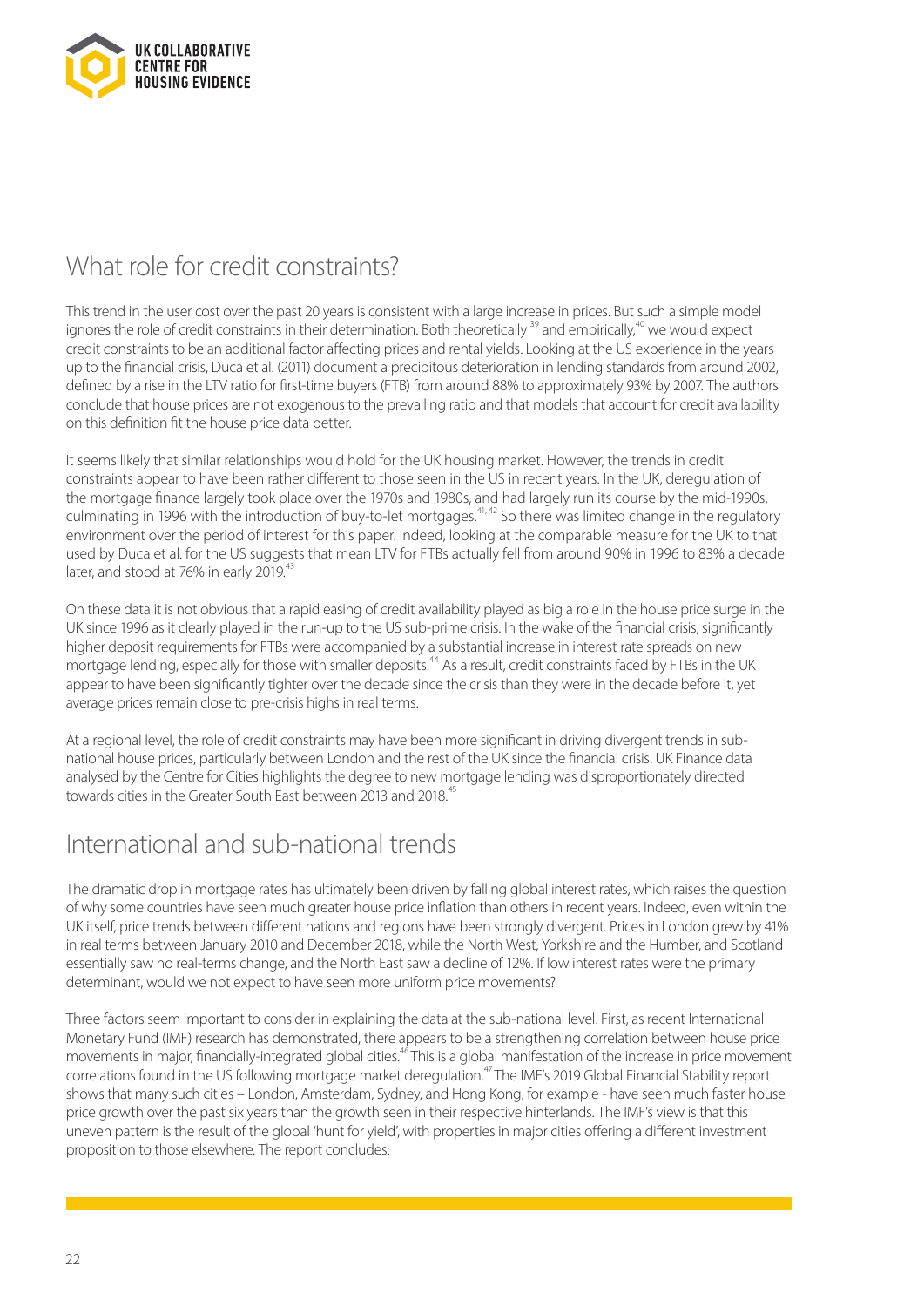*"[C]ities in advanced economies may be particularly exposed to global financial conditions, perhaps owing to their integration with global financial markets or to their attractiveness for global investors searching for yield or safe assets."* A related explanation for international investors' apparent preference for cities may lie in the greater liquidity offered by their housing markets for both rent and ownership: Blackpool may offer higher yields than London, but a Chinese investor may be willing to pay a premium for exposure to London's thicker market.

A second possible contributory factor in the divergence of prices within the UK (and elsewhere), is the dynamics of the user cost when mortgage rates fall close to zero. Since depreciation is a function of the cost of the structure - land does not depreciate - the depreciation rate on a London house will tend to be lower, as a proportion of the property value, than that on an equivalent house in a more rural setting. If mortgage rates then fall uniformly across the country, by equation (2) this would lower the user cost proportionately more on the London house than on the equivalent rural house, causing the price of the London house to rise faster. The fact that council tax tends to be lower in London than elsewhere in the UK further strengthens this effect.

Finally, it is possible investors perceive that strengthening agglomeration effects are pushing up the demand for housing services in cities more than elsewhere, justifying the regional house price divergence. Such dynamics could stem from growing spillover benefits in urban economies that are increasingly dominated by intangible investments and ICT.<sup>48,49</sup> However, as Fig. 10 illustrates, rental yields in London have collapsed in recent years as prices have exploded while market rents – the demand for housing services - remained flat. This suggests that, while such an effect may be at play, it doesn't appear to be strong enough to explain the large price changes we have seen. It is possible that falling yields reflect investors' perceptions about future, rather than current, growth in urban rents. However, given the scale of price changes, the rate of rent growth would have to increase markedly for such expectations to be borne out on any reasonable time horizon.

The relative contribution of these and any other drivers of the regional price divergence is uncertain. But falling yields indicate that rapid price growth in some regions has not been underpinned by rising rent – i.e. growing demand for, or insufficient supply of, housing services.



#### **Fig. 10: Cumulative change in real rents, prices and yields by English region, 2005-2018**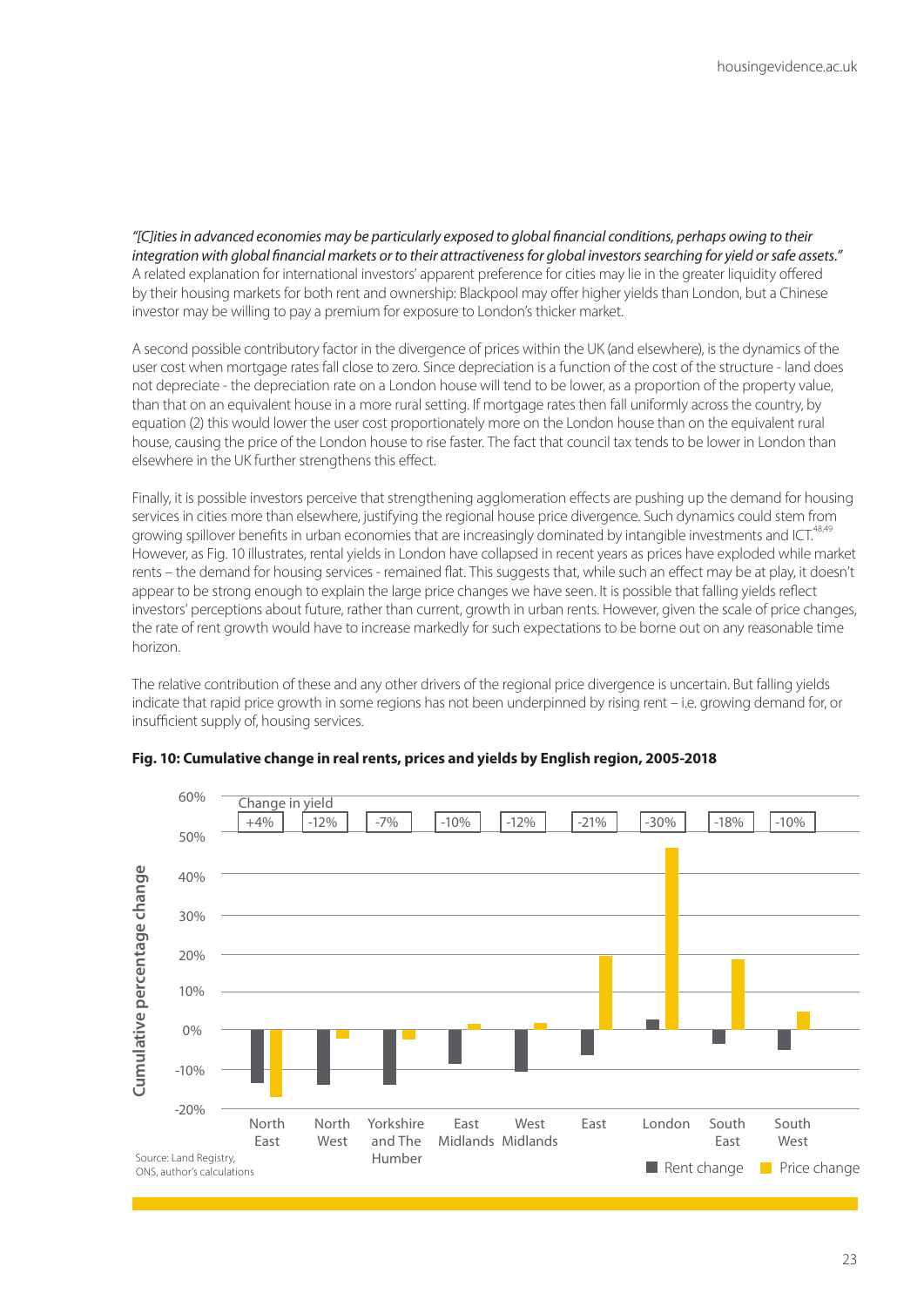

Turning to international comparison, there is a further set of reasons why price movements may diverge. One is differences in financial institutions. For example, as discussed above, the UK took various steps in the 1970s and 1980s to liberalise mortgage lending and introduced buy-to-let mortgages in 1996. Meanwhile, it is no coincidence that Germany, where house prices have been far more stable over the past 20 years, has retained tighter constraints on LTV and loan-to-income (LTI) ratios, and denied widespread access to home equity withdrawal.<sup>50</sup>

Secondly, it is clear that while many countries saw unsustainably rapid house price growth in the run-up to the financial crisis, in only some – Ireland, Spain and the US most obviously – did that develop bubble dynamics in which vast oversupply of new housing stoked the frenzy and resulted in a large overhang of vacant and decaying ghost estates.<sup>51</sup> In the cases of the US and Ireland, house prices have recovered quickly since 2013, leaving them approaching pre-crisis levels. While the timing of bursts of house price acceleration between countries are not synchronised, there are nevertheless some common trends in prices over a longer time period.

In light of the benign trends in the market for housing services, this section has sought to explain what has been driving house price growth over the past 23 years. The scale of the fall in interest rates - and investors' associated search for yield and demand for safe assets – in the context of an already liberalised mortgage market, makes the sustained jump in the price-to-income ratio unsurprising. But while a lack of supply might not have been the cause, could a big increase in the rate of house building nevertheless be a solution? The next section considers the evidence.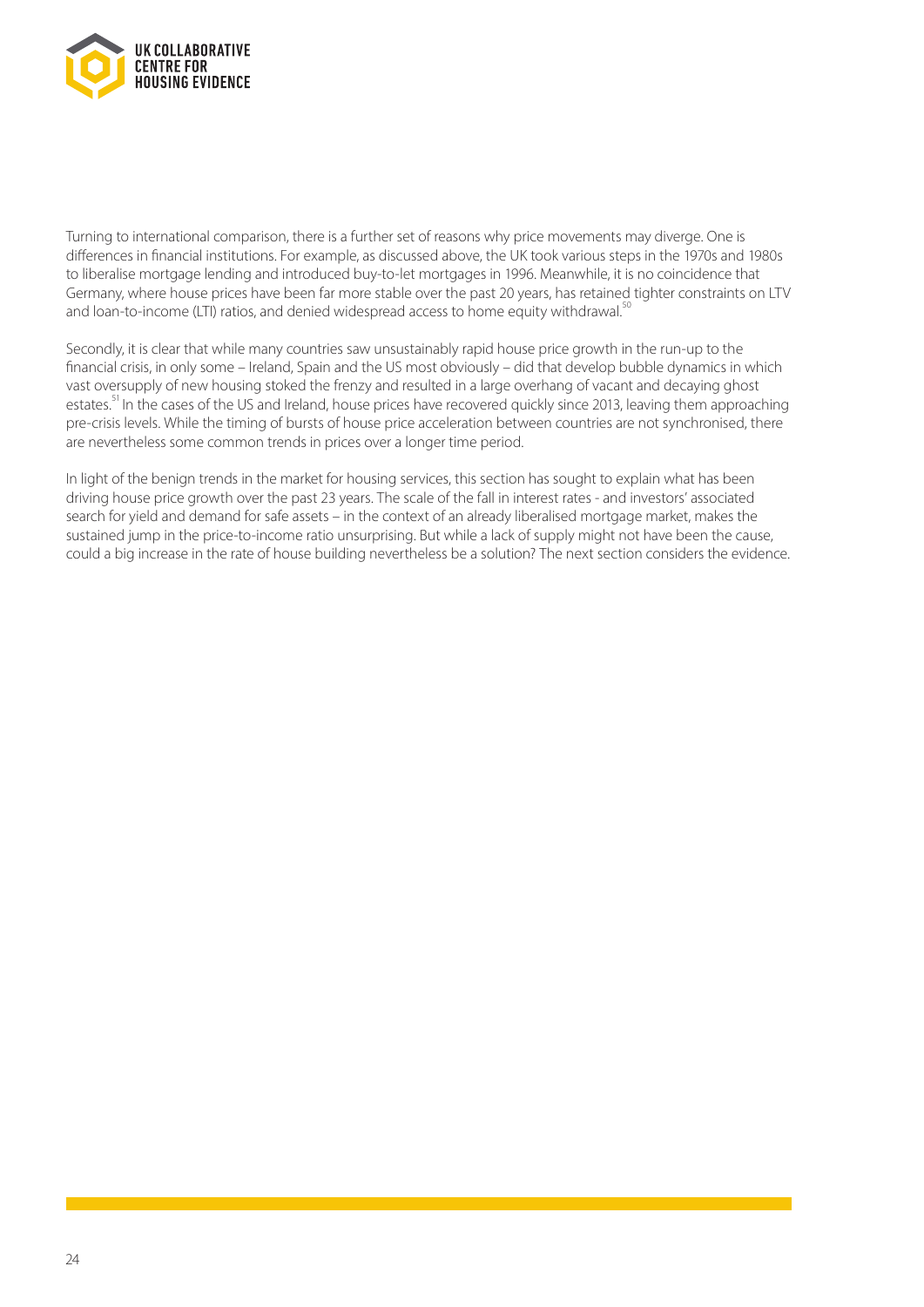# <span id="page-24-0"></span>**5. Could supply be the solution?**

The last two sections have suggested that the jump in house prices since 1996 was caused by the demand for housing assets vastly outpacing their supply, owing to the plummeting cost of capital. Meanwhile supply outpaced the demand for housing *services*, causing the day-to-day cost of housing to fall relative to income. This begs the question: if high prices were not caused by a shortage of housing, could a huge increase in supply nevertheless bring them back under control?

It is obviously the case that increased housing supply will, all else equal, reduce prices and rents. The important question for a policy of supply as the solution to high prices relates to the *degree* of that sensitivity. Given the huge scale of the real-terms price increase since 1996, we would need evidence that house prices are quite sensitive to additional housing stock if building more is to make a meaningful contribution to reducing them.

A number of modelling exercises have been undertaken using aggregate data for the UK in recent years.<sup>52</sup> They tend to take similar approaches, basing the model on an inverted demand function for housing services, which describes average house prices as a function of some measure of the housing stock, the number of households, household income, and the user cost of capital.

The results of these studies show a large degree of consensus (see Fig. 11), with the sensitivity of house prices to additional stock (the inverse of the price elasticity of demand for housing) reported as being in the range of -1.1 to -2.2. In other words, an additional 1% more housing stock would be expected to lower house prices (and by implication rents) by around 1.5% to 2%, all else equal. Similar results have been found for other countries including -1.5 for France,<sup>53</sup>-1.2 for Germany <sup>54</sup> and -1.3 to -2.1 for the US.<sup>55</sup> Based on its own internal model, the MHCLG takes a similar view of the impact of supply, assuming that 1% more housing units will reduce prices by 2%.<sup>56</sup>

| <b>Study</b>                                     | <b>Sensitivity</b> |  |
|--------------------------------------------------|--------------------|--|
| Findings for the UK:                             |                    |  |
| <b>Oxford Economics (2016)</b>                   | $-1.9$             |  |
| OBR (2014)                                       | $-1.1$             |  |
| Meen (2013)                                      | $-1.7$             |  |
| <b>OECD (2011)</b>                               | $-2.1$             |  |
| Meen (2009)                                      | $-1.5$             |  |
| Cameron, Muellbauer & Murphy (2006)              | $-1.6$             |  |
| Muellbauer & Murphy (1997)                       | $-2.2$             |  |
|                                                  |                    |  |
| Findings for other countries:                    |                    |  |
| Geiger, Muellbauer & Rupprecht (2014) (Germany)  | $-1.4$             |  |
| Chauvin & Muellbauer (2013) (France)             | $-1.5$             |  |
| Duca, Muellbauer & Murphy (2012) (United States) | $-2$               |  |

#### **Fig. 11: Selected results on the sensitivity of prices to housing supply**

To put these figures in context, it is worth considering the situation in England. The latest available data suggests that the first half of 2018 England had a total of just under 24.2 million dwellings, 4.9% more than the number of households. The above relationships suggest that, if households in England were to form at a rate of 200,000 per year, net additions of 300,000 per year would cut real terms house prices by 0.8% per year, all else equal. Applying the range of UK estimates above, such rate of additions might therefore be expected to reduce prices by between 7% and 13% over 20 years.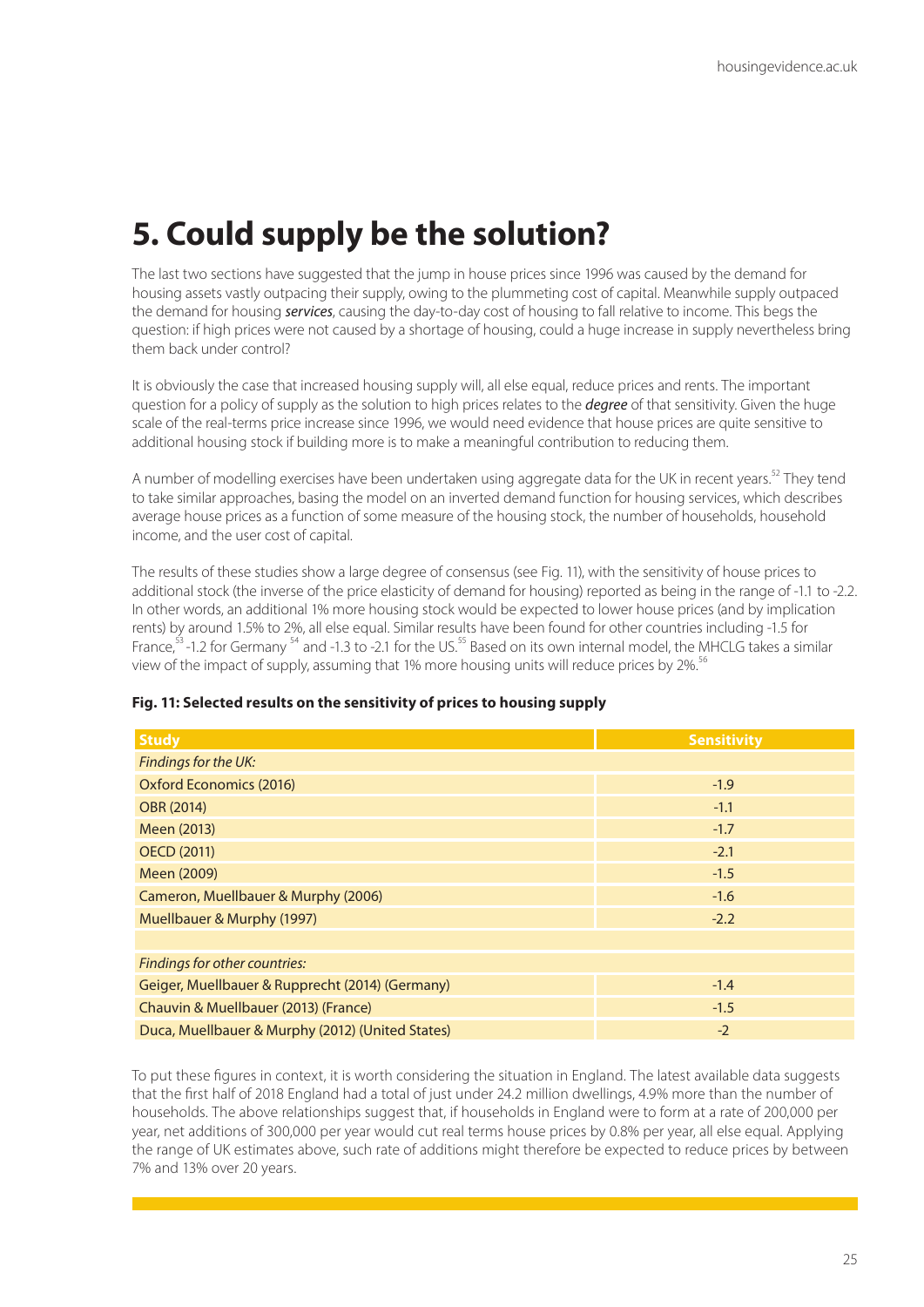

Even if such a marked increase in new supply were to be achieved and sustained across the economic cycle for two decades, the available evidence is clear that the price reduction would be modest relative to the 160% real terms growth in house prices since 1996. Within the period of a generation then, the scale of house price movements wrought by changes in interest rates and credit availability are an order of magnitude greater than anything caused by plausible changes to the housing stock or the population. Consequently, if we want to increase the affordability of housing, more effective solutions lie elsewhere.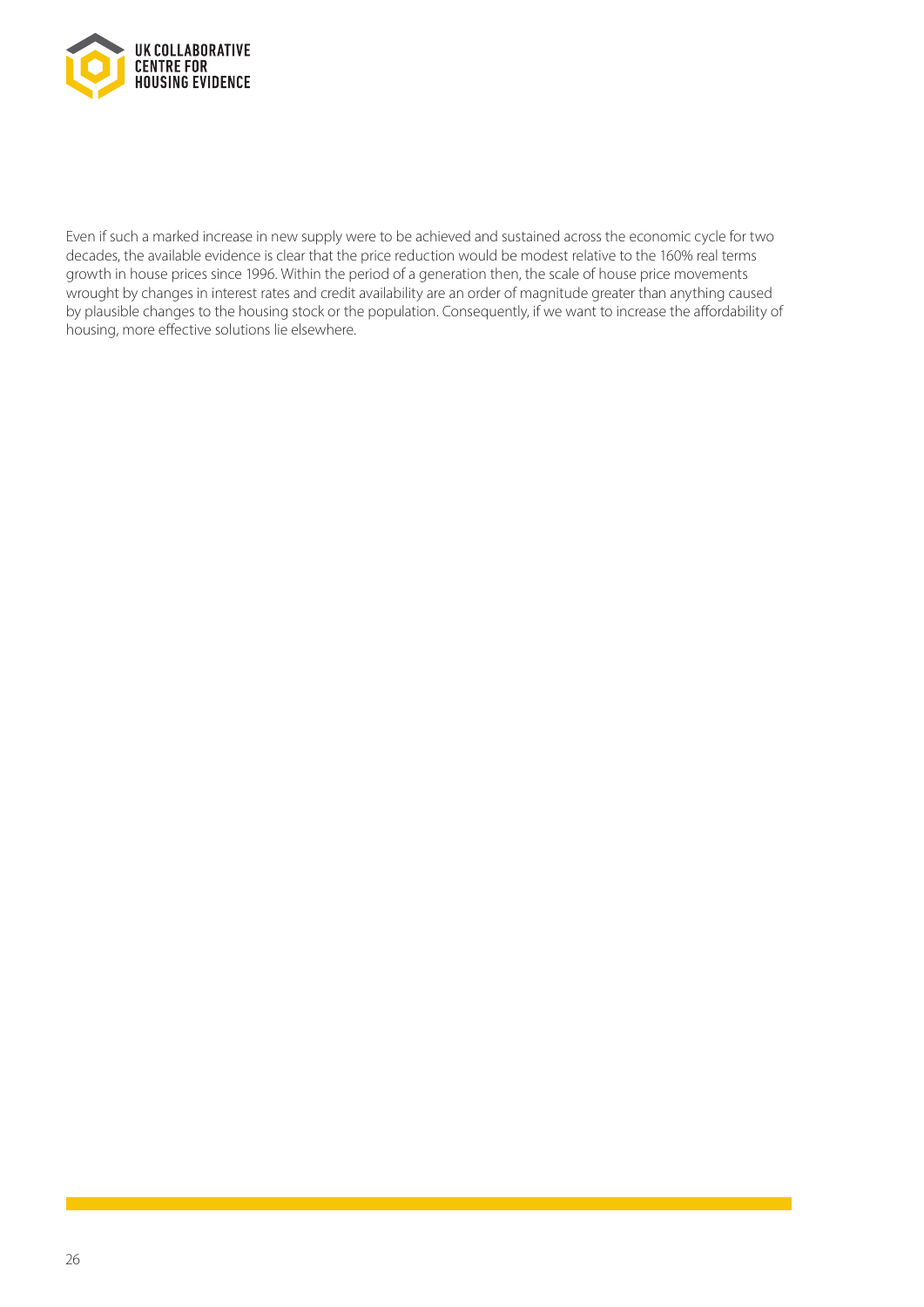# <span id="page-26-0"></span>**6. Constrained household formation and housing inequality**

The foregoing analysis focused on the key metrics that economic theory suggests we should consider to determine what has driven house price growth over recent decades. While those trends do not indicate an undersupply of housing, there are a number of other metrics that suggest less benign housing developments. Some researchers have invoked these to argue that, despite the evidence on rent and housing stock, there nevertheless is a shortage of housing – or at least that raising the rate of supply would help. This section considers these developments and explores what might be behind them, in order to determine what they tell us about the state of housing in the UK.

Three important trends require explanation. The first is a rapid rise in the number of young people aged 20 to 34 living in their parents' homes. Second, household survey data suggests that there has been an increase in the number of families sharing a household. We explore these in more detail below.

The third potentially concerning trend is the stabilisation of, and recent rise in, average household size, which is closely related to the first two trends. ONS data suggest that average household size in the UK fell rapidly over (at least) the last three decades of the twentieth century, albeit at a declining rate towards the end of the century. From around 2003 that decline stopped, and households even started to grow a little from 2013 (see Fig. 12).



#### **Fig. 12: Average household size, UK, 1996 to 2018**

It is not inherently surprising to see the average household size stabilising. Indeed, since nuclear families are the basic social unit, it is hard to see how average household size could fall much further, even if housing costs were to be dramatically reduced. Nevertheless, the UK's ageing population does mean that we might have expected to see a slight downward trend in average household size over the past 15 years. Certainly, the recent increase requires explanation.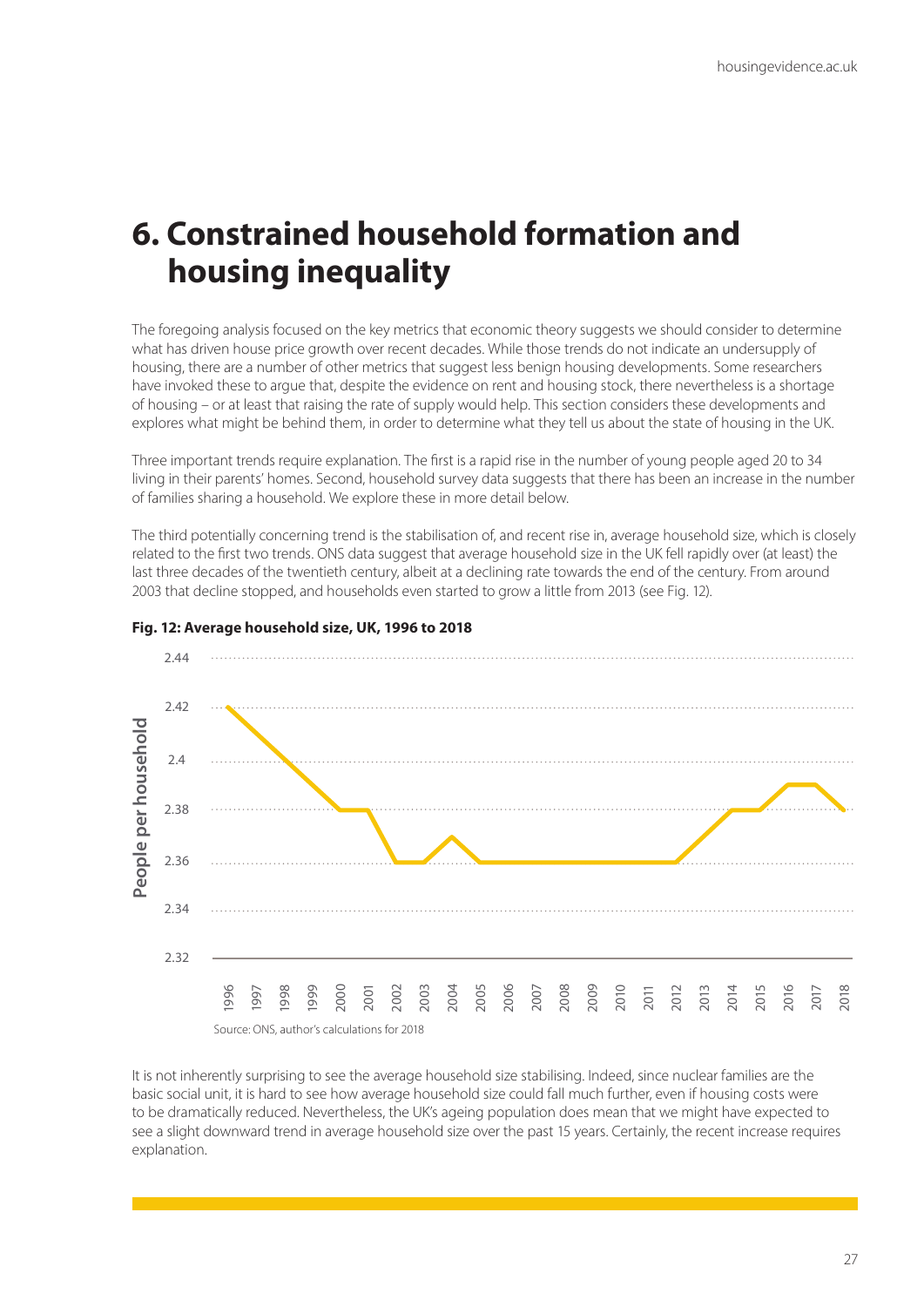

### More young people living in their parents' home

Young people living in their parents' home for longer is one possible contributor. A stark trend over recent years has been the substantial rise in the number of 20-to-34 years olds doing so. Around 2.5 million young people lived 'at home' between 1996 and about 2005. But in the late 2000s, and particularly from 2008, the number began to rise quickly, hitting 3.3 million in 2013 (see Fig. 13).



It seems likely that declining affordability of housing for young people is behind this trend since there is no obvious reason why this would have occurred purely out of changing preferences. But changes in housing affordability can have any of three causes which may operate in combination:

- 1. An undersupply of housing could raise market sector housing costs relative to average incomes, and therefore constrain household formation;
- 2. Changes to young people's incomes, perhaps caused by reduced housing benefit entitlement or weak earnings growth, could reduce affordability and therefore constrain household formation; and
- 3. The erosion of the social rented sector could leave would-be new households constrained by only having the alternative of paying higher market sector rents, where in years gone by they might have moved into social housing.

The implications for policy of more young people living with their parents depends critically on which of these possible causes lies behind the trend. A general increase in housing supply to bring down market rents and prices is only a solution if the first cause is at play. Meanwhile, policies that raise the incomes of young people by some route are the logical solution to the second, and more social housing would be the way to tackle the third.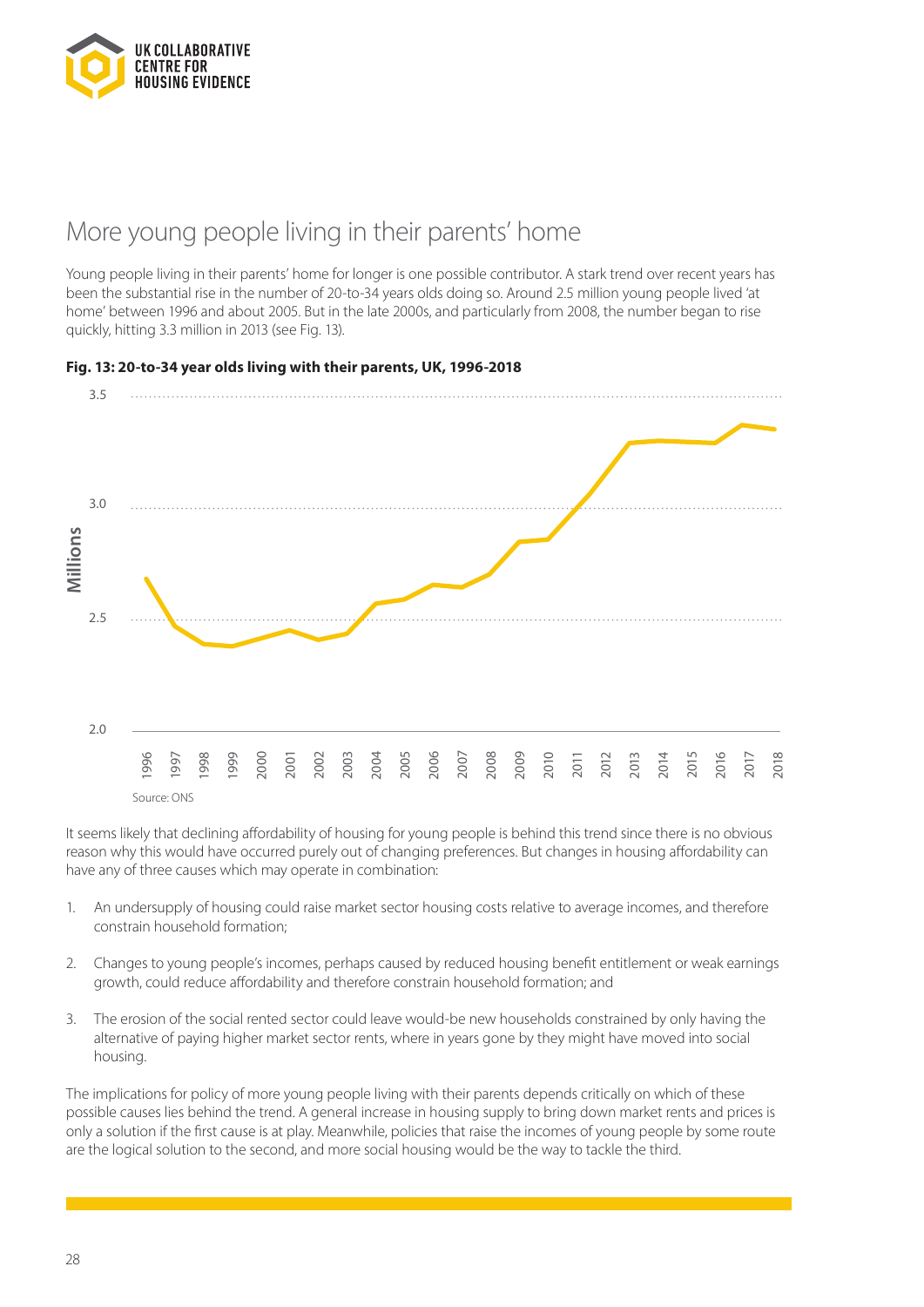The evidence on average rents and incomes presented in Section 3 suggests that we can rule out the first driver. What evidence is there of the other two?

The marked rise in numbers of young people living with their parents coincides with the financial crisis. There is ample evidence that the labour market outcomes of young people have been weaker than those of other groups in the labour force for some time, but particularly since 2008. The Institute for Fiscal Studies (IFS) has shown that people in their 20s bore the brunt of the financial crisis' impact on wages, with their median incomes falling by over 12% in real terms in the five years after the financial crisis struck.<sup>57</sup> The Resolution Foundation's analysis has shown the real incomes of people born in the 1980s slipping behind those born in the 1970s when they were the same age.<sup>58</sup> And the youth unemployment rate jumped in 2008 and only began to decline in 2013.<sup>59</sup>

Since 2010 there have also been a number of benefit cuts that will have directly reduced housing affordability for some. These include the decision to limit Local Housing Allowance (LHA) – available to private renters – to the 30th percentile of local rents (down from the 50th) and uprate the allowance only with CPI. These measures alone are estimated to be reducing the awards to private sector renters in 2018-19 by over £900m.<sup>60</sup> In November 2010 the government decided to raise the age up to which single people can only claim housing benefit to cover the cost of shared accommodation from 25 to 35. This measure, estimated to be saving the exchequer around £230m this year, directly discourages low-income young people from forming their own household.<sup>61</sup> The four-year freeze on LHA from 2016 will have further reduced affordability, so it would be unsurprising to see those most dependent on such support forming households at a lower rate.

These developments have nothing to do with changes in the cost of housing itself, but have nevertheless diminished housing affordability for younger people relative to others, perhaps causing them to delay household formation.

At the same time, the erosion of the social housing stock has been felt most keenly by young people. In 1997 some 15.3% of 20-to-34 year olds lived in the social rented sector (excluding those living in their parents' social rented home) according to the LFS. But by 2017 that proportion had fallen to 10.1%. This is equivalent to around 680,000 young people, who would have been living in their own social rented house, now facing the choice of either paying market rents or staying in their parents' house. Reduced access to the social rented sector is likely to have damaged affordability and hence constrained household formation among young people. Again this is not a trend that can easily be addressed by more housing supply at market rents.

### Hidden households

The second dynamic that has contributed to growing household size is an apparent increase in the number of 'hidden households'. There are several ways to define this concept, but in essence these are represented by heads of family units who share a house with one or more other family units. While some of this sharing might occur out of choice, some may also occur because the cost of housing makes sharing more economical.

According to the LFS, the number of second or subsequent family units within UK households increased from 7.2% of all family units in 1997 to 8.5% in 2018. This represents some 400,000 more hidden households in 2018 than there would have been had the rate remained unchanged.

It is reasonable to imagine that one of the causes of this change could be deteriorating affordability, for the reasons discussed above. However, over the same period the UK has experienced a significant change in the composition of the population that appears to explain the growth in hidden households. The foreign-born population of the UK increased from 5.2 to 9.3 million between 2004 and 2018.<sup>62</sup> If we decompose hidden households according to migration status, it is clear that the UK-born proportion has not changed over the past 20 years, and the increase has been concentrated among migrant households (see Fig. 14).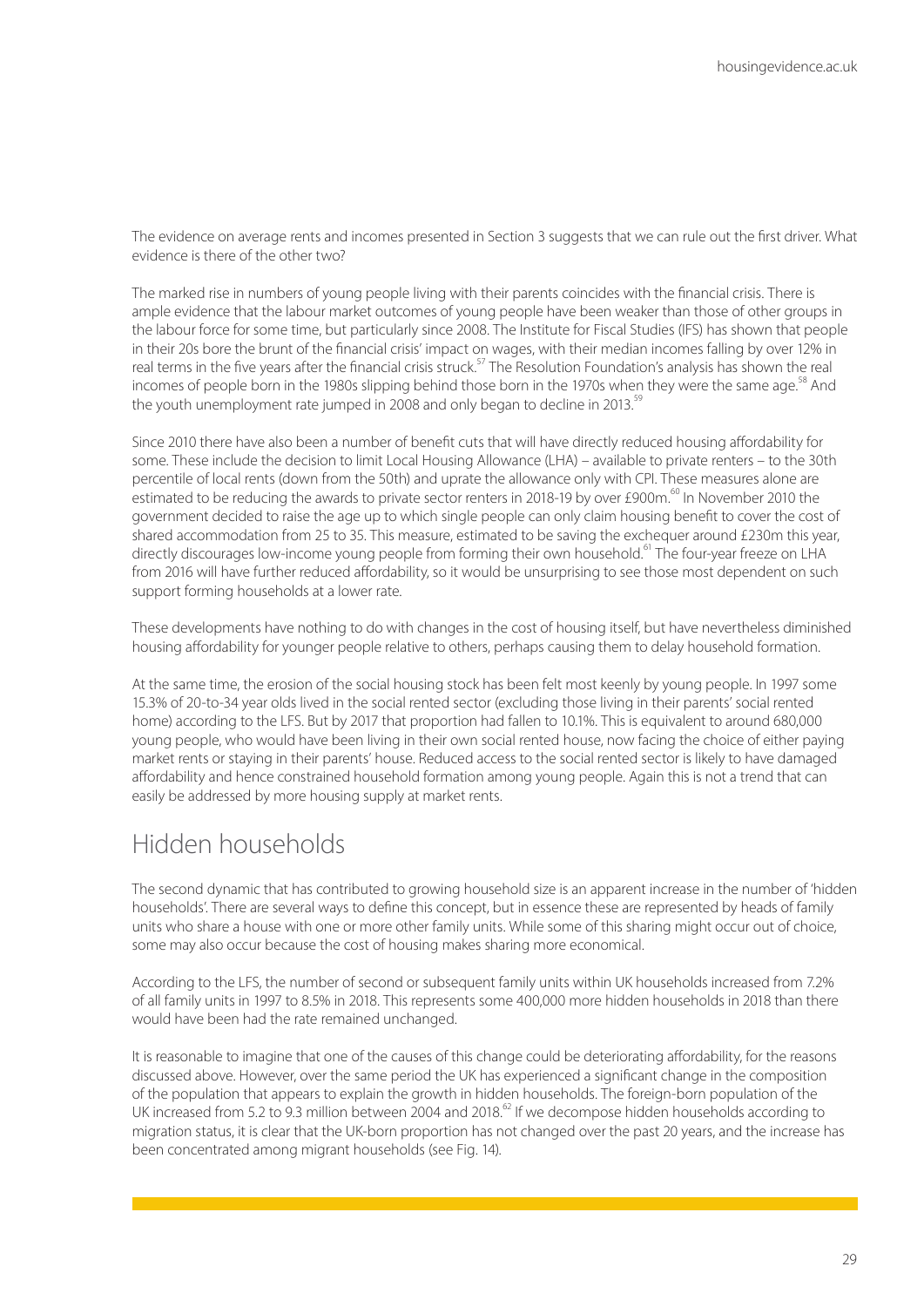



### **Fig. 14: Migrant and UK-born 'hidden' households, UK, 1997 to 2018** <sup>63</sup>

This is perhaps unsurprising when we consider that 'family' units include single adults sharing with other unrelated adults. Many of these hidden households are therefore likely to be young adult migrants who tend to share housing for a variety of reasons.

### Average household size

More young people living with parents and increased numbers of hidden households have clearly contributed to ending the trend towards shrinking household size over the past 15 years. But given the importance of migration, described above, it is instructive to decompose the household size data according to place of birth. LFS data suggest that non UK-born households have long tended to live in larger households than natives, averaging 2.79 people per household since 1997. Hence the growth in their number has put upward pressure on the overall average household size. Abstracting from this compositional effect, by isolating the trends for UK-born households, takes us a step closer to seeing whether affordability problems lie behind the changes in average size.

Fig. 15 compares the trend in UK average household size to that of the UK-born population (households where the head of household is UK-born). It shows that among the native population household size has continued to decline since 2000, as we might expect it to given an aging population. It therefore suggests that the arithmetic effect of more migrant households has caused the inflection in the overall trend.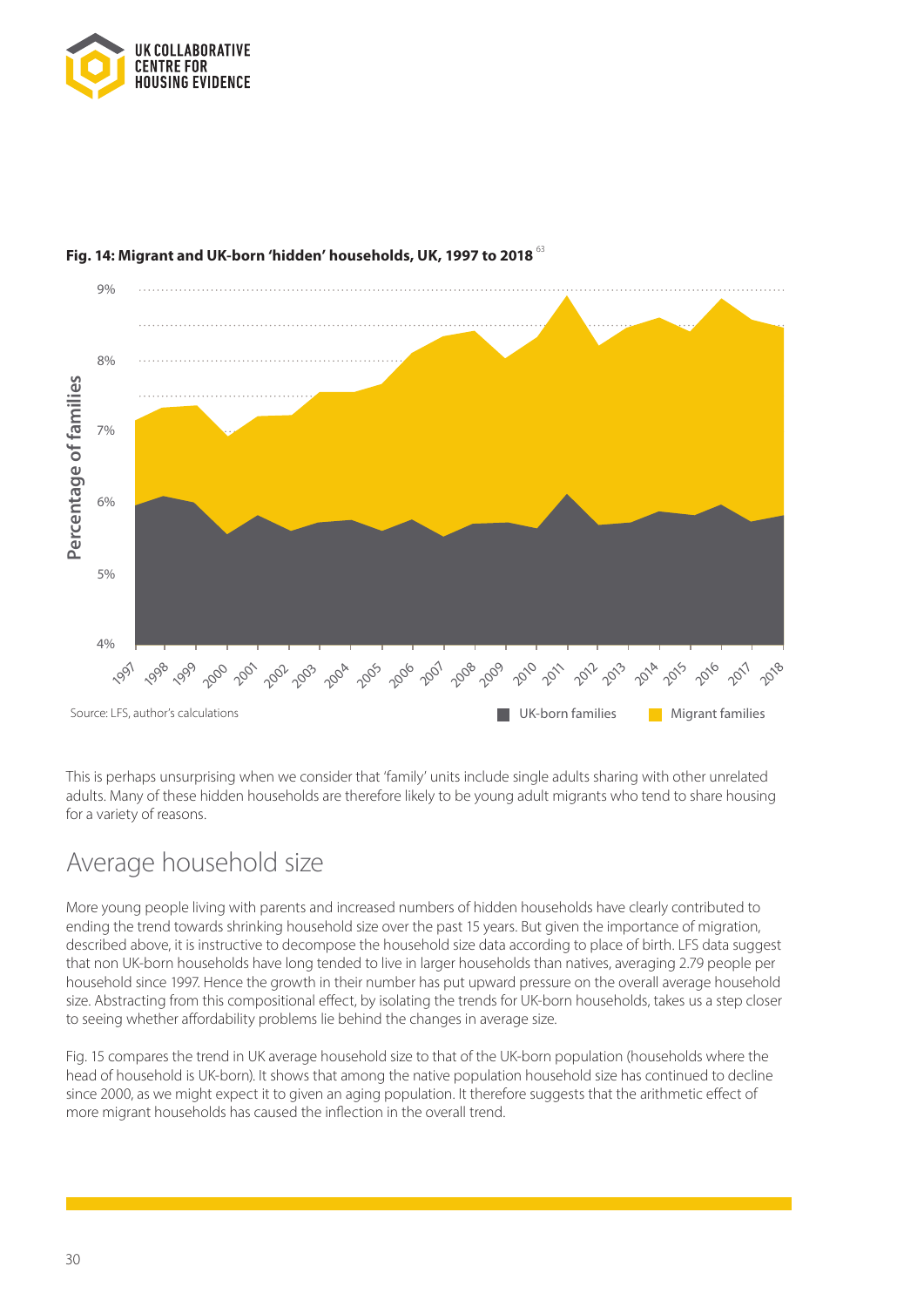

#### **Fig. 15: Continued decline in average household size among UK-born households, UK, 1981-2018**

The evidence of this section shows that there are several factors influencing people's housing decisions. Despite *average* affordability improving, for some groups – including young people and anyone reliant on housing subsidies – affordability has deteriorated. Meanwhile changes to the UK population due to immigration have also played a significant part in increasing average household sizes.

To the extent that affordability has contributed to these trends, additional supply of market sector housing is unlikely to have any meaningful impact. The causes appear to be distributional in nature – lower wage growth for some groups, benefit cuts, and a shrinking social rented sector – and therefore require distributional solutions if they are to be reversed.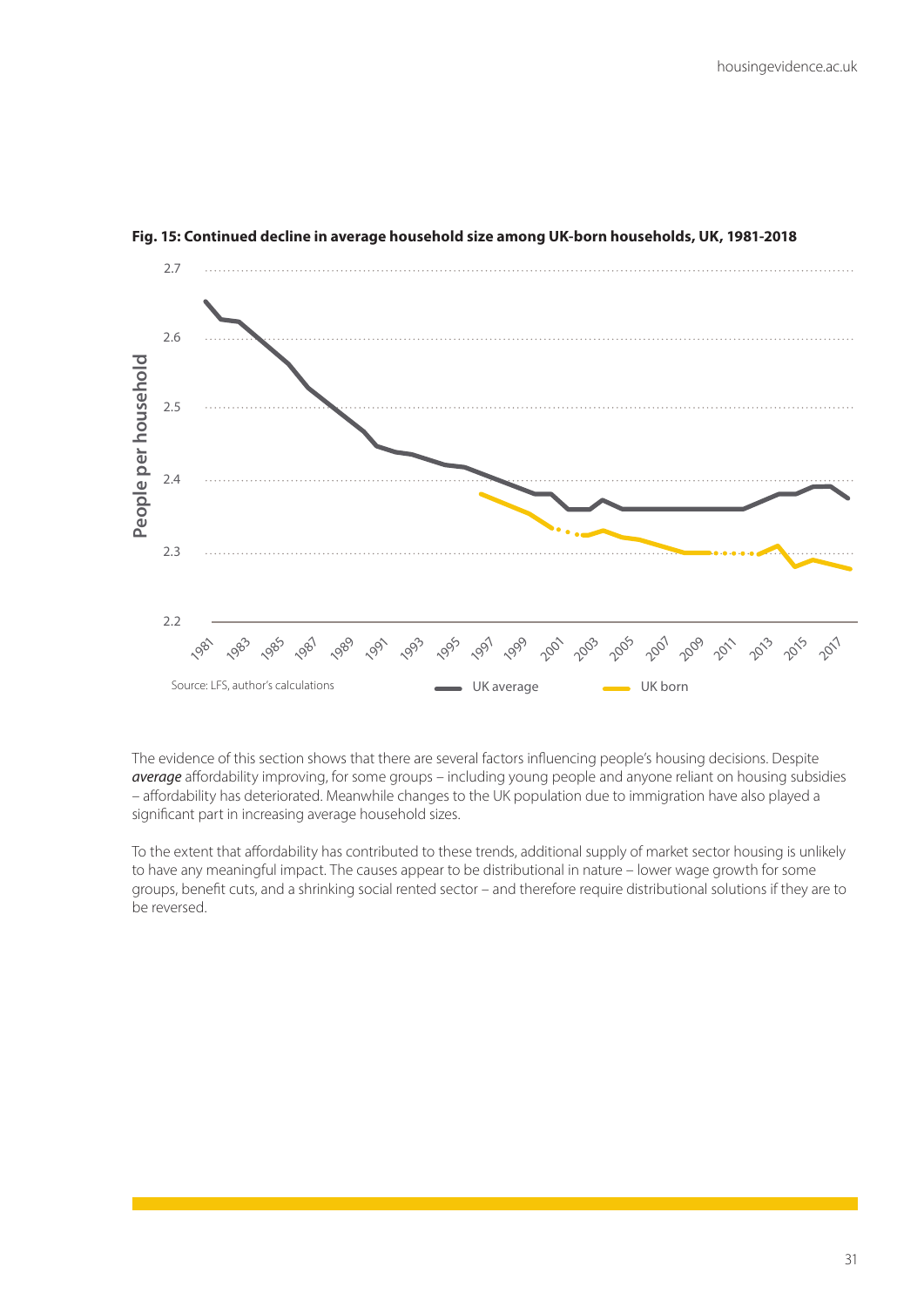<span id="page-31-0"></span>

# **7. Why has home ownership collapsed?**

Up to this point this paper has dealt with the question of why house prices have risen so much over recent decades and the extent to which this is attributable to inadequate housing supply. But a similarly important, and closely-related aspect of the housing crisis is the precipitous decline in home ownership rates over the past 15 years. A common perception is that high house prices are the major cause of the decline. After all, having to raise a given percentage of the house price as a deposit obviously gets harder as prices rise.

This idea has given rise to a simple syllogism that apparently explains the collapse in home ownership: a housing shortage pushed up prices, and high prices inevitably exclude FTBs, therefore building more will raise home ownership. As the then Secretary of State put it in his foreword to the 2017 housing white paper*: "Soaring prices and rising rents caused by a shortage of the right homes in the right places has slammed the door of the housing market* in the face of a whole generation."<sup>64</sup> As this paper has argued, the first premise is faulty. This section explains why the second – that high prices have been the main cause of declining home ownership - is also flawed.

High house prices weighed on home ownership rates in the early 2000s. But the main driver of the later collapse in home ownership appears to have been the sudden change in credit conditions for FTBs in the wake of the financial crisis. This explanation points to a very different set of policy options if we want to recover the high home ownership rates of the early 2000s.

Home ownership grew rapidly in the 1980s with mortgage market liberalisation and the Right to Buy policy of the Thatcher government. After pausing during the house price falls of the early 1990s, the rate plateaued at around 70% in England from 2000 (see Fig. 16). By 2007, when house prices peaked, the homeownership rate stood at 69.1%, 1.4 percentage points lower than its 2003 record. After the financial crisis hit, the rate plummeted by a further 5.9 percentage points over the subsequent eight years, to hit a low of 63.1% in 2016.



### **Fig. 16: The collapse in home ownership, England, 1996-2018**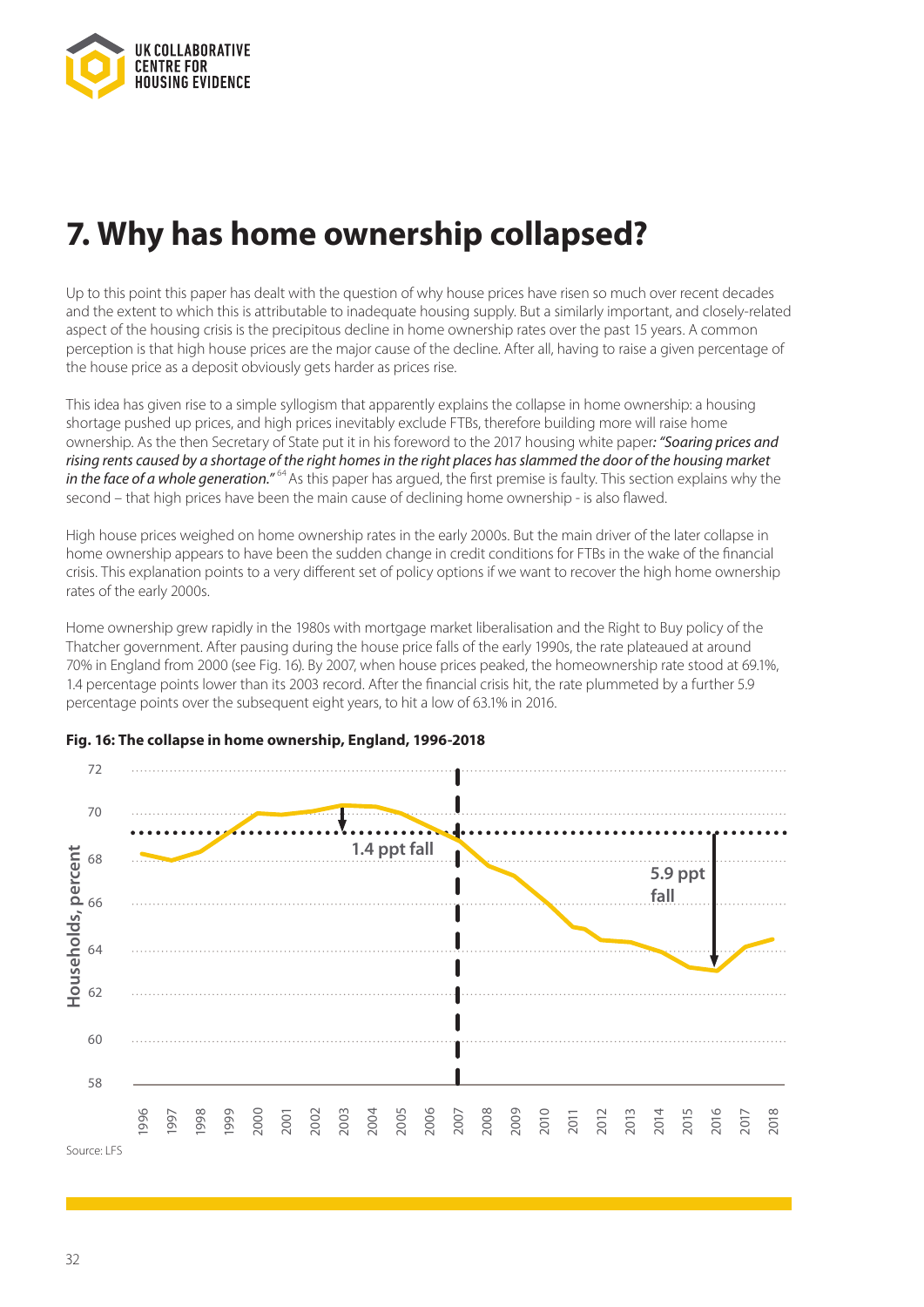It is likely that high prices had some effect in causing home ownership to come off its 2003 peak. However, the timing of the big drop in ownership does not immediately suggest that the impact from high prices was strong. From 2000 to 2007, when home ownership fell only slightly, UK house prices *increased* by 85% in real terms. Home ownership then fell by 4.7 percentage points from 2007 to 2013, as house prices **fell** 22%.<sup>6</sup>

Divergent regional trends in house prices also suggest that they cannot have been the major determinant. The precrisis period saw home ownership rising in some regions and falling in others, while prices boomed everywhere. After the crisis the performance of prices differed markedly between regions, yet home ownership fell rapidly everywhere. By 2016 prices in the three northern regions were down on 2007 by between 18% and 25%, while in London they were up by 34%, yet home ownership fell more in the North than it did in the capital or the Greater South East (see Fig. 17).



**Fig. 17: Changing house prices and home ownership by English region, 2001-2016**

The dominant cause of the collapse in home ownership appears to lie in the mortgage market.<sup>66</sup> The overwhelming majority of FTBs need mortgage finance to buy a house. If high prices were weighing on their ability to access finance in the run up to the crisis, we might expect to see the number of new FTB mortgages drifting downwards in the years up to 2007. There is some evidence of this in the early 2000s, but in the five years up to 2007, UK-wide issuance of FTB mortgages was reasonably constant at around 370,000 per year.<sup>67</sup> In 2008 that number suddenly almost halved, to 192,000, and didn't much recover for the next five years (see Fig. 18). Only in 2017 did it regain something close to precrisis levels.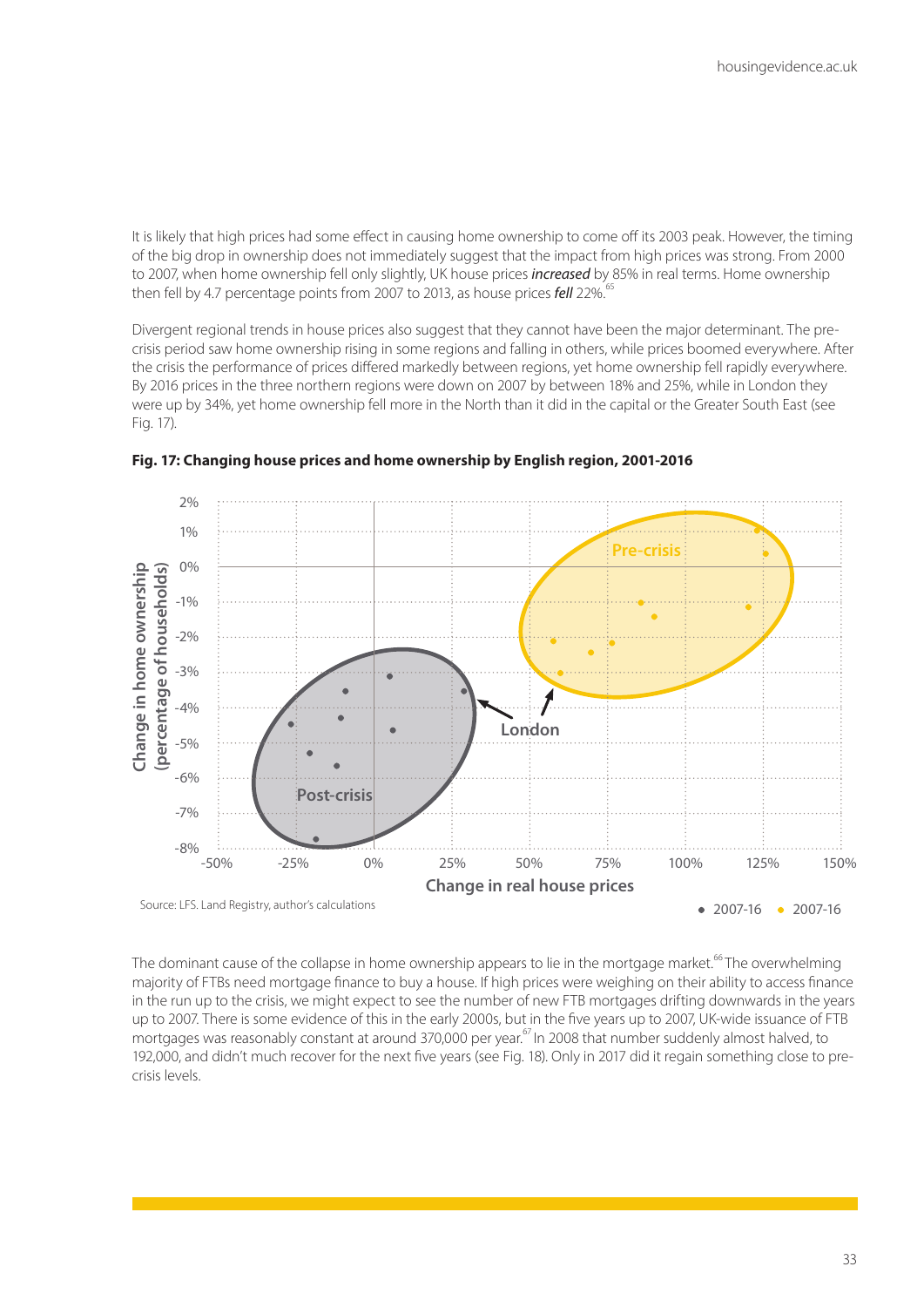

#### **Fig. 18: New loans issued to FTBs, UK, 2003-2015**



The sharp discontinuity in lending just as the crisis struck and prices began to fall strongly suggests that access to finance played a dominant role in the collapse in home ownership, as other authors have also noted.<sup>68</sup> A concurrent drop in median LTV for FTBs from 90% in 2007 to 75% in 2009 confirms the supply side nature of the shift, locking out hundreds of thousands of new home owners each year until issuance began to head back towards more normal rates from 2014.<sup>69</sup> What's more, many FTBs faced a sudden jump in mortgage interest rates relative to homeowners with bigger deposits. Bank of England data show that the interest rate spread between 75% and 90% LTV mortgages ballooned from well under half a percent to well over 2% between 2009 and 2012.<sup>70</sup> To buy a house in the years after 2008, then, the median FTB had to have a much bigger deposit in cash terms than was needed before that point, despite prices in most regions being lower, and had to pay far higher interest rates than others in the market, such as would-be landlords. In this context it would have been remarkable if home ownership had *not* fallen steeply.

It is possible to simulate what would have happened to UK home ownership rates if FTB mortgage issuance from 2008 had continued at its 2007 rate of around 360,000 new loans per year.<sup>71</sup> Fig. 19 shows the results (represented by the yellow line) compared to the actual path of home ownership (grey line). This simple 'what if' projection is intended to illustrate the scale of impact on home ownership caused by the sudden drop in FTB mortgage lending.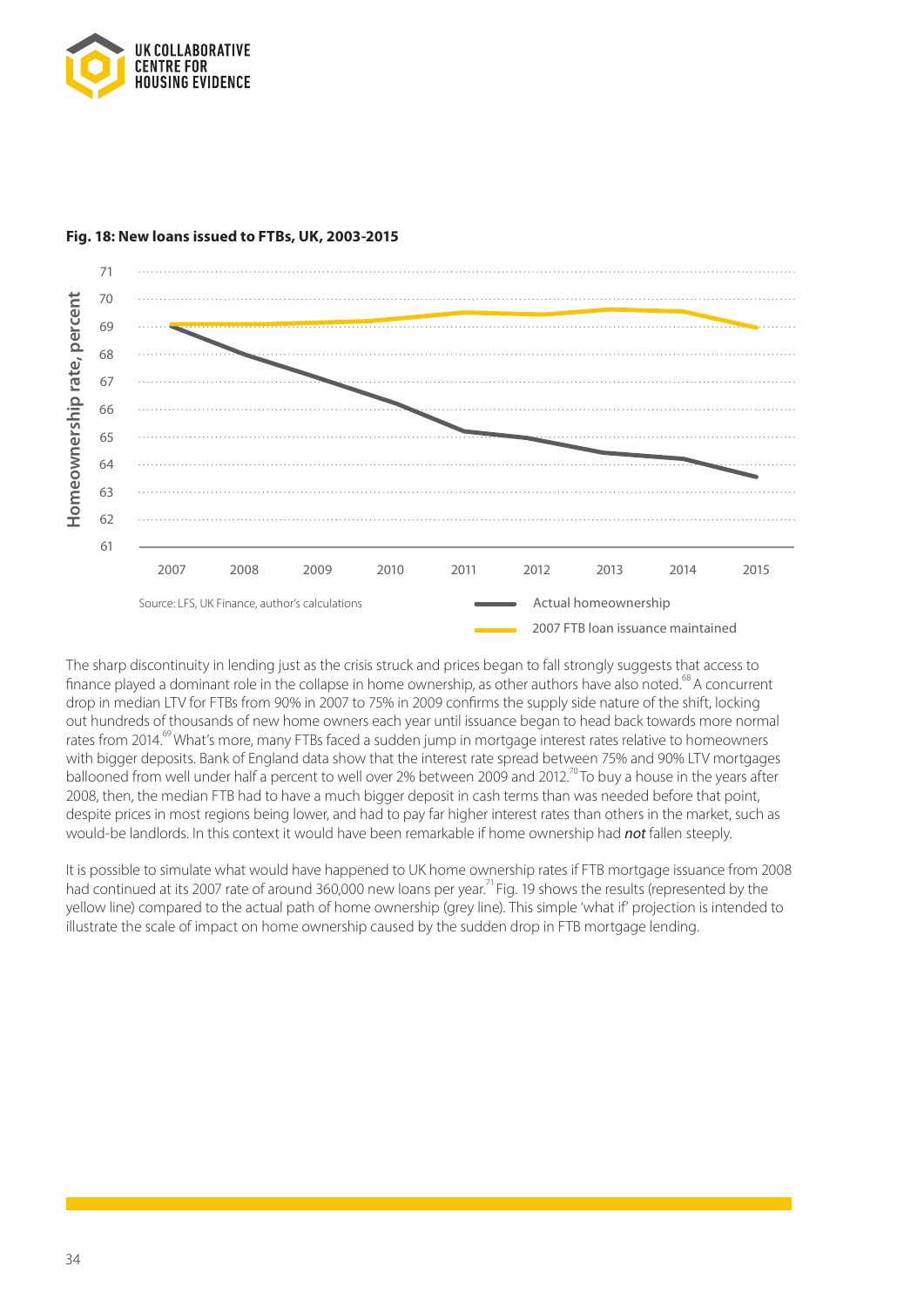

#### **Fig. 19: Effect on UK home ownership of maintaining the 2007 rate of FTB mortgage issuance**

Had the number of FTB loans originated each year stayed at or around pre-crisis levels, home ownership would have remained at around 69%, rather than falling sharply as it did. Indeed, the past two years has seen the number of new loans finally regain those levels and home ownership has begun to rise again as a result (see Fig. 16).<sup>72</sup>

This section has shown that, while house prices are a factor in determining home ownership rates, shifts in the FTB lending activities of banks played the dominant role in the collapse in home ownership. This insight has important implications for policy that seeks to raise home ownership rates.

Raising the rate of housing supply will therefore have a negligible impact on home ownership, both because it will only have a weak impact on prices, and bcause prices in turn only have a limited impact on home ownership. Rather, the primacy of finance in this story suggests that there may be some trade-offs to be confronted if we want to achieve and sustain high rates of home ownership. The final section sets these out.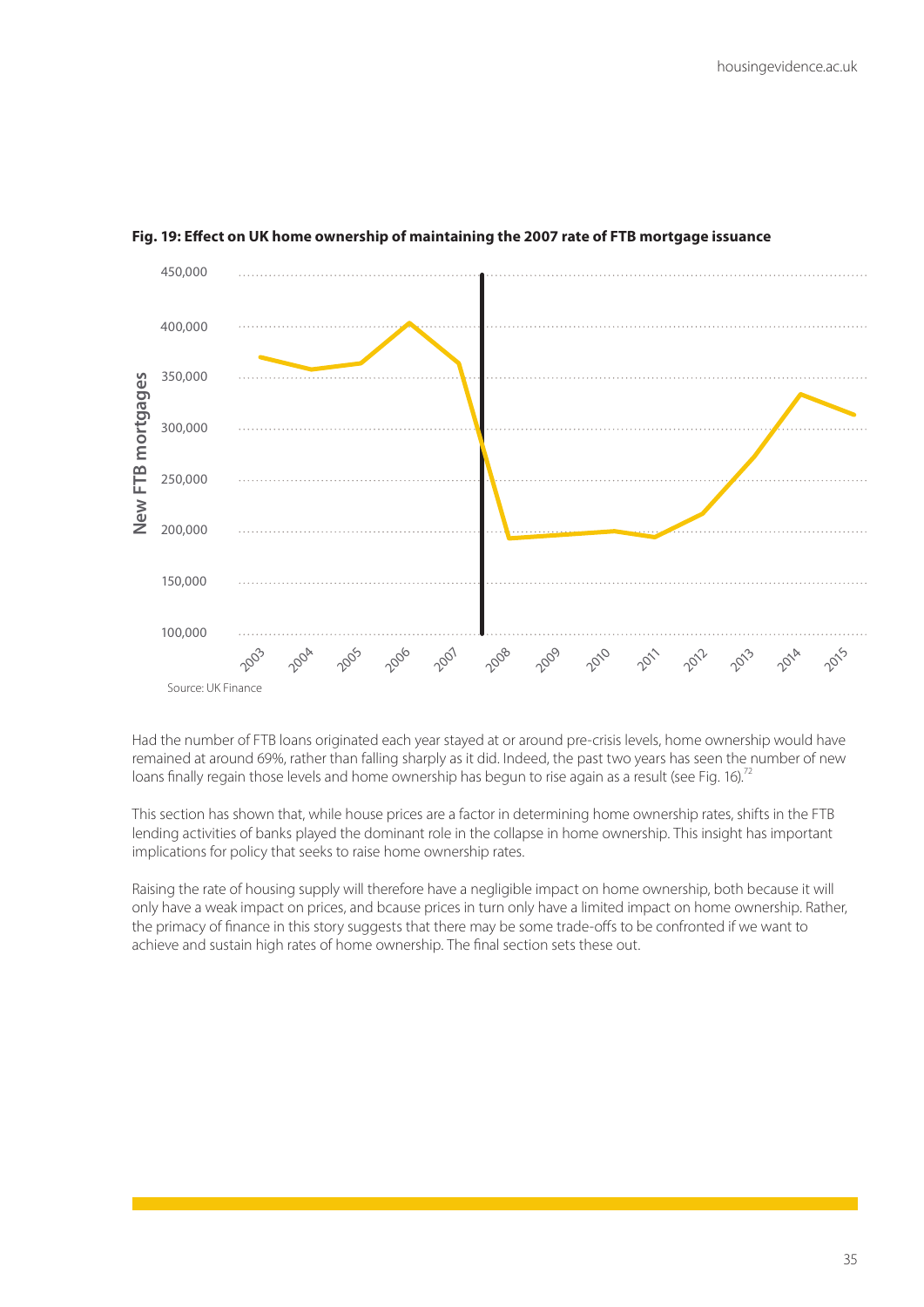<span id="page-35-0"></span>

# **8. Conclusions and policy implications**

The analysis of this paper suggests five broad conclusions and implications for housing policy in the UK.

#### **1. A shortage of housing did not contribute to house price increases between 1996 and 2018.**

The data on private market rents, together with those on the housing stock, show that the supply of housing services has comfortably outstripped demand since 1996. Over the period, rent and imputed rent ('housing costs' in the true sense) have fallen relative to median household incomes. Consequently, housing supply does not appear to have contributed to the sharp growth in the price-to-income ratio since the late 1990s.

At regional level the available data covers only the past 14 years but tells the same story for almost every region of England. In London, housing costs have moved in line with median household incomes since 2005 hence, on average, affordability has not deteriorated. This also confirms that the capital's 47% real-terms price growth since January 2005 is not underpinned by either 'too many people' or insufficient housing stock. There is consequently little basis, even in London, to invoke undersupply as the cause of high prices or, by extension, falling home ownership.

#### **2. Raising the rate of supply will do little to bring prices down and will result in a growing number of vacant properties.**

The large body of literature on the responsiveness of house prices to supply indicates that even building 300,000 houses per year for 20 years would do little to reverse the price growth of the recent past. Such a strategy therefore does not offer an effective solution to the problem of high prices.

One perspective on this is that, while 10% lower prices and rents after 20 years may not represent a complete solution, it is an improvement and should therefore be welcomed. However we should be wary of the view that more housing investment is always better, since a high proportion of the 300,000 net additions would go unoccupied.

While household formation is influenced by housing costs at the margin, the structure of UK households suggests that it is to a large degree exogenously determined by social preferences. This is apparent from the current composition of UK households. Some 85% of adults are either the head of household or the partner of the head of household, implying that the large majority of adults would not be induced to form a new household however much cheaper housing became. A further 12% of adults are related to the head of their household – primarily adult children in their parents' home – some of whom may be there out of choice and others due to affordability constraints. Only 3% of UK adults appear to be sharing with an unrelated head of household - the group from which new households might most obviously form.

In addition, the existence of housing benefit means that those people who are most income-constrained are somewhat insulated from market rents, making them less sensitive to the benefits of increased supply. In light of these conditions, it seems unlikely that other would-be households are large enough in number or sufficiently sensitive to housing costs for a 10% reduction over 20 years to make a significant difference to household formation rates.

Consequently, as the past 23 years have shown, out-building the rate of household formation inevitably results in a growing surplus stock of housing. This has the benefit of reducing prices and rents. It may also ease labour mobility and thus improve productivity. But investment that results in vacant properties also carries an economic cost to society since it represents resources that cannot go into other potentially more valuable infrastructure or consumption. The optimal level of vacant stock is therefore ambiguous and policymakers should be wary of assuming that supplying housing services at a rate faster than the underlying growth in demand for their services is inherently welfare enhancing.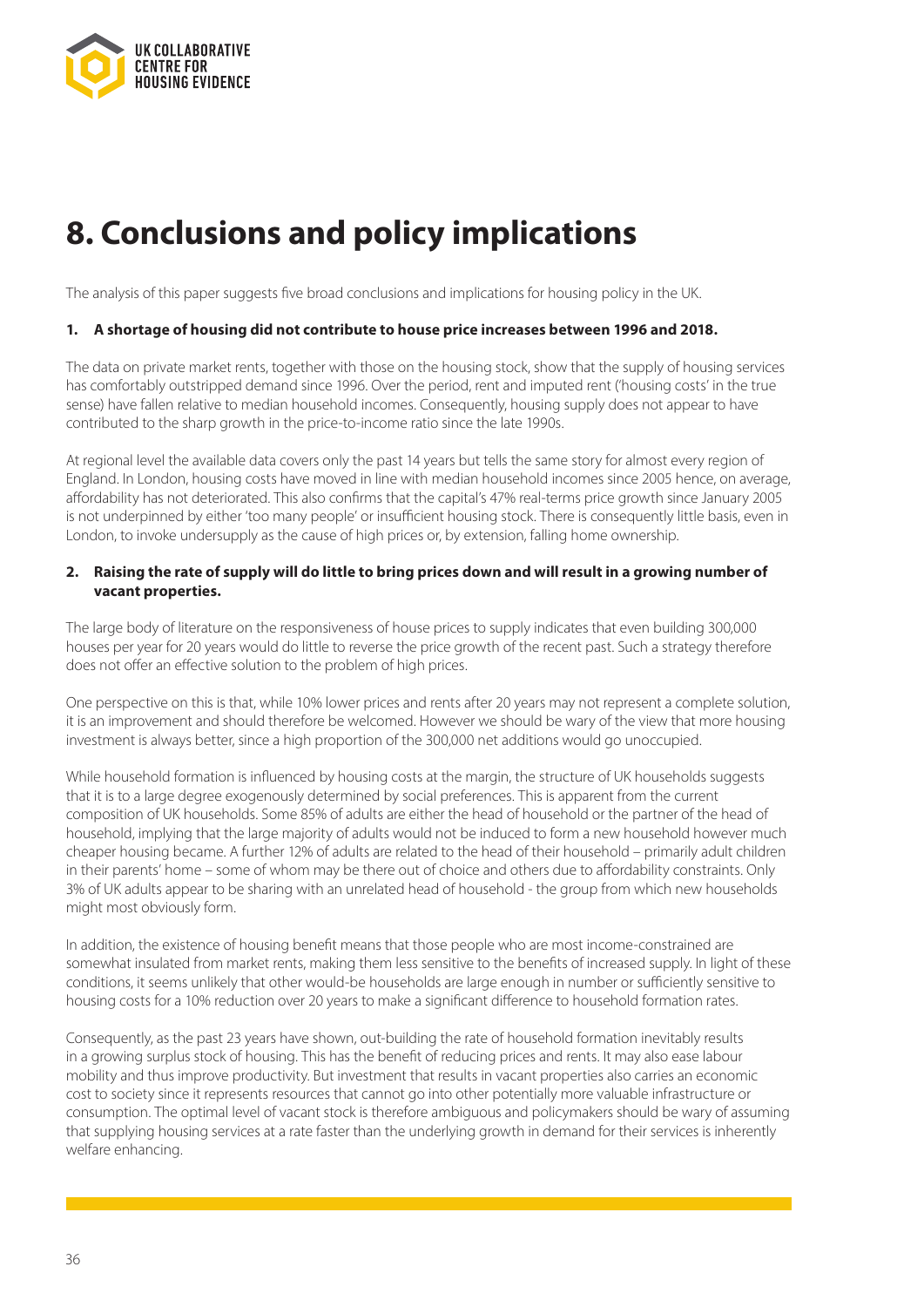### **3. The distribution of housing has become more unequal. Reversing this requires distributional policies and is not amenable to general market supply.**

While the aggregate signals in the housing market suggest that supply has been more than sufficient to keep up with the growing need for places to live, the rising number of young people living with their parents may be the result of declining housing affordability for them. The primary causes of this appear to have been the stagnation of young people's incomes, the erosion of the social housing stock and, more recently, policies to cut housing benefit, especially for young single adults.

None of these causes is efficiently or effectively addressed by a general increase in the supply of market sector housing for the reasons set out above. Rather they suggest the need for targeted solutions such as more social housing or more generous housing benefit, that will enable affordability-constrained young people to set up on their own. A tighter labour market and stronger economic growth might also benefit the pay of younger people relative to others and ease affordability problems.

#### **4. House prices are vulnerable to an end to the era of low interest rates and a reversal of overseas investment.**

Economic theory tells us that the user cost of capital is a key determinant of house prices. It represents the discount rate that, when applied to the stream of rental payment available on a property, gives the house price. Mortgage interest rates have fallen substantially, in line with the declining global risk-free rate, since the late 1990s. This fall offers ample explanation of the rise in house prices as the capitalised value of future rental payments, which have themselves been relatively stable since 1996.

On one hand this is a comforting insight. It tells us that price rises do not reflect an increase in the day-to-day cost of ownership. Higher prices combine with lower mortgage rates to ensure that the overall cost for an owner occupier is broadly where it was in 1996, relative to average incomes. Rents tell a similar story.

On the other hand, this is deeply concerning for several reasons. Their home is by far most homeowners' single biggest asset. Owner occupation represents an extraordinarily high degree of asset concentration that would be regarded as unwise in any other investment setting. Consequently, it concentrates a huge amount of risk on ordinary households that are not well-placed to bear it. Against a backdrop of rapid house price growth across the country since the mid-1990s, this risk has appeared very attractive as prices have grown. The trend appears to have cemented a popular perception that housing is a one-way bet. In political economy terms too it has had a powerful impact since the benefits of rising prices are obvious to owners of property, while the cost to would-be owners is muted by the prospect of further house price appreciation.

Were interest rates to begin to rise again, returning to something closer to levels seen in the past, much of this logic would go into reverse. This could have potentially serious political repercussions if highly-indebted young homeowners - having been sold the idea of home ownership as a rite of passage and ploughed hard-earned savings into their deposits - were to see the value of their assets falling.

But there is a further worrying implication. If high house prices were the result of inadequate supply, the solution would be amenable to concerted policy action to build more housing. If instead the problem is the result of global macroeconomic conditions, this raises many more difficult questions. Is it desirable to allow the wealth of households to be so exposed to the vicissitudes of the global economy? If the answer is no, what can be done?

Part of the answer appears to lie in the use of macroprudential regulation. Germany, unusually for advanced economies, avoided the rapid house price appreciation in the decade up to 2007, a fact that has been partly attributed to tighter LTV and LTI restrictions.<sup>73</sup> Recent IMF research on the synchronisation of house price changes between countries concludes that countries can insulate themselves from such global shocks through macroprudential regulations such as stronger counter-cyclical capital buffers and tighter restrictions on LTV ratios,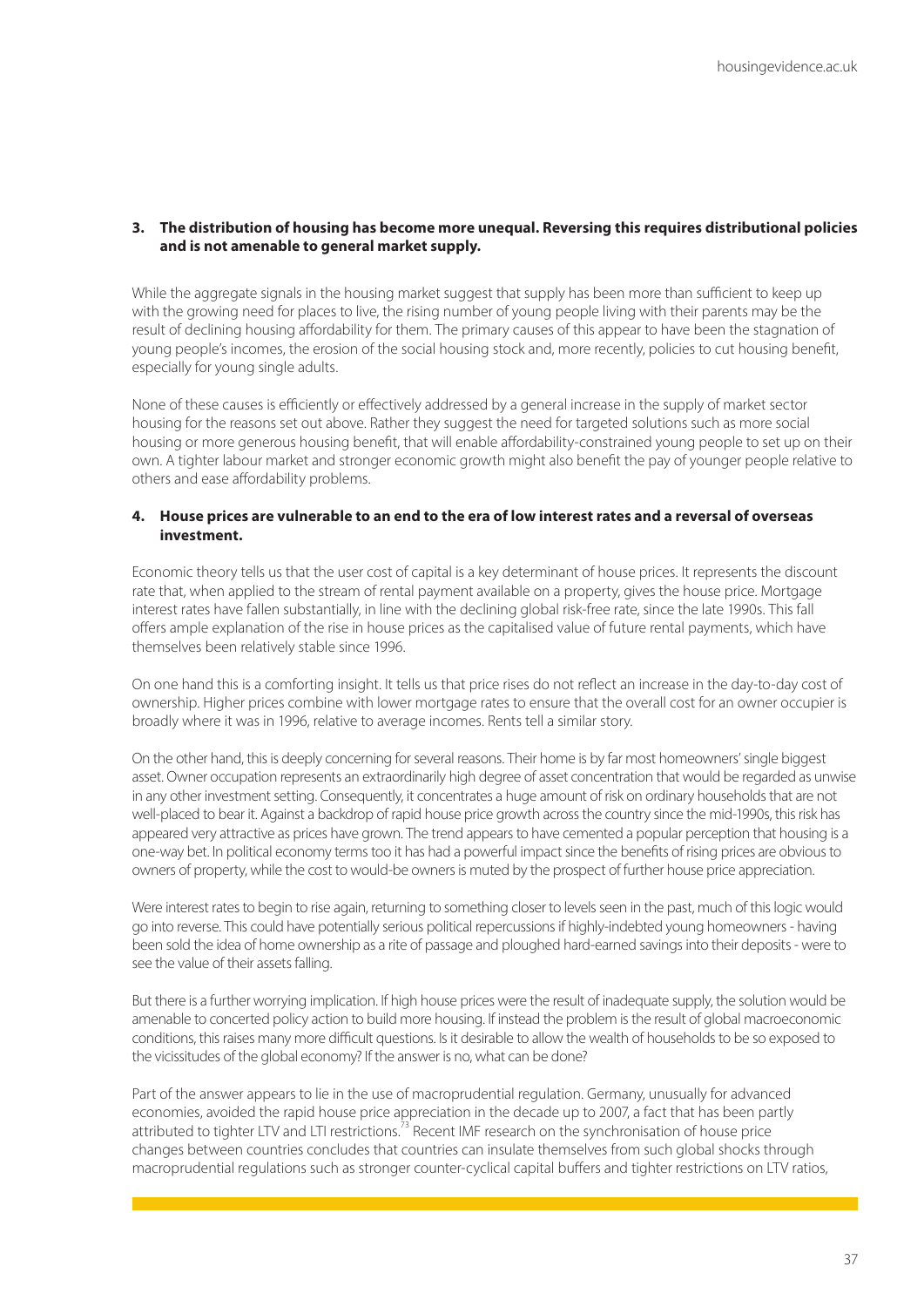

as well as through taxation measures.<sup>74</sup> Whether more serious consideration of these tools to insulate home owners is possible among politicians while house prices are stable or rising is unclear. In the wake of a sharp fall in prices, however, such policy options may seem more appealing.

#### **5. The collapse in home ownership was mainly due to withdrawal of mortgage finance from FTBs, which suggests policymakers face a trade-off.**

This paper has argued that, while high house prices affect home ownership, the dominant driver of its recent collapse was a sudden stop on mortgage lending to FTBs. And in keeping with that explanation, the recent return to a more normal pace of FTB lending has seen the home ownership rate stabilise and perhaps begin to recover.

This has important policy implications. The home ownership rate is in effect a direct indicator of the financial risk being borne by lenders. High rates of home ownership can be achieved – even at extremely high price-to-income levels - by allowing very high-LTV mortgages to be written. This is because small deposit requirements allow people to buy a house sooner than if big down payments are required. Indeed if 100% LTV mortgages were available then affordability barriers for FTBs would largely disappear whatever the level of house prices. Currently, the median LTV for FTBs is hovering just under 85% (the mean around 76%). But significantly higher LTVs would obviously entail greater risk for lenders.

Policymakers therefore have to trade off how much risk they are prepared to allow mortgage lenders to take onto their balance sheets, against their desire for high rates of home ownership. If the FTB lending in the pre-crisis era is now viewed as excessively risky, we may have to accept that the home ownership rate will not recover its 2003 peak.

Alternatively, if high home ownership is seen as socially desirable but privately risky, policymakers could choose to subsidise the risk of lending to FTBs in order to bolster it without allowing excessive risk-taking by banks. This could take the form of tax relief, as it did under MIRAS, an equity loan guarantee, as with the coalition government's Help to Buy scheme, or indeed the promotion of privately issued equity loans that have been proposed in the past.<sup>75</sup>

An equivalent fiscal intervention to assist FTBs and raise home ownership would be to raise taxes on landlords. Targeted tax measures, such as the ending of higher rate tax relief on mortgage interest payments (phased in from 2016) and the stamp duty surcharge on second homes, eat into the financial return on buy-to-let housing investment relative to comparable alternatives, since landlords have limited pricing power to pass these costs on to tenants. All else equal this should cause some landlords to exit the market (or not enter it) and sell – either directly or via a chain – to an FTB, raising the home ownership rate.

These options give rise to a home ownership policy trilemma (see Fig. 20). Policymakers can prioritise any two of: high home ownership, financial stability in the banking system, or a greater degree of fiscal neutrality with respect to tenure. History suggests that it is not possible to combine all three of these goals. This framework allows us to think about the evolution of the policy stance over the past 35 years and its impact on the home ownership rate.

- **n** The period from 1983 to the late 1990s might be characterised as one of heavy fiscal intervention to boost home ownership through right-to-buy and MIRAS, leading to rapidly growing rates of home ownership.
- The period from the late 1990s to 2007 could be thought of as one of high ownership and relative fiscal neutrality, with MIRAS abolished and Right to Buy slowing. But it appears in retrospect to have been financially unstable with high-LTV loans issued to FTBs and very low mortgage rate spreads for low-deposit lending. This phase came to an abrupt end with the financial crisis.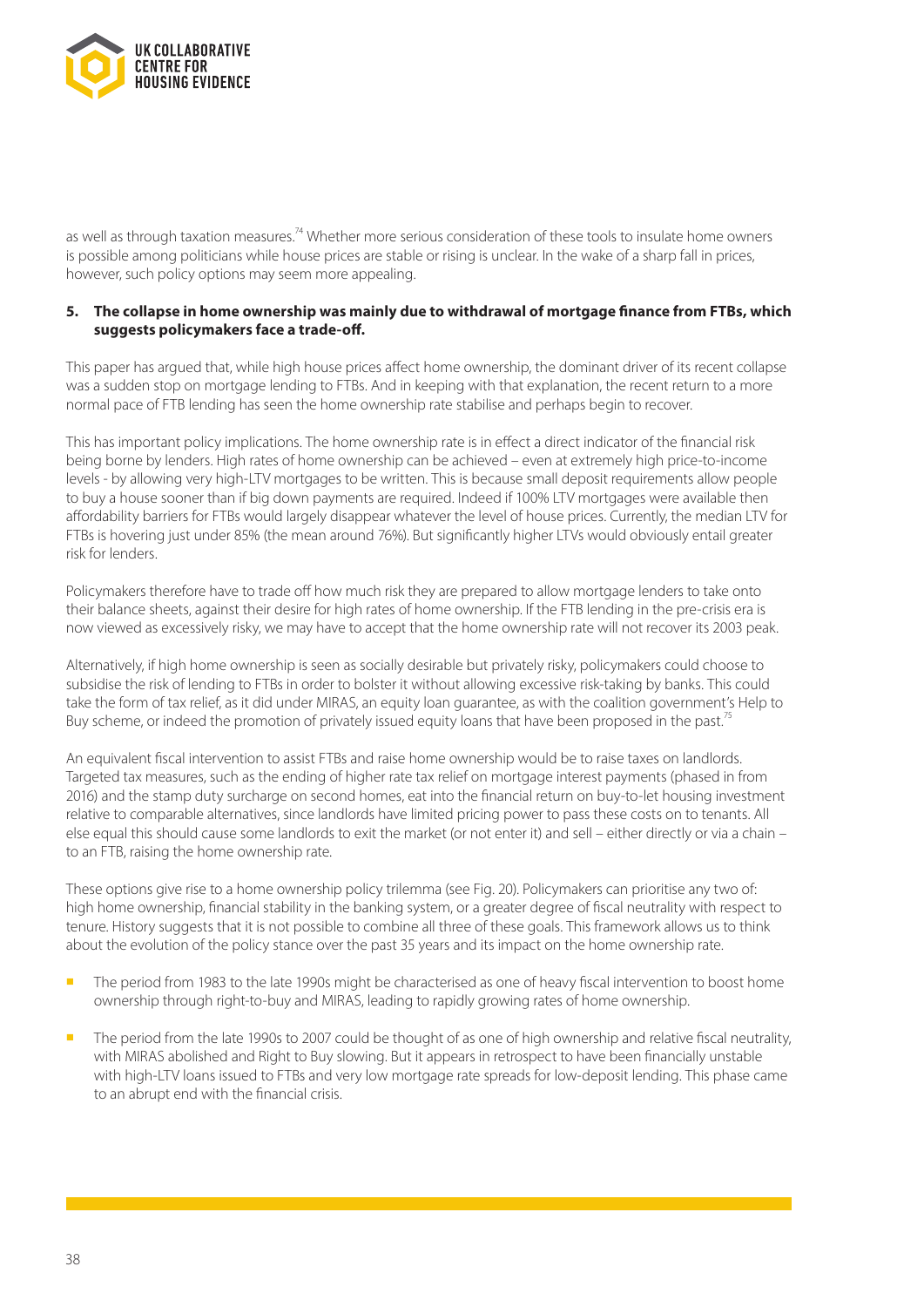- n the early years after the financial crisis the system arguably moved towards being more financially stable while the relatively low level of fiscal intervention remained unchanged. Not coincidentally, this was also the period when home ownership fell sharply.
- **n** Finally, from 2013 onwards, the government began to introduce a range of policies directed at subsidising FTBs and raising taxes on landlords. These included the Help to Buy equity loan and (now ended) mortgage guarantee schemes that were announced in 2013. The subsequent withdrawal of higher rate tax relief on landlords' mortgage interest from 2017 and imposition of a 3% stamp duty surcharge in 2016 increased the degree of fiscal activism in favour of home ownership.<sup>77</sup> Partly as a result of these changes home ownership stabilised and has begun to recover.

# **Fiscal neutrality on tenure High home ownership Financial stability 2008-13? 1995-2007? 1983-95? 2013 onwards?**

#### **Fig. 20: A home ownership policy trilemma?**

In light of the experience of the past 35 years therefore, policymakers continue to face a trade-off on home ownership. If a more stable mortgage market remains a priority, home ownership seems unlikely to recover the highs of the early 2000s without further fiscal intervention in favour of FTBs or against landlords.

Meanwhile, millions more people are now living for longer in the private rented sector, including a large rise in families with dependent children.<sup>78</sup> As a result, it seems inevitable that policy attention will increasingly fall on the sector's adequacy for that expanded role, both in terms of the security it offers to tenants and the quality of the service they receive.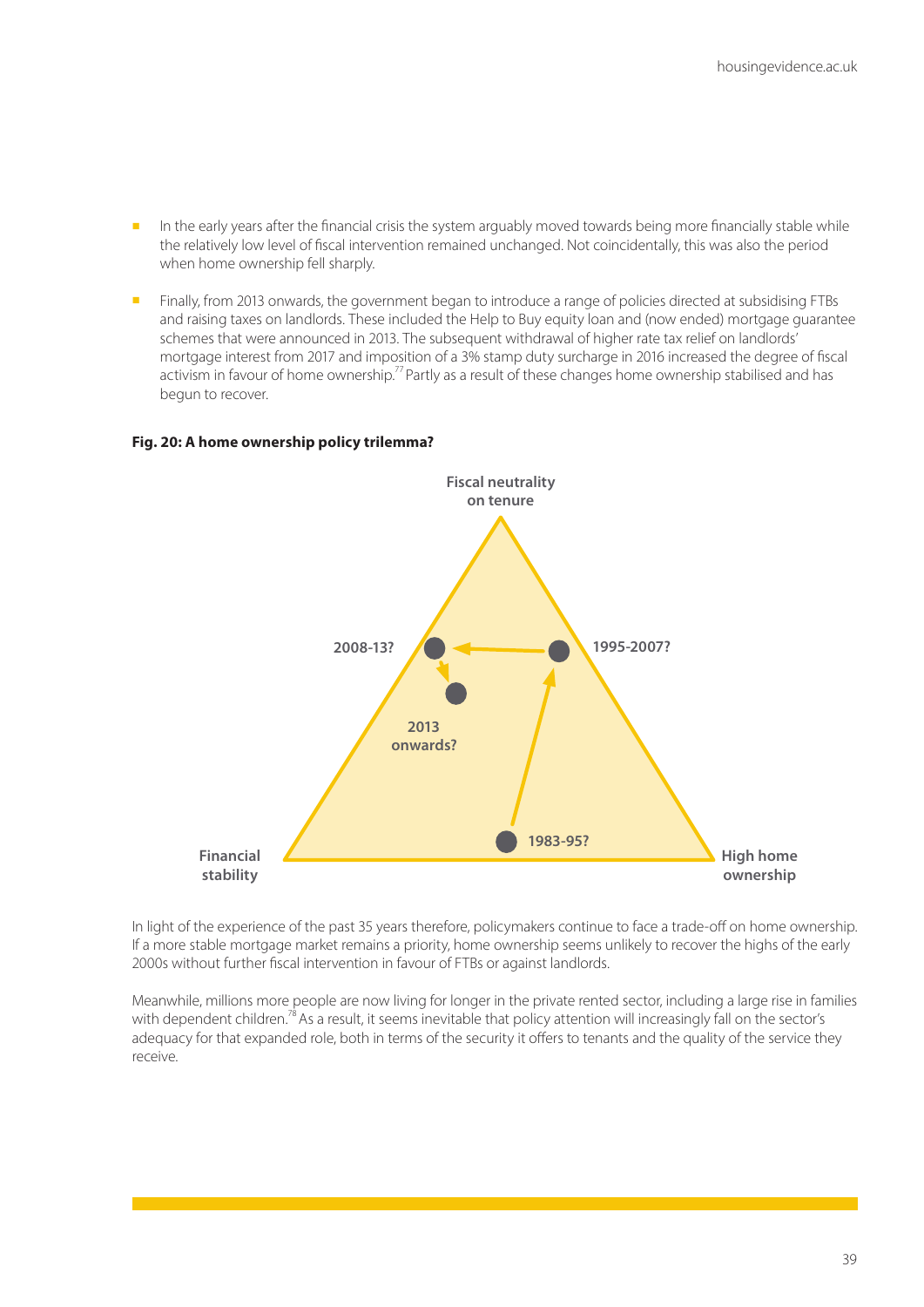<span id="page-39-0"></span>

# **References**

- <sup>1</sup> All house price levels and changes quoted in this paper draw upon the UK House Price Index.
- <sup>2</sup> See for example: *Fixing our Broken Housing Market*, DCLG (2017), p9; *Tackling Intergenerational Unfairness*, Select committee on Intergenerational Fairness, House of Lords (2019), p23; and *Homes for Everyone: how to get Britain building and restore the home ownership dream*, Centre for Policy Studies (2017), p12.
- <sup>3</sup> The Prime Minister's speech on housing, Manchester, 2 June 2019 [https://www.gov.uk/government/speeches/pms-speech-on-housing-26](https://www.gov.uk/government/speeches/pms-speech-on-housing-26-june-2019) [june-2019](https://www.gov.uk/government/speeches/pms-speech-on-housing-26-june-2019)
- <sup>4</sup> *Fixing our Broken Housing Market*, DCLG (2017), p5
- In addition to those papers cited above, see: *Mobilising across the nation to build the homes our children need*, The Lyons Housing Review (2014), p6; *Building the homes we need*, Shelter and KPMG (2015) p3; and *Tackling the under-supply of housing in England*, Briefing Paper 07671, House of Commons Library (2018), p13.
- <sup>6</sup> *Delivering Stability: Securing our future housing needs*, Review of Housing Supply, Barker, K. (2004), p3.
- <sup>7</sup> *Mobilising across the nation to build the homes our children need*, The Lyons Housing Review (2014), p6.
- <sup>8</sup> *Building more homes*, Select Committee on Economic Affairs, House of Lords (2016), p3.
- <sup>9</sup> *Fixing our Broken Housing Market*, DCLG (2017), p9.
- <sup>10</sup> Ibid., p7.
- <sup>11</sup> Homes' and 'houses' are used interchangeably throughout to denote dwelling units.
- <sup>12</sup> See for example: *Building the homes we need*, Shelter and KPMG (2015) p6.
- <sup>13</sup> Net additions series from MHCLG Live Tables 104, 120 for 2017-18, and NB1 for 2018-19. New build from Live Table 244.
- <sup>14</sup> Household projections for England: comparisons with other sources: 2001 to 2018, ONS (2018)
- <sup>15</sup> Housing stock figures from MHCLG Live Tables 107 and 106, household estimates from the LFS.
- <sup>16</sup> Philp, C., *Homes for Everyone*, Centre for Policy Studies (2017).
- <sup>17</sup> For a full description of the discrepancies, see Neal Hudson http://resi-analysts.com/2017/08/29/counting-houses-is-difficult/
- <sup>18</sup> Other prominent examples include: Holmans (2013), which says 243,000 per year are needed between 2011 and 2031; Lyons (2014), which says 243,000, citing Holmans (2013); KPMG and Shelter (2015), which says 'around 250,000', also citing Holmans (2013); and House of Lords Select Committee on Economic Affairs (2016) which says 300,000.
- <sup>19</sup> For a full discussion see Mulheirn, I., *'Fixing our broken housing crystal ball'* https://medium.com/@ian.mulheirn/fixing-our-broken-housingcrystal-ball-6d6405963e0
- <sup>20</sup> *Household Projections in England: 2016-based*, ONS (2018).
- <sup>21</sup> Three-year averages of the regional household count from the LFS are used owing to the wider confidence intervals around point estimates at the regional level.
- <sup>22</sup> Muth, R. *Cities and Housing*, The University of Chicago (1968), p18.
- <sup>23</sup> Renting and owning the same property may not, of course, offer the same quality of experience. However, such a difference in relative cost levels should not affect the validity of using rental equivalence to measure changes in the cost of owner-occupied housing over time.
- <sup>24</sup> Cameron, G., Muellbauer, J., Murphy, A., Was there a British housing bubble? Evidence from a regional panel, CEPR Discussion Paper No. 5619 (2006).
- <sup>25</sup> *Private rental growth measures, a UK comparison: January to March 2019*, ONS (2019).
- <sup>26</sup> IPHRP data is for England only. CPIH weights for the private rented sector were provided by the ONS to allow combination of the private rent index with the owner-occupied housing index. Measuring rents on a like-for-like basis is critical since changing composition of the private rented sector could otherwise cause the rent index to move up or down while the rent on any given house might be unchanged. See Box 2.
- <sup>27</sup> Lewis, R., *Explaining private rental growth*, ONS (2016), 11.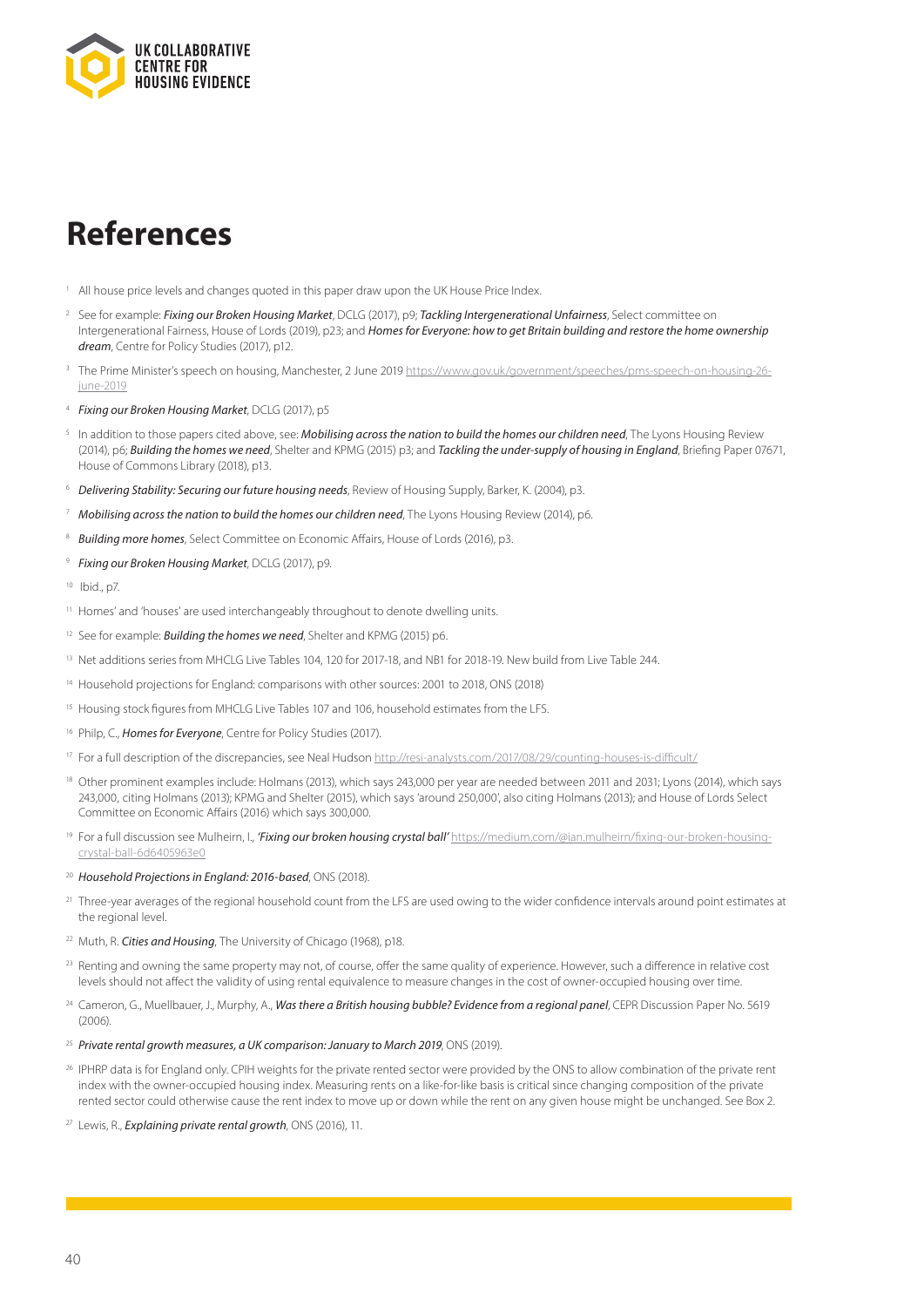- <sup>28</sup> Chart shows the change in median household income in each region, as measured by HBAI, over the 12-year period 2003-6 to 2015-18, against the change in the regional private rent index, IPHRP, from January 2005 to January 2017.
- *Explaining private rental growth*, ONS, p11.
- Hall, R. and Jorgenson, D., *Tax Policy and Investment Behaviour,* The American Economic Review, Vol. 57, No. 3 (1967), p391-414.
- <sup>31</sup> Dougherty, A. and Van Order, R., *Inflation, Housing Costs and the Consumer Price Index*, The American Economic Review, Vol. 72, Issue 1 (1982), p154-164.
- <sup>32</sup> Poterba, J., *Tax subsidies to owner-occupied housing: an asset-market approach*, The Quarterly Journal of Economics, Vol. 99, No. 4 (1984), p729-752.
- <sup>33</sup> Duca, J., Muellbauer, J., Murphy, A., *House prices and credit constraints: making sense of the US experience*, The Economic Journal, Vol. 121 (2011), p533-551.

Ibid.

- ONS data suggest that the consumption of fixed capital for dwellings, as a proportion of the total value of the UK housing stock (UK HPI average house price multiplied by total dwelling stock from MHCLG Live Table 101), varied between 0.8% and 1.1% between 1996 and 2014.
- OBR Public finances databank
- Muellbauer, J., *When is a housing market overheated enough to threaten stability?* in *Property Markets and Financial Stability,* Reserve Bank of Australia (2012).
- ONS series IHXW.
- <sup>39</sup> Kim, Y., *Accounting for Housing Rent-Price Ratios*, 1975-2004, University of Southern California, IEPR Working Paper No.7.11 (2007).
- Duca, J., Muellbauer, J., Murphy, A., (2011).
- Muellbauer, J., Murphy, A., *Housing markets and the economy: the assessment*, Oxford Review of Economic Policy, Vol. 24, No. 1 (2008).
- Ryan-Collins, J., *Why can't you afford a home?*, Polity (2018), p46-50.
- *House price data: quarterly tables*, Table 15, ONS
- *Financial Stability Report*, Issue No. 44 (2018), Bank of England.
- Breach, A., *Capital Cities*, Centre for Cities (2019), p.12.
- *Global Financial Stability Report: Vulnerabilities in a Maturing Credit Cycle,* IMF (2019).
- Landier, A., Sraer, D., Thesmar, D., *Banking integration and house price co-movement*, Journal of Financial Economics, Vol. 125 (1) (2017), p.1-25.
- Haskel, J. and Westlake, S., *Capitalism without Capital*, Princeton (2018), p139
- Glaeser, E., *Triumph of the City*, Macmillan (2011).
- Muellbauer presentation. ECB working paper https://www.ecb.europa.eu/pub/pdf/scpwps/ecbwp1904.n.pdf?ec382c464329adb515db3fb41aa2f981
- In Ireland for example, the surplus housing stock jumped from 8.4% in 1996 to 15.0% by 2006. Central Statistics Office Table E1071.
- See, for example: Meen, G. (2013), *Homeownership for Future Generations in the UK*, Urban Studies. Muellbauer, J. and Murphy, A. (1997), *Booms and Busts in the UK housing market*, The Economic Journal. T. Auterson, *Forecasting house prices*, OBR Working paper, 6 (2014).
- Chauvin, V. and Muellbauer, J. *Consumption, household portfolios and the housing market: a flow of funds approach for France* (2014).
- Geiger, F., Muellbauer, J. and Rupprecht, M. *The Housing Market, Household Portfolios and the German Consumer*, ECB Working Paper no. 1904  $(2016)$
- Duca, J., Muellbauer, J. and Murphy, A. *Shifting Credit Standards and the Boom and Bust in U.S. House Prices*, Federal Reserve Bank of Dallas, Working Paper 1104 (2011).
- *Analysis of the determinants of house price changes*, MHCLG (2018). https://www.gov.uk/government/publications/analysis-of-the-determinants-of-house-price-changes
- *Living Standards, Poverty and Inequality in the UK: 2019*, Institute for Fiscal Studies (2019). https://www.ifs.org.uk/publications/13302
- *A New Generational Contract. The final report of the Intergenerational Commission*, Resolution Foundation (2018).
- *Youth unemployment statistics*, House of Commons Library (2018).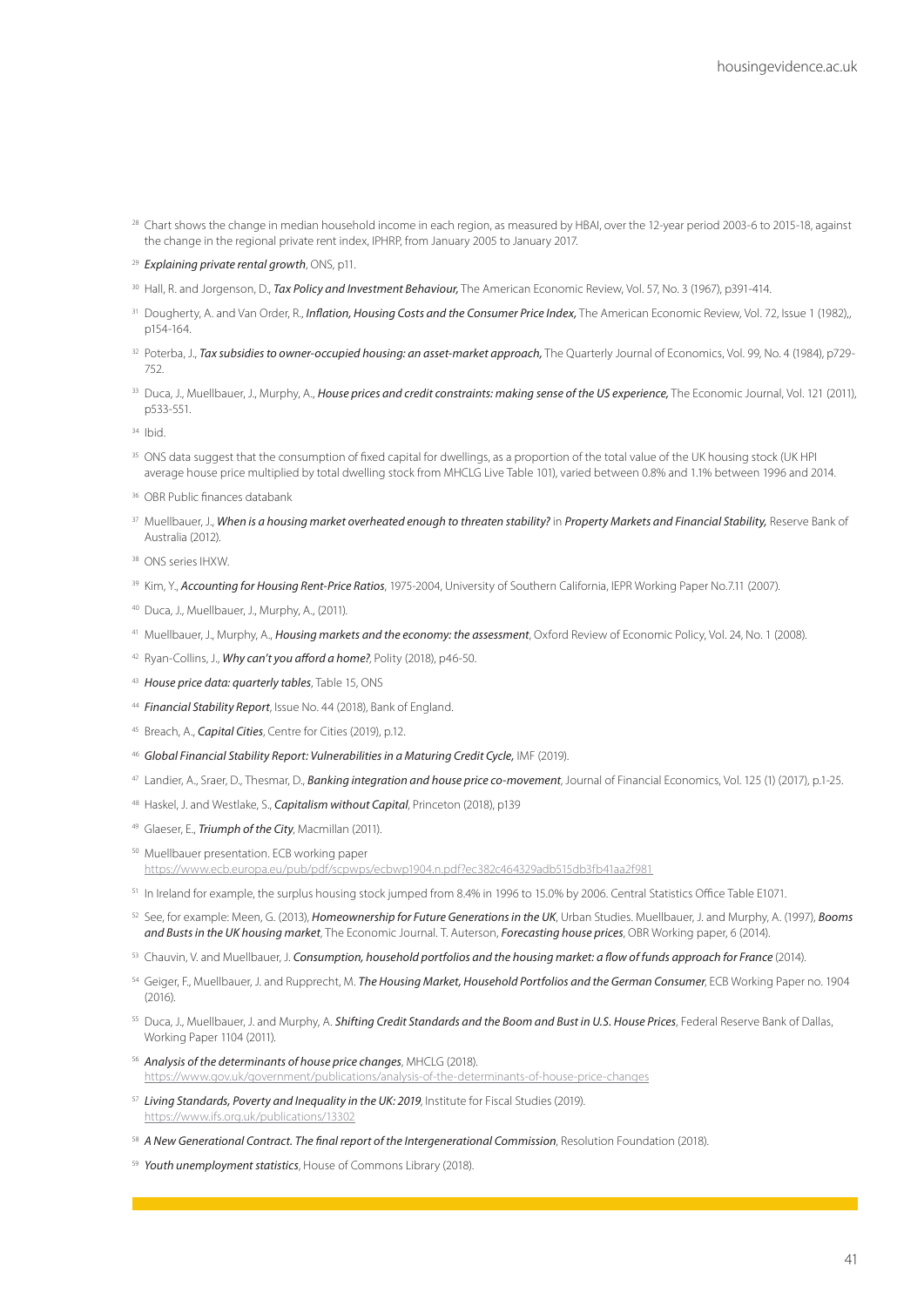

- See OBR *Policy Measures Database*.
- *Housing Benefit Equality Impact Assessment*, Department for Work and Pensions (2011).
- *Population of the UK by country of birth and nationality: 2018*, ONS (2019).
- <sup>63</sup> Defined as second or subsequent 'heads of family unit' within households containing more than one family unit.
- *'Fixing our broken housing market'* DCLG (2017), 7.
- <sup>65</sup> LFS, figures relate to Q2 of the relevant year.
- Clearly there is a relationship between house prices and access to finance such that we might have expected rising prices to choke off credit to first-time buyers. But the sudden discontinuity in the lending series over a matter of a few months during the financial crisis, and at a moment when house prices were already falling, implies that the sudden dearth of credit was not linked to price levels.
- UK Finance mortgage figures

Carozzi, F., *'Credit Constraints and the Composition of Housing Sales. Farewell to First-time Buyers?'*, Discussion Paper 183, SERC (2015).

- See UK Finance, Table ML2.
- See *'Quoted household interest rates',* Bank of England, series IUM2WTL, IUMB482, IUMBV34.
- Here we refer to UK rather than English home ownership since the mortgage issuance data is for the UK.
- 364,000 new loans were extended to FTBs in the year to September 2018, following 366,000 during 2017, according to UK Finance.
- Muellbauer NIESR presentation
- Alter, A., Dokko, J. and Seneviratne, D., *'House price synchronicity, banking integration and global financial conditions'* IMF working paper 18/250 (2018).
- Shiller, R. *Macro Markets: creating institutions for managing society's largest economic risks*, Oxford University Press (1994).
- Clearly policy is not 'fiscally neutral' with respect to tenure in that the tax treatment of owner occupied housing is more preferential than for landlords. An owner occupier's imputed rent is untaxed while a landlord's rental income is, and owner occupiers are exempt from capital gains tax. Nevertheless, further raising taxes on landlords or subsidising FTBs would represent an increase in fiscal intervention.
- The fiscal interventions implemented by the Coalition Government, notably the Help to Buy equity loan and (now ended) mortgage guarantee schemes that were announced in 2013, represented an attempt to trade away a degree of fiscal neutrality for higher home ownership. And it is likely that the schemes helped to break the fall in home ownership. Nevertheless, the scale of these interventions was insufficient to make a material difference to the sharp decline. In 2017, equity loan scheme take-up represented around 13% of FTB purchases, and the proportion of those purchases that were additional is likely to have been small.
- Marsh, A. and Gibb, K., *The private rented sector in the UK*, UK Collaborative Centre for Housing Evidence (2019).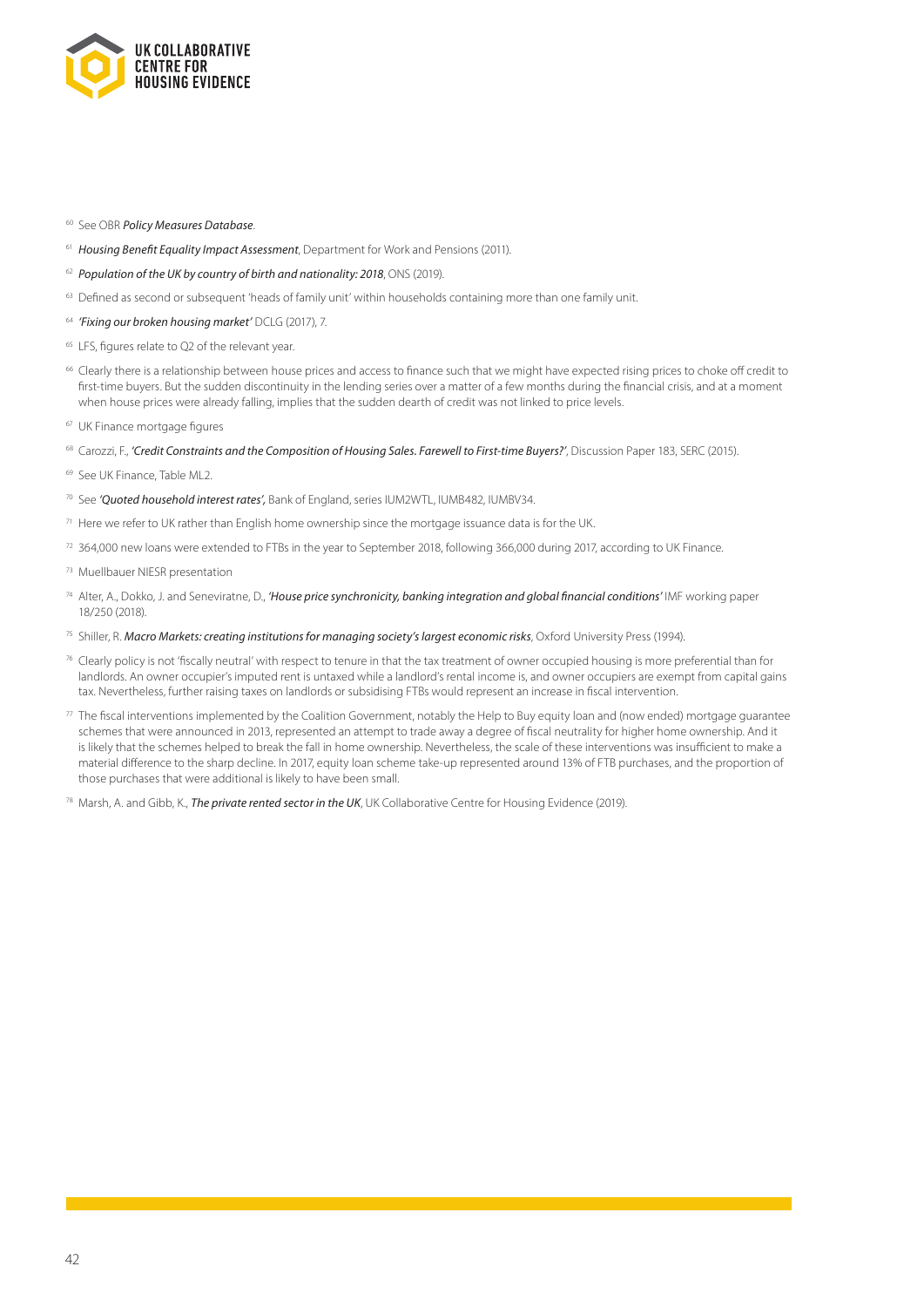# <span id="page-42-0"></span>**Bibliography**

- <sup>n</sup> Alter, Adrian, and Jane Dokko. *'House Price Synchronicity, Banking Integration, and Global Financial Conditions'.* IMF Working Paper. IMF, 2018. https://www.imf.org/en/Publications/WP/Issues/2018/11/28/House-Price-Synchronicity-Banking-Integration-and-Global-Financial-Conditions-46380.
- <sup>n</sup> André, Christophe. *'Improving the Functioning of the Housing Market in the United Kingdom'*. OECD Publishing, OECD Economics Department Working Papers, no. No. 867 (2011). http://dx.doi.org/10.1787/5kgc42th5df2-en.
- Bank of England. **'Financial Stability Report'**, no. 44 (November 2018). https://www.bankofengland.co.uk/-/media/boe/files/financial-stability-report/2018/november-2018
- **n** Barton, Cassie. *'Tackling the Under-Supply of Housing in England'*. House of Commons Library Briefing No 07671, 10 December 2018. https://researchbriefings.parliament.uk/ResearchBriefing/Summary/CBP-7671.
- Bourquin, Pascale, Jonathan Cribb, Tom Waters, and Xiaowei Xu. *'Living Standards, Poverty and Inequality in the UK: 2019'.* Institute for Fiscal Studies, 19 June 2019. https://doi.org/10.1920/re.ifs.2019.0157.
- Breach, Anthony. *'Capital Cities: How the Planning System Creates Housing Shortages and Drives Wealth Inequality'*. Centre for Cities, 2019. https://www.centreforcities.org/wp-content/uploads/2019/06/2019-06-10-Capital-cities-how-the-planningsystem-creates-housing-shortages-and-drives-wealth-inequality.pdf.
- <sup>n</sup> Cameron, Gavin, John Muellbauer, and Anthony Murphy. *'Was There a British House Price Bubble? Evidence from a Regional Panel'.* CEPR Discussion Paper, April 2006. https://econpapers.repec.org/paper/cprceprdp/5619.htm.
- <sup>n</sup> Carozzi, Felipe. *'Credit Constraints and the Composition of Housing Sales. Farewell to First-Time Buyers?'* Spatial Economics Research Centre Discussion Paper 183 (July 2015).
- <sup>n</sup> Chauvin, Valérie, and John Muellbauer. *'Consumption, Household Portfolios and the Housing Market in France'.*  Economie et Statistique 500, no. 1 (2018): 157–78. https://doi.org/10.24187/ecostat.2018.500t.1950.
- <sup>n</sup> Department for Work and Pensions. *'Housing Benefit Equality Impact Assessment'*, August 2011. https://assets.publishing.service.gov.uk/government/uploads/system/uploads/attachment\_data/file/220261/eiahb-shared-accommodation-age-threshold.pdf.
- n Dougherty, Ann, and Robert Van Order. *'Inflation, Housing Costs, and the Consumer Price Index'*. American Economic Review 72, no. 1 (1982): 154–64.
- <sup>n</sup> Duca, John V., John Muellbauer, and Anthony Murphy. *'House Prices and Credit Constraints: Making Sense of the US Experience\*'.* The Economic Journal 121, no. 552 (2011): 533–51. https://doi.org/10.1111/j.1468-0297.2011.02424.x.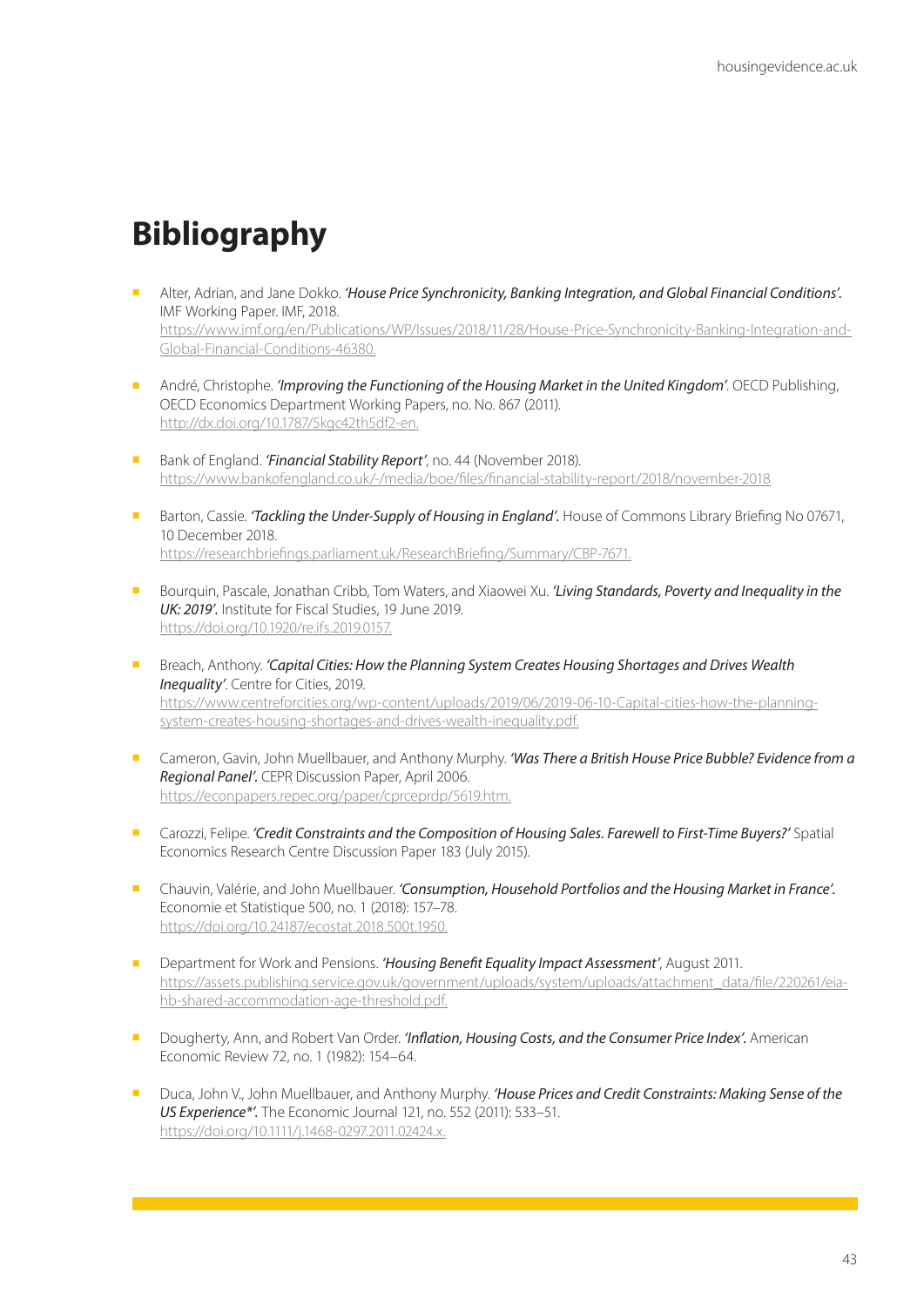

- <sup>n</sup> Duca, John V., John N. Muellbauer, and Anthony Murphy. *'Shifting Credit Standards and the Boom and Bust in U.S. House Prices'.* Working Papers. Federal Reserve Bank of Dallas, 2011. https://ideas.repec.org/p/fip/feddwp/1104.html.
- <sup>n</sup> Francis-Devine, Bridgid. *'Youth Unemployment Statistics'.* Briefing Paper 5871. House of Commons Library, 2018. https://researchbriefings.parliament.uk/ResearchBriefing/Summary/SN05871.
- <sup>n</sup> Geiger, Felix, John Muellbauer, and Manuel Rupprecht. *'The Housing Market, Household Portfolios and the German Consumer'.* Working Paper Series. European Central Bank, May 2016. https://econpapers.repec.org/paper/ecbecbwps/20161904.htm.
- <sup>n</sup> Glaeser, Edward. *'Triumph of the City: How Urban Spaces Make Us Human'*. London: Pan Macmillan, 2011.
- <sup>n</sup> Hall, Robert E., and Dale W. Jorgenson. *'Tax Policy and Investment Behavior'.* The American Economic Review 57, no. 3 (1967): 391–414
- <sup>n</sup> Haskel, Jonathan, and Stian Westlake. *'Capitalism without Capital: The Rise of the Intangible Economy'*. Princeton, N.J.: Princeton University Press, 2018.
- Himmelberg, Charles, Christopher Mayer, and Todd Sinai. 'Assessing High House Prices: Bubbles, Fundamentals *and Misperceptions'.* Journal of Economic Perspectives 19, no. 4 (2005): 67–92.
- HM Treasury. *'Barker Review of Housing Supply. Delivering Stability: Securing Our Future Housing Needs. Final Report'.* Kate Barker, London, 2004. https://webarchive.nationalarchives.gov.uk/+/http://www.hm-treasury.gov.uk/barker\_review\_of\_housing supply\_recommendations.htm.
- <sup>n</sup> Holmans, Alan. *'New Estimates of Housing Demand and Need in England, 2011 to 2031'.* Tomorrow Series Paper 16. Town & Country Planning, 2013.
- **Hudson, Neal.** *'Counting Houses Is Difficult'*. Residential Analysts (blog), 29 August 2017. http://resi-analysts.com/2017/08/29/counting-houses-is-difficult/.
- <sup>n</sup> International Monetary Fund, Monetary and Financial Systems Dept. *'Vulnerabilities in a Maturing Credit Cycle'*, Global Financial Stability Report, April 2019. http://dx.doi.org/10.5089/9781498302104.082.
- <sup>n</sup> Kim, Yong. *'Accounting for Housing Rent-Price Ratios, 1975-2004'.* SSRN Scholarly Paper. Rochester, NY: Social Science Research Network, 1 August 2007. https://papers.ssrn.com/abstract=1022226.
- <sup>n</sup> KPMG, and Shelter. *'Building the Homes We Need: A Programme for the 2015 Government',* 2014. http://www.shelter.org.uk/ data/assets/pdf\_file/0019/802270/Building\_the\_homes\_we\_need\_-\_a programme\_for\_the\_2015\_government.pdf
- <sup>n</sup> Labour Party. *'Mobilising across the Nation to Build the Homes Our Children Need: The Lyons Housing Review',* 2014. https://www.policyforum.labour.org.uk/uploads/editor/files/The\_Lyons\_Housing\_Review\_2.pdf.
- <sup>n</sup> Landier, Augustin, David Sraer, and David Thesmar. *'Banking Integration and House Price Co-Movement'.* Journal of Financial Economics 125, no. 1 (2017): 1–25.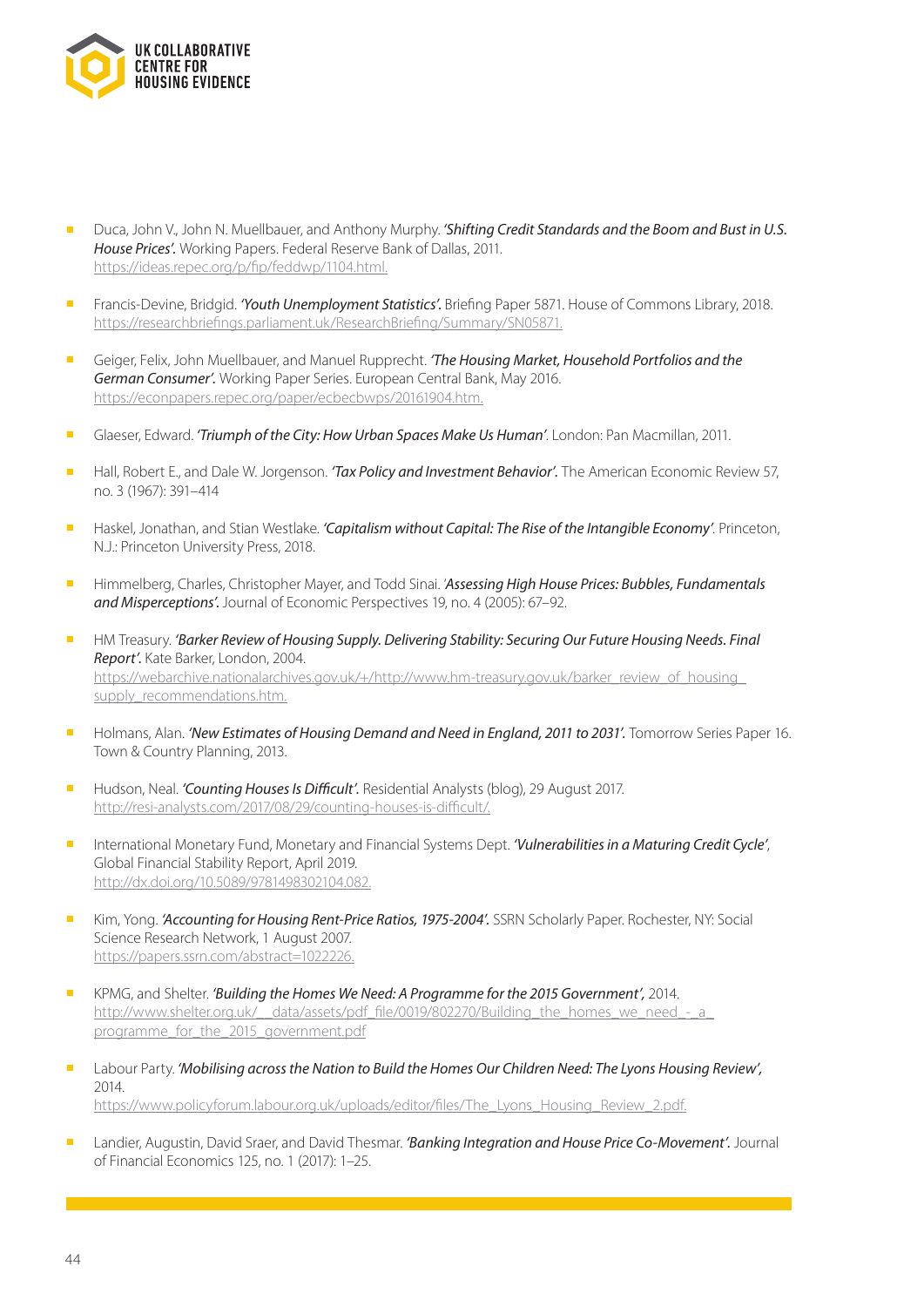- <sup>n</sup> Marsh, Alex, and Ken Gibb. *'The Private Rented Sector in the UK'.* UK Collaborative Centre for Housing Evidence, July 2019, 35.
- May, Theresa. **'PM's Speech on Housing'** Manchester, 26 June 2019. https://www.gov.uk/government/speeches/pms-speech-on-housing-26-june-2019.
- <sup>n</sup> Meen, Geoffrey. *'A Simple Model of Housing and the Credit Crunch'.* University of Reading, Department of Economics Mimeo., 2009.
- <sup>n</sup> ———. *'Homeownership for Future Generations in the UK'.* Urban Studies 50, no. 4 (2013): 637–56.
- ———. *'Modelling Local Spatial Poverty Traps in England'*. Housing Studies 24, no. 1 (2009): 127–147.
- <sup>n</sup> Ministry of Housing, Communities & Local Government. *'Analysis of the Determinants of House Price Changes'*, 2018. https://www.gov.uk/government/publications/analysis-of-the-determinants-of-house-price-changes.
- <sup>n</sup> ———. *'Fixing Our Broken Housing Market'*. White Paper, 2017. https://www.gov.uk/government/publications/fixing-our-broken-housing-market.
- <sup>n</sup> Muellbauer, John. *'What Germany Can Teach Us about Repairing Our Broken Housing Market'*. National Institute of Economic and Social Research, 2018. https://www.niesr.ac.uk/broken-housing-market-conference-highlights-event-1st-june-2018.
- <sup>n</sup> ———. *'When Is a Housing Market Overheated Enough to Threaten Stability?'* In Property Markets and Financial Stability, edited by Alexandra Heath, Frank Packer, and Callan Windsor. Reserve Bank of Australia, 2012. https://econpapers.repec.org/bookchap/rbarbaacv/acv2012-07.htm.
- n Muellbauer, John, and Anthony Murphy. *'Booms and Busts in the Uk Housing Market<sup>\*</sup>'*. The Economic Journal 107, no. 445 (1997): 1701–27. https://doi.org/10.1111/j.1468-0297.1997.tb00076.x.
- <sup>n</sup> ———. *'Housing Markets and the Economy: The Assessment'.* Oxford Review of Economic Policy 24, no. 1 (1 March 2008): 1–33. https://doi.org/10.1093/oxrep/grn011.
- **n** Mulheirn, Ian. *'Fixing Our Broken Housing Crystal Ball'*. Medium. Accessed 9 August 2019. https://medium.com/@ian.mulheirn/fixing-our-broken-housing-crystal-ball-6d6405963e0.
- n Mulheirn, Ian, and Nishaal Gooroochurn. 'Forecasting UK House Prices and Home Ownership'. London: Oxford Economics, 2016. https://www.oxfordeconomics.com/recent-releases/forecasting-uk-house-prices-and-home-ownership.
- n Muth, R.F. 'Cities and Housing: The Spatial Pattern of Urban Residential Land Use'. Chicago and London: The University of Chicago Press, 1969.
- Office for Budget Responsibility. **'Forecasting House Prices'**. Toby Auterson, 2014. https://obr.uk/docs/dlm\_uploads/WP06-final-v2.pdf.
- <sup>n</sup> Office for National Statistics. *'Household Projections for England, Comparisons with Other Sources',* 2018. https://www.ons.gov.uk/peoplepopulationandcommunity/populationandmigration/populationprojections/ articles/householdprojectionsforenglandcomparisonswithothersources/2001to2018.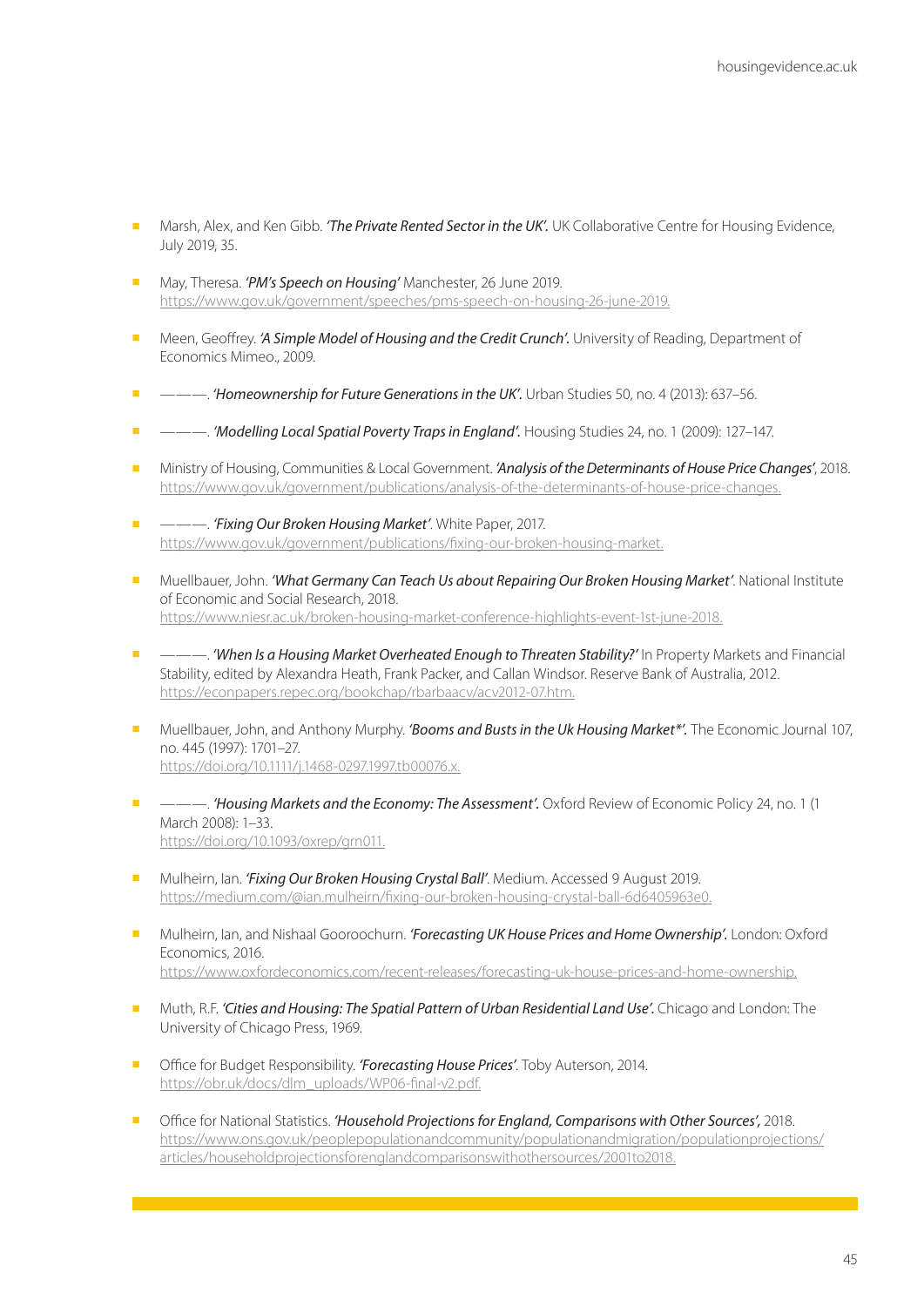

<sup>n</sup> ———. *'Private Rental Growth Measures, a UK Comparison: January to March 2019'*, n.d. https://www.ons.gov.uk/releases/privaterentalgrowthmeasuresaukcomparisonjanuarytomarch2019.

■ ———. *'Explaining Private Rental Growth'*. Rhys Lewis. ONS, 2016.

- ———. *'Population of the UK by Country of Birth and Nationality: 2018'*, 2019. https://www.ons.gov.uk/peoplepopulationandcommunity/populationandmigration/internationalmigration/ datasets/populationoftheunitedkingdombycountryofbirthandnationality.
- <sup>n</sup> Philp, Chris. *'Homes for Everyone : How to Get Britain Building and Restore the Home Ownership Dream'.* Centre for Policy Studies, 2017. https://www.cps.org.uk/research/homes-for-everyone/.
- Poterba, James M. *'Tax Subsidies to Owner-Occupied Housing: An Asset-Market Approach'*. The Quarterly Journal of Economics 99, no. 4 (1984): 729–52.
- **n** Resolution Foundation. '*A New Generational Contract: The Final Report of the Intergenerational Commission'.* Resolution Foundation London, 2018. https://www.resolutionfoundation.org/app/uploads/2018/05/A-New-Generational-Contract-Full-PDF.pdf
- <sup>n</sup> Ryan-Collins, Josh. *'Why Can't You Afford a Home?'* Cambridge, UK ; Medford, MA: Polity, 2018.
- <sup>n</sup> Ryan-Collins, Josh, Toby Lloyd and Laurie Macfarlane. *'Rethinking the Economics of Land and Housing'*. London: Zed Books, 2017.
- Select Committee on Economic Affairs. 'Building More Homes'. HL Paper 20, 2016. https://publications.parliament.uk/pa/ld201617/ldselect/ldeconaf/20/20.pdf
- <sup>n</sup> Select Committee on Intergenerational Fairness and Provision. *'Tackling Intergenerational Unfairness'.* HL Paper 329, 2019. https://publications.parliament.uk/pa/ld201719/ldselect/ldintfair/329/329.pdf.
- <sup>n</sup> Shiller, Robert J. *'Macro Markets: Creating Institutions for Managing Society's Largest Economic Risks'.* Clarendon Lectures in Economics. Oxford, New York: Oxford University Press, 1998.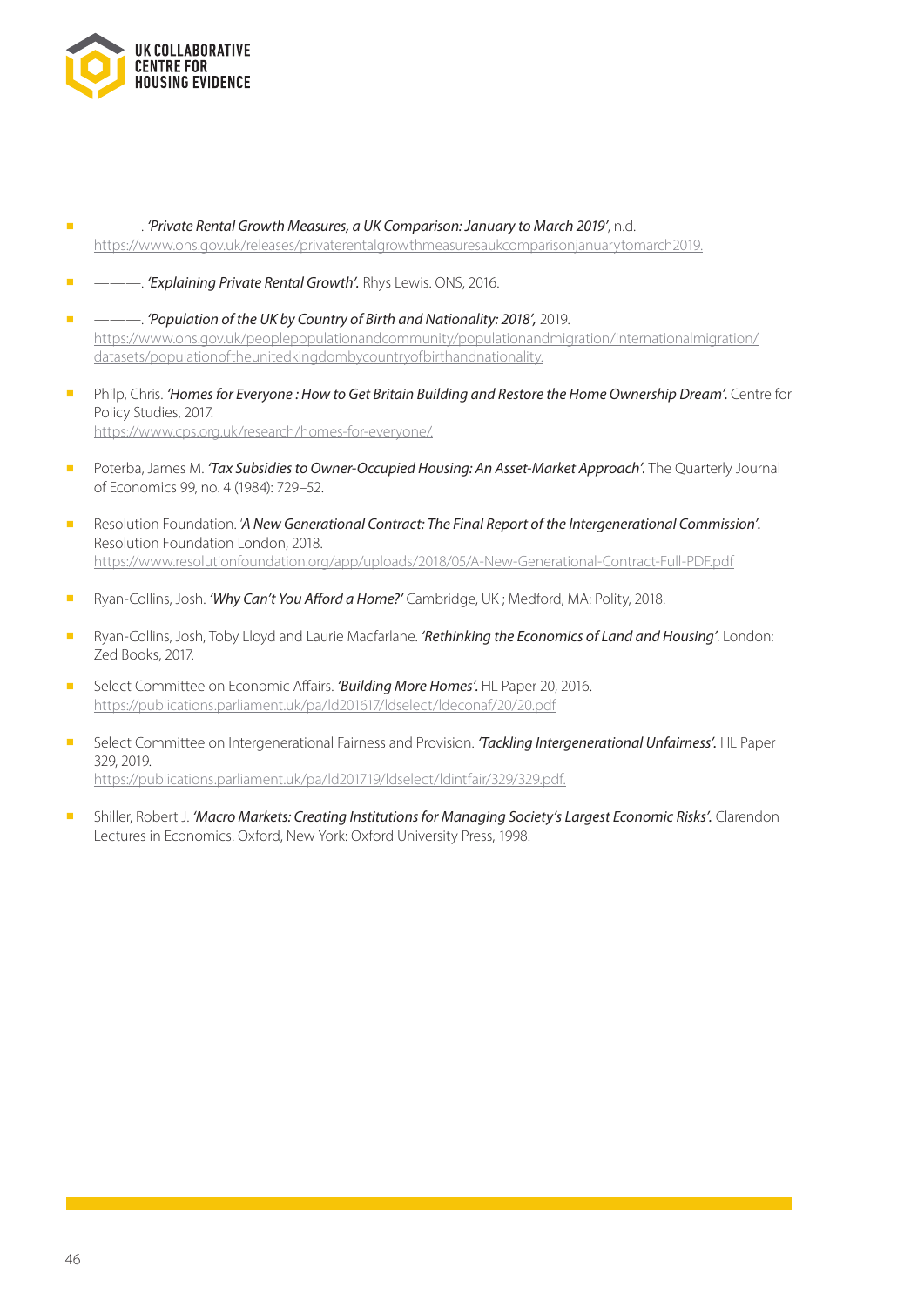# <span id="page-46-0"></span>**Data**

<sup>n</sup> Bank of England Database. *"Interest & Exchange Rates Data: Quoted household interest rates"* IUM2WTL, IUMB482, IUMBV34.

https://www.bankofengland.co.uk/boeapps/database/index.asp?

- <sup>n</sup> Central Statistics Office. *"Housing stock in Ireland Table".* Table E1071. https://www.cso.ie/px/pxeirestat/Statire/SelectVarVal/Define.asp?maintable=E1071&PLanguage=0
- <sup>n</sup> Department for Work and Pensions. *"Households below average income: 1994/95 to 2017/18"*, March 2019 https://www.gov.uk/government/statistics/households-below-average-income-199495-to-201718
- <sup>n</sup> Ministry of Housing, Communities and Local Goverment.*"Domestic Energy Performance Certificates for new dwellings by energy efficiency rating"* ,Table NB1 in Statistical Data Set: Live tables on Energy Performance of Buildings Certificates, 2014-2019 [https://www.gov.uk/government/statistical-data-sets/live-tables-on-energy-performance-of-buildings](https://www.gov.uk/government/statistical-data-sets/live-tables-on-energy-performance-of-buildings-certificates)[certificates](https://www.gov.uk/government/statistical-data-sets/live-tables-on-energy-performance-of-buildings-certificates)
- <sup>n</sup> ———. English Housing Survey, various years: *"Housing Stock Data"*. [data collection]. UK Data Service. SN: 8350, 2018, <http://doi.org/10.5255/UKDA-SN-8350-1>
- <sup>n</sup> ———. *"Live tables on dwelling stock (including vacants)"*, Live Tables 100 -125, 2012-2019. <https://www.gov.uk/government/statistical-data-sets/live-tables-on-dwelling-stock-including-vacants>-
- <sup>n</sup> ———. *"Table 244: Permanent dwellings started and completed, by tenure, England, historical calendar year series"* in Statistical Data Set: Live tables on house building: new build dwellings, 2012-2019 <https://www.gov.uk/government/statistical-data-sets/live-tables-on-house-building>
- <sup>n</sup> Office for Budget Responsibility. *"Public finances databank"* <https://obr.uk/download/public-finances-databank/>
- <sup>n</sup> ———. *"Policy Measures Database"* <https://obr.uk/download/policy-measures->Database
- <sup>n</sup> Office for National Statistics. *"Gross domestic product (Average) per head, CVM market prices: SA"*, Series IHXW <https://www.ons.gov.uk/economy/grossdomesticproductgdp/timeseries/ihxw/pn2>
- <sup>n</sup> ———. *"Index of Private Housing Rental Prices"*, Series IPHRP [https://www.ons.gov.uk/economy/inflationandpriceindices/datasets/](https://www.ons.gov.uk/economy/inflationandpriceindices/datasets/indexofprivatehousingrentalpricesreferencetables) [indexofprivatehousingrentalpricesreferencetables](https://www.ons.gov.uk/economy/inflationandpriceindices/datasets/indexofprivatehousingrentalpricesreferencetables)
- <sup>n</sup> ———. *"House price data: quarterly tables"*, Table 15, [https://www.ons.gov.uk/economy/inflationandpriceindices/datasets/](https://www.ons.gov.uk/economy/inflationandpriceindices/datasets/housepricein) [housepricein](https://www.ons.gov.uk/economy/inflationandpriceindices/datasets/housepricein)dexmonthlyquarterlytables1to19
- <sup>n</sup> ———. Quarterly Labour Force Survey Household Dataset, various years. UK Data Service SN:8389, <http://doi.org/10.5255/UKDA-SN-8389-1>
- <sup>n</sup> ———. Quarterly Labour Force Survey, April June, various years. 3rd Edition. UK Data Service. SN: 8381, http://doi.org/10.5255/UKDA-SN-8381-3